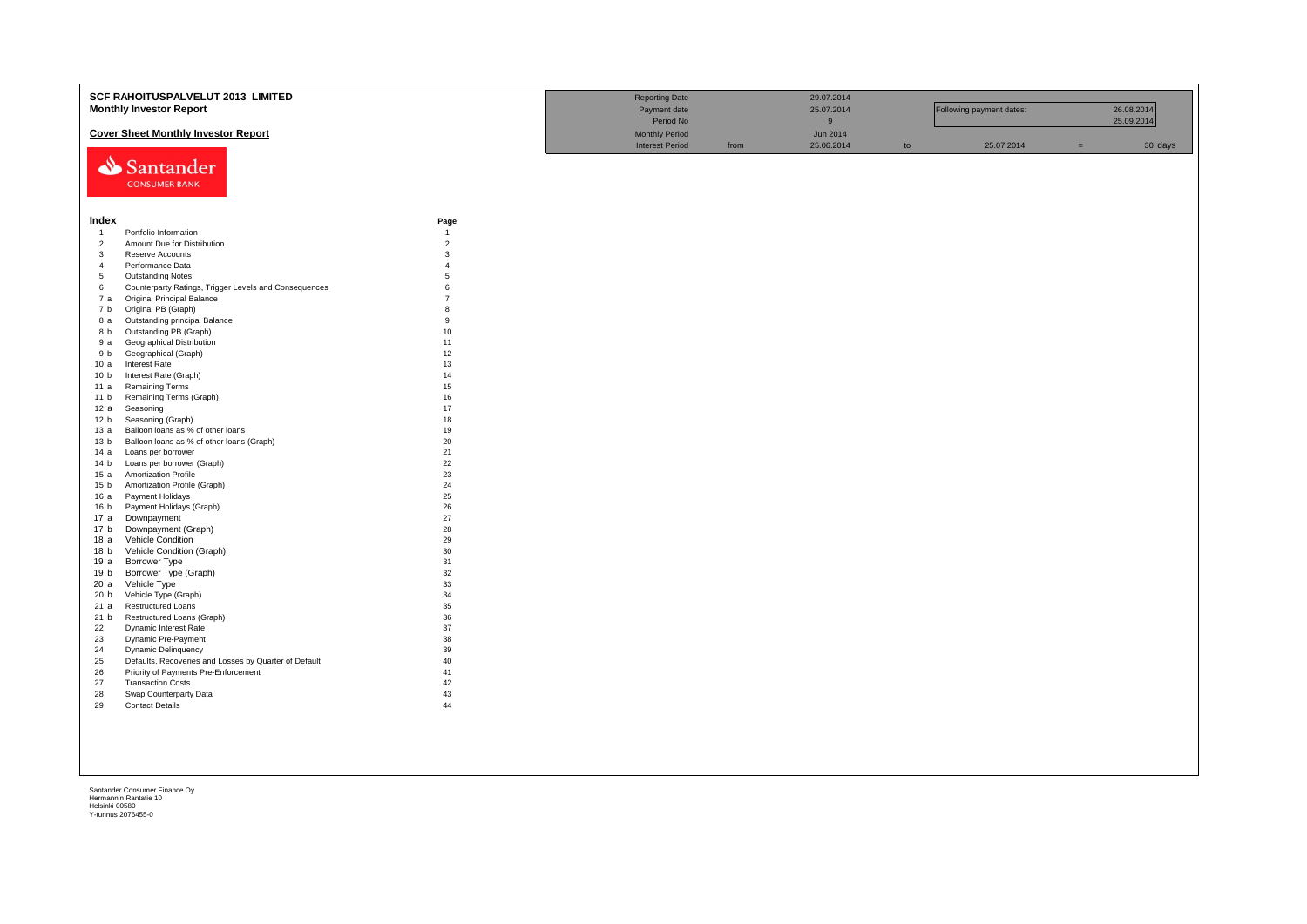| <b>SCF RAHOITUSPALVELUT 2013 LIMITED</b><br><b>Monthly Investor Report</b><br>1. Portfolio Information<br>Santander<br><b>CONSUMER BANK</b>          |                                                                                   | <b>Reporting Date</b><br>Payment date<br>Period No<br><b>Monthly Period</b><br><b>Interest Period</b><br>from | 29.07.2014<br>25.07.2014<br>9<br><b>Jun 2014</b><br>25.06.2014 | to $25.07.2014 =$ | 30 days |
|------------------------------------------------------------------------------------------------------------------------------------------------------|-----------------------------------------------------------------------------------|---------------------------------------------------------------------------------------------------------------|----------------------------------------------------------------|-------------------|---------|
| <b>Outstanding receivables</b>                                                                                                                       | <b>Current Period</b><br><b>Aggregated Outstanding</b><br><b>Principal Amount</b> | <b>Previous Period</b><br><b>Aggregated Outstanding</b><br><b>Principal Amount</b>                            |                                                                |                   |         |
| <b>Opening balance</b>                                                                                                                               | 340 885 065,09 EUR                                                                | 359 234 653,74 EUR                                                                                            |                                                                |                   |         |
| Scheduled Loan Principal Repayments<br>Prepayments<br>Deemed Collections - Other<br><b>Total Principal Payments Received</b>                         | 8715788,39 EUR<br>9 161 542,90 EUR<br>- EUR<br>17 877 331,29 EUR                  | 8 805 455,12 EUR<br>9 363 765,28 EUR<br>- EUR<br>18 169 220,40 EUR                                            |                                                                |                   |         |
| New Defaulted Auto Loans in Period<br><b>Closing Balance</b>                                                                                         | 357 221,94 EUR<br>322 650 511,86 EUR                                              | 180 368,25 EUR<br>340 885 065,09 EUR                                                                          |                                                                |                   |         |
| <b>Total revenue collections</b><br>Revenue and fees received on loan balances<br>Recoveries on loans in default<br>Total Revenue Received in Period | 1 693 448,41 EUR<br>178 990,21 EUR<br>1872 438,62 EUR                             | 1744 581,84 EUR<br>125 753,75 EUR<br>1870 335,59 EUR                                                          |                                                                |                   |         |
| # Loans<br>At beginning of period                                                                                                                    |                                                                                   |                                                                                                               |                                                                |                   |         |
| Paid in Full                                                                                                                                         | 31 558 Loans<br>1 128 Loans                                                       | 32 714 Loans<br>1 137 Loans                                                                                   |                                                                |                   |         |
| Repurchased (Deemed Collections)                                                                                                                     | - Loans                                                                           | - Loans                                                                                                       |                                                                |                   |         |
| New loans into default                                                                                                                               | 32 Loans                                                                          | 19 Loans                                                                                                      |                                                                |                   |         |
| At end of period                                                                                                                                     | 30 398 Loans                                                                      | 31 558 Loans                                                                                                  |                                                                |                   |         |
|                                                                                                                                                      |                                                                                   |                                                                                                               |                                                                |                   |         |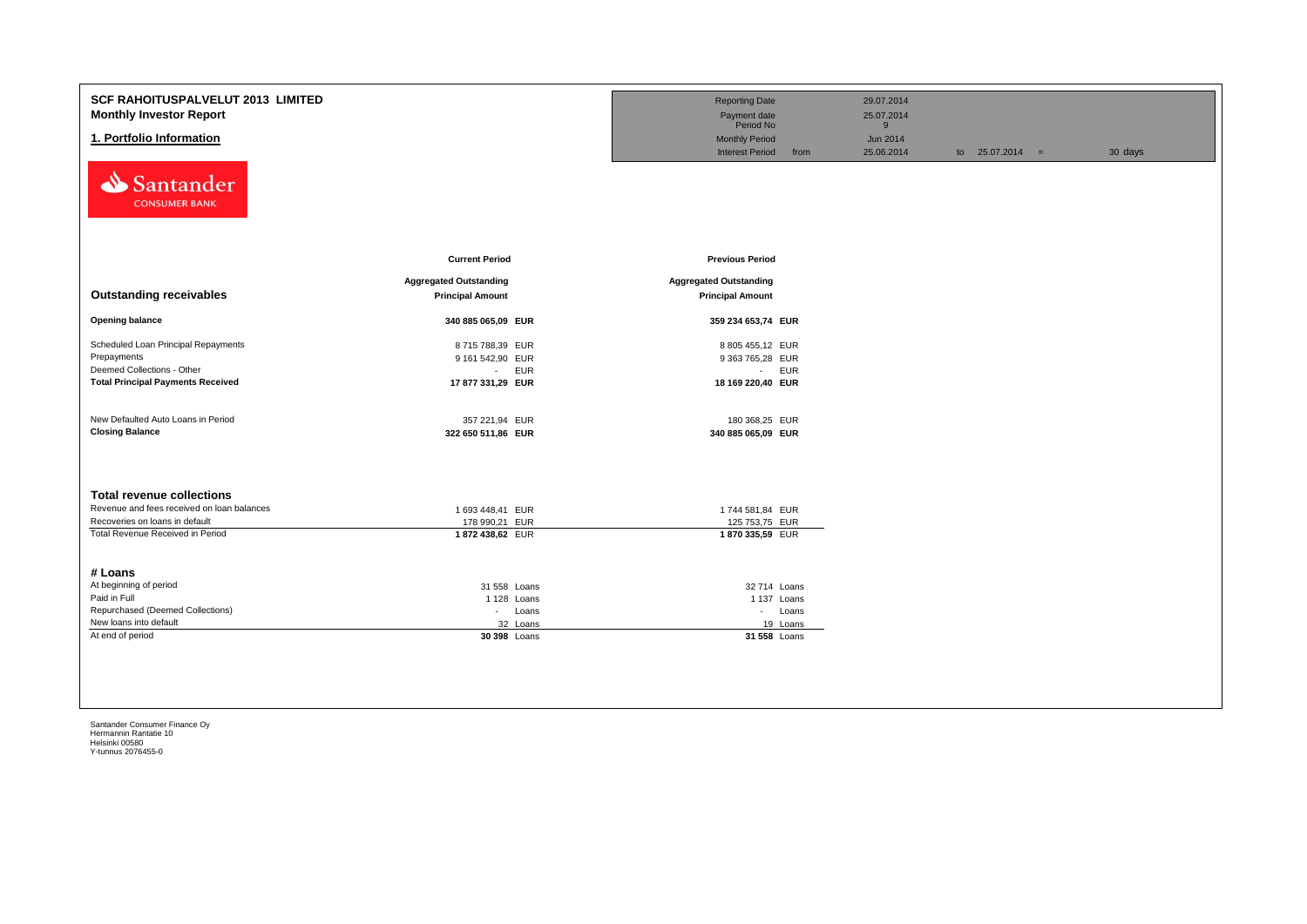| SCF RAHOITUSPALVELUT 2013 LIMITED<br><b>Monthly Investor Report</b><br>2. Amount Due for Distribution<br>Santander<br><b>CONSUMER BANK</b>                                                                                                                                                                                                                                                                            |                                                                               | <b>Reporting Date</b><br>Payment date<br>Period No<br><b>Monthly Period</b><br>Interest Period from | 29.07.2014<br>25.07.2014<br>9<br>Jun 2014<br>25.06.2014 | to                                                             | 25.07.2014                                | $=$ | 30 days |
|-----------------------------------------------------------------------------------------------------------------------------------------------------------------------------------------------------------------------------------------------------------------------------------------------------------------------------------------------------------------------------------------------------------------------|-------------------------------------------------------------------------------|-----------------------------------------------------------------------------------------------------|---------------------------------------------------------|----------------------------------------------------------------|-------------------------------------------|-----|---------|
| <b>Purchaser Available Distribution Amount</b>                                                                                                                                                                                                                                                                                                                                                                        | <b>Current Period</b>                                                         |                                                                                                     |                                                         |                                                                | <b>Previous Period</b>                    |     |         |
| a. Collections (Principal, interest, and fee etc)<br>b. Stamp Duty, Taxes, Liabilities etc. Paid by the Seller to the Purchaser<br>c. Default, Interest, Indemnities etc Paid by the Seller to the Purchaser<br>d. Other amounts Paid by the Seller to the Purchaser<br>e. Interest Earned by the Purchaser<br>f. Other amounts received by the purchaser<br>Total Amount for Purchaser Available Distribution Amount | 19 749 770 EUR<br>0 EUR<br>0 EUR<br>0 EUR<br>1 EUR<br>0 EUR<br>19 749 771 EUR |                                                                                                     |                                                         | 20 039 556 EUR<br>20 039 556 EUR                               | 0 EUR<br>0 EUR<br>0 EUR<br>0 EUR<br>0 EUR |     |         |
| <b>Issuer Available Distribution Amount</b>                                                                                                                                                                                                                                                                                                                                                                           |                                                                               |                                                                                                     |                                                         |                                                                |                                           |     |         |
| a. Amounts due to Issuer from Purchaser under the Loan Agreement<br>b. Reserve Fund<br>c. Interest Earned by the Issuer<br>d. Other amounts received by the issuer<br><b>Total Amount for Issuer Available Distribution Amount</b>                                                                                                                                                                                    | 19 574 793 EUR<br>12 833 875 EUR<br>492 EUR<br>0 EUR<br>32 409 160 EUR        |                                                                                                     |                                                         | 19 848 547 EUR<br>12 833 875 EUR<br>1762 EUR<br>32 684 184 EUR | 0 EUR                                     |     |         |
|                                                                                                                                                                                                                                                                                                                                                                                                                       |                                                                               |                                                                                                     |                                                         |                                                                |                                           |     |         |
|                                                                                                                                                                                                                                                                                                                                                                                                                       |                                                                               |                                                                                                     |                                                         |                                                                |                                           |     |         |
|                                                                                                                                                                                                                                                                                                                                                                                                                       |                                                                               |                                                                                                     |                                                         |                                                                |                                           |     |         |
|                                                                                                                                                                                                                                                                                                                                                                                                                       |                                                                               |                                                                                                     |                                                         |                                                                |                                           |     |         |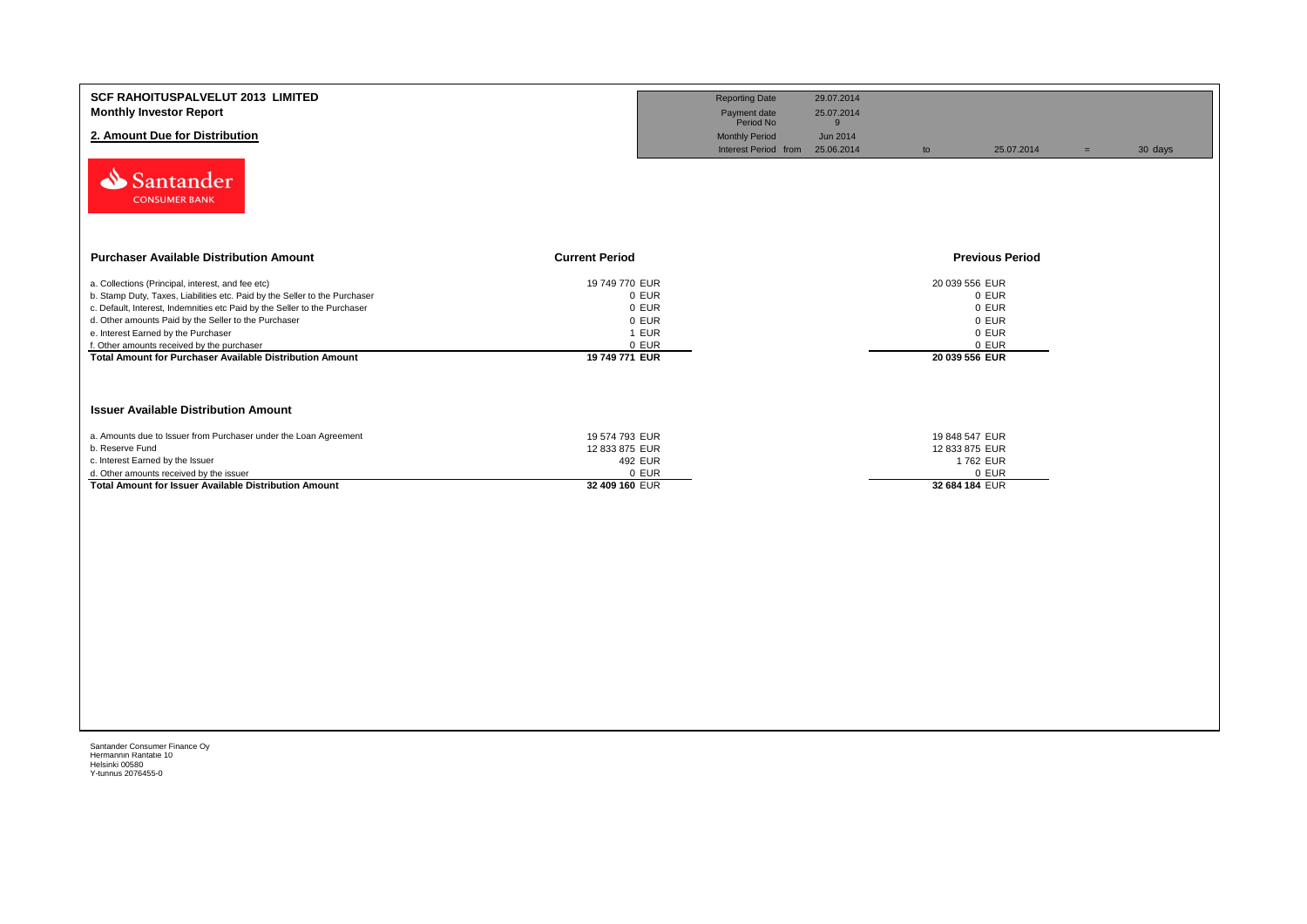| <b>SCF RAHOITUSPALVELUT 2013 LIMITED</b><br><b>Monthly Investor Report</b>                                                                                                                                                                                                                                                                                    |      | <b>Reporting Date</b><br>Payment date<br>Period No |            | 29.07.2014<br>25.07.2014<br>9 |    |            |     |         |
|---------------------------------------------------------------------------------------------------------------------------------------------------------------------------------------------------------------------------------------------------------------------------------------------------------------------------------------------------------------|------|----------------------------------------------------|------------|-------------------------------|----|------------|-----|---------|
| 3. Reserve Accounts                                                                                                                                                                                                                                                                                                                                           |      | <b>Monthly Period</b>                              |            | <b>Jun 2014</b>               |    |            |     |         |
|                                                                                                                                                                                                                                                                                                                                                               |      | <b>Interest Period</b>                             | from       | 25.06.2014                    | to | 25.07.2014 | $=$ | 30 days |
| Santander<br><b>CONSUMER BANK</b>                                                                                                                                                                                                                                                                                                                             |      |                                                    |            |                               |    |            |     |         |
| <b>Note Balance</b>                                                                                                                                                                                                                                                                                                                                           |      |                                                    |            |                               |    |            |     |         |
| Beginning of Period                                                                                                                                                                                                                                                                                                                                           |      | 340 885 065,09 EUR                                 |            |                               |    |            |     |         |
| End of Period                                                                                                                                                                                                                                                                                                                                                 |      | 322 650 511,86 EUR                                 |            |                               |    |            |     |         |
| <b>Reserve Fund</b>                                                                                                                                                                                                                                                                                                                                           | in % |                                                    |            |                               |    |            |     |         |
| Beginning of Period                                                                                                                                                                                                                                                                                                                                           | 2,3% | 7 700 325,00 EUR                                   |            |                               |    |            |     |         |
| Cash Outflow                                                                                                                                                                                                                                                                                                                                                  |      | 7 700 325,00 EUR                                   |            |                               |    |            |     |         |
| Cash Inflow                                                                                                                                                                                                                                                                                                                                                   |      | 7 700 325,00 EUR                                   |            |                               |    |            |     |         |
| <b>End of Period</b>                                                                                                                                                                                                                                                                                                                                          | 2,3% | 7 700 325,00 EUR                                   |            |                               |    |            |     |         |
| <b>Required Reserve Amount</b>                                                                                                                                                                                                                                                                                                                                | 2.3% | 7 700 325,00 EUR                                   |            |                               |    |            |     |         |
| <b>Liquidity Balance</b>                                                                                                                                                                                                                                                                                                                                      |      |                                                    |            |                               |    |            |     |         |
| Beginning of Period                                                                                                                                                                                                                                                                                                                                           | 1,5% | 5 133 550,00 EUR                                   |            |                               |    |            |     |         |
| Cash Outflow                                                                                                                                                                                                                                                                                                                                                  |      | 5 133 550,00 EUR                                   |            |                               |    |            |     |         |
| Cash Inflow                                                                                                                                                                                                                                                                                                                                                   |      | 5 133 550,00 EUR                                   |            |                               |    |            |     |         |
| End of Period                                                                                                                                                                                                                                                                                                                                                 | 1,5% | 5 133 550,00 EUR                                   |            |                               |    |            |     |         |
| <b>Required Reserve Amount</b>                                                                                                                                                                                                                                                                                                                                | 1,5% | 5 133 550,00 EUR                                   |            |                               |    |            |     |         |
| <b>Servicer Advance Reserve Fund</b>                                                                                                                                                                                                                                                                                                                          |      |                                                    |            |                               |    |            |     |         |
| Beginning of Period                                                                                                                                                                                                                                                                                                                                           |      | 100 000,00 EUR                                     |            |                               |    |            |     |         |
| <b>Cash Outflow</b>                                                                                                                                                                                                                                                                                                                                           |      | $\blacksquare$                                     | <b>EUR</b> |                               |    |            |     |         |
| Cash Inflow                                                                                                                                                                                                                                                                                                                                                   |      | $\blacksquare$                                     | <b>EUR</b> |                               |    |            |     |         |
| End of Period                                                                                                                                                                                                                                                                                                                                                 |      | 100 000,00 EUR                                     |            |                               |    |            |     |         |
| <b>Required Reserve Amount</b>                                                                                                                                                                                                                                                                                                                                |      | 100 000,00 EUR                                     |            |                               |    |            |     |         |
| <b>Set-off from Deposits</b><br>No borrowers whose loans were sold to SCF Rahoituspalvelut 2013 held deposits with Santander Consumer Bank AS. The risk of set-off from deposits is therefore zero.<br>We hereby confirm that the Seller confirms its ongoing retention of a net economic interest of at least 5% in accordance with Article 122a of the CRD. |      |                                                    |            |                               |    |            |     |         |
|                                                                                                                                                                                                                                                                                                                                                               |      |                                                    |            |                               |    |            |     |         |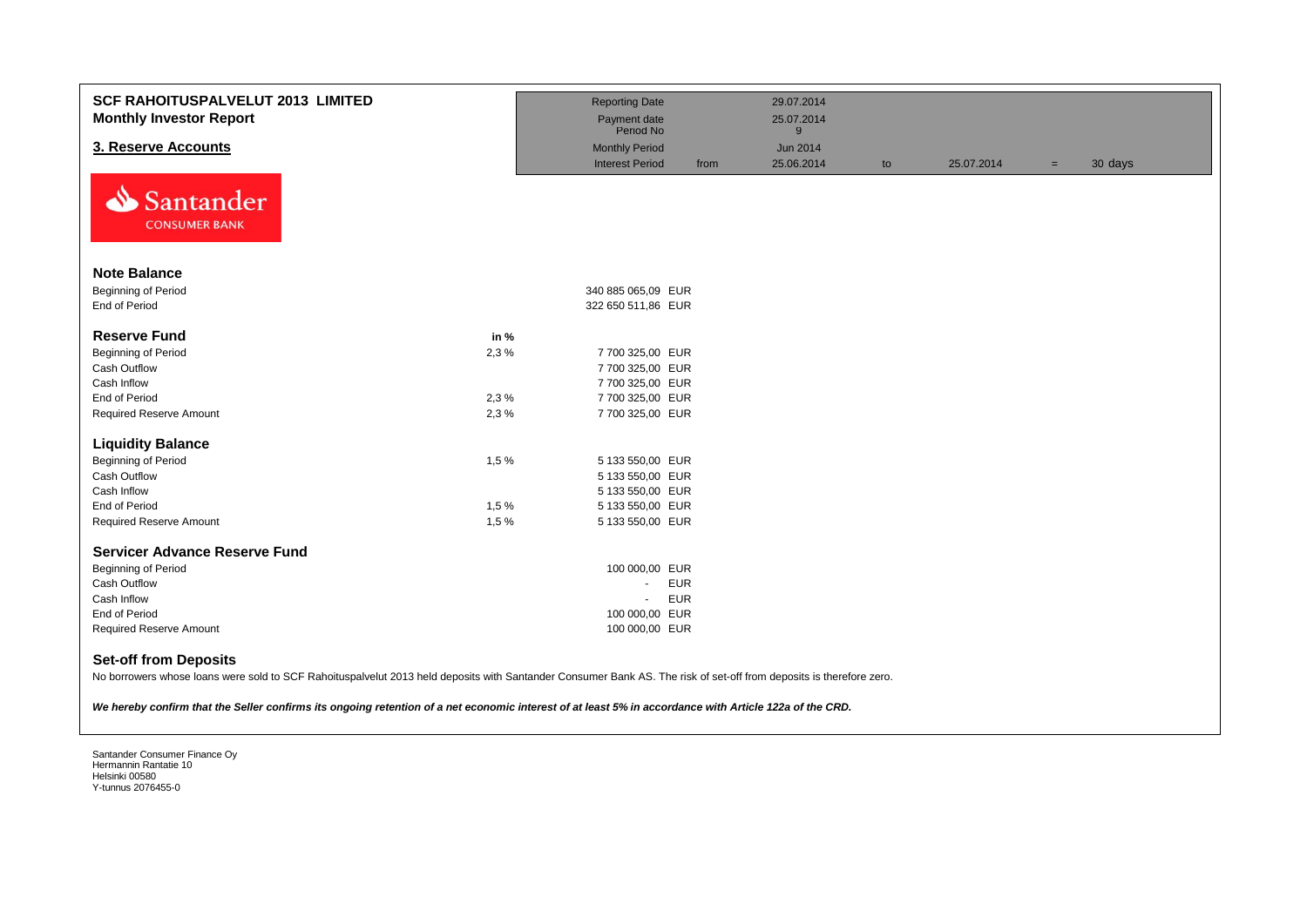| <b>SCF RAHOITUSPALVELUT 2013 LIMITED</b><br><b>Monthly Investor Report</b><br>4. Performance Data<br>Santander<br>⇘<br><b>CONSUMER BANK</b> |                                                        |                    |                | <b>Reporting Date</b><br>Payment date<br>Period No<br><b>Monthly Period</b><br><b>Interest Period</b> | from | 29.07.2014<br>25.07.2014<br>9<br>Jun 2014<br>25.06.2014 | to | 25.07.2014 | $=$ | 30 days |
|---------------------------------------------------------------------------------------------------------------------------------------------|--------------------------------------------------------|--------------------|----------------|-------------------------------------------------------------------------------------------------------|------|---------------------------------------------------------|----|------------|-----|---------|
| <b>Asset Balance</b>                                                                                                                        |                                                        |                    |                |                                                                                                       |      |                                                         |    |            |     |         |
| Beginning of Period                                                                                                                         |                                                        | 340 885 065,09 EUR |                |                                                                                                       |      |                                                         |    |            |     |         |
| End of Period                                                                                                                               |                                                        | 322 650 511,86 EUR |                |                                                                                                       |      |                                                         |    |            |     |         |
|                                                                                                                                             |                                                        |                    |                |                                                                                                       |      |                                                         |    |            |     |         |
| <b>Portfolio Performance:</b>                                                                                                               | <b>EUR</b>                                             | %                  | # Ioans        |                                                                                                       |      |                                                         |    |            |     |         |
| <b>Performing Receivables:</b>                                                                                                              |                                                        |                    |                |                                                                                                       |      |                                                         |    |            |     |         |
| Current                                                                                                                                     | 292 465 617,30                                         | 90,64%             | 27 706         |                                                                                                       |      |                                                         |    |            |     |         |
| 1-29 days past due                                                                                                                          | 25 004 360,50                                          | 7,75 %             | 2 2 1 6        |                                                                                                       |      |                                                         |    |            |     |         |
|                                                                                                                                             |                                                        | 0,00%              |                |                                                                                                       |      |                                                         |    |            |     |         |
| <b>Delinquent Receivables:</b>                                                                                                              |                                                        |                    |                |                                                                                                       |      |                                                         |    |            |     |         |
| 30-59 days past due                                                                                                                         | 3 633 922,91                                           | 1,13%              | 325            |                                                                                                       |      |                                                         |    |            |     |         |
| 60-89 days past due                                                                                                                         | 965 650,88                                             | 0,30%              | 94             |                                                                                                       |      |                                                         |    |            |     |         |
| 90-119 days past due                                                                                                                        | 353 167,67                                             | 0,11%              | 35             |                                                                                                       |      |                                                         |    |            |     |         |
| 120-149 days past due                                                                                                                       | 200 364,66                                             | 0,06%              | 18             |                                                                                                       |      |                                                         |    |            |     |         |
| 150-179 days past due                                                                                                                       | 27 427,94                                              | 0,01%              | $\overline{4}$ |                                                                                                       |      |                                                         |    |            |     |         |
| <b>Total Performing and Delinquent</b>                                                                                                      | 322 650 512                                            | 100,00%            | 30 398         |                                                                                                       |      |                                                         |    |            |     |         |
| <b>Current Period Defaults</b><br><b>Cumulative Defaults</b><br><b>Current Period Recoveries</b><br><b>Cumulative Recoveries</b>            | 357 221,94<br>1 348 636,71<br>178 990,21<br>624 062,64 |                    | 32<br>128      |                                                                                                       |      |                                                         |    |            |     |         |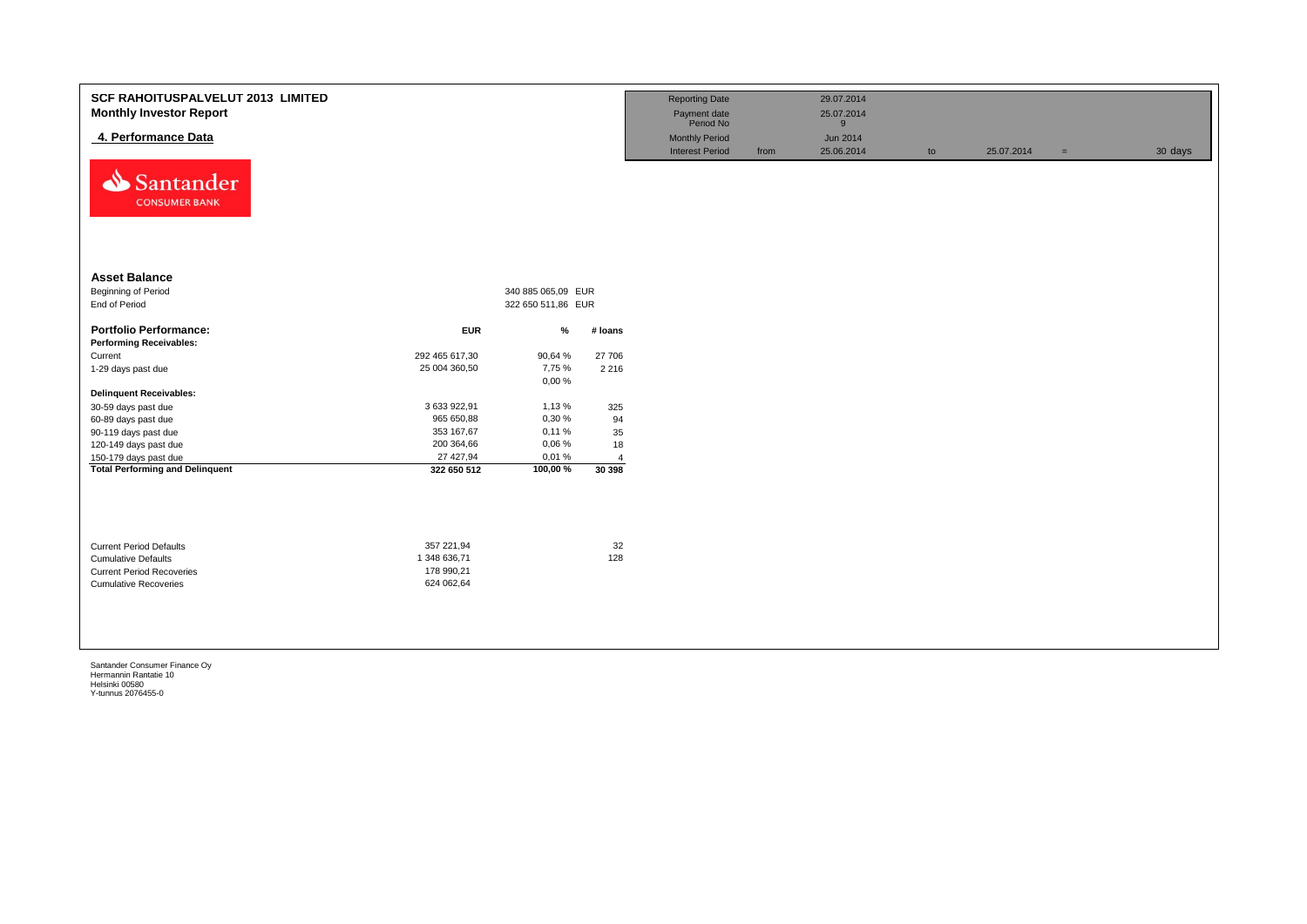## **SCF RAHOITUSPALVELUT 2013 LIMITED** 29.07.2014 **Monthly Investor Report**<br>
Monthly Investor Report<br>
<sup>25.07.2014</sup><br>
<sup>Payment date</sup> 25.07.2014

**5. Outstanding Notes** Monthly Period Jun 2014<br> **5. Outstanding Notes** Jun 2014<br>
Interest Period from 25.06.2014



| 1. Note Balance                                       | <b>All Notes</b>   | Class A                  | <b>Class B</b>       | Class C           | Class C                      |
|-------------------------------------------------------|--------------------|--------------------------|----------------------|-------------------|------------------------------|
| <b>General Note Information</b>                       |                    |                          |                      |                   |                              |
| <b>ISIN Code</b>                                      |                    | XS0973934192             | XS0973934358         | N/A               | N/A                          |
| Currency                                              |                    | <b>EUR</b>               | <b>EUR</b>           | <b>EUR</b>        | <b>EUR</b>                   |
| <b>Initial Tranching</b>                              | 100 %              | 85,5%                    | 9.5%                 | 5.0%              | 0.0%                         |
| <b>Legal Final Maturity Date</b>                      |                    | 31.08.2018               | 31.08.2018           | 31.08.2018        | 31.08.2018                   |
| Rating (Fitch/Moody's)                                |                    | AAA / AAA                | A/ A2                | Not rated         | Not rated                    |
| Initial Notes Aggregate Principal Outstanding Balance | 513 300 000,00 EUR | 439 000 000,00 EUR       | 48 800 000.00 EUR    | 25 500 000,00 EUR | 55 000.00 EUR                |
| Initial Nominal per Note                              |                    | 100 000,00<br><b>EUR</b> | 100 000,00<br>EUR    | 100 000.00<br>EUR | 1 000,00<br>EUR              |
| Initial Number of Notes per Class                     | 5133               | 4390                     | 488                  | 255               | 55                           |
| <b>Current Note Information</b>                       |                    |                          |                      |                   |                              |
| Class Principal Outstanding Opening Balance           | 340 830 065,09 EUR | 266 530 065,09 EUR       | 48 800 000,00 EUR    | 25 500 000,00 EUR | 55 000,00                    |
| <b>Available Distribution Amount</b>                  | 32 409 160.01 EUR  |                          |                      |                   |                              |
| Amortisation                                          | 18 234 553,23 EUR  |                          |                      |                   |                              |
| Redemption per Class                                  | 18 234 553,23 EUR  | 18 234 553,23 EUR        | <b>EUR</b>           | <b>EUR</b>        | <b>EUR</b>                   |
| Redemption per Note                                   |                    | 4 153.66 EUR             | <b>EUR</b>           | <b>EUR</b>        | <b>EUR</b>                   |
| Class Principal Outstanding Closing Balance           | 322 595 511,86 EUR | 248 295 511,86 EUR       | 48 800 000.00 EUR    | 25 500 000,00 EUR | 55 000,00                    |
| <b>Current Tranching</b>                              |                    | 76,97%                   | 15,13%               | 7,90 %            | 0.02%                        |
| <b>Current Pool Factor</b>                            |                    | 0.57                     | 1.00                 | 1.00              | 1.00                         |
| 2. Payments to Investors per Note                     | <b>All Notes</b>   | <b>Class A</b>           | <b>Class B</b>       | <b>Class C</b>    | <b>Class C</b>               |
| Interest rate Basis: 1-M EURIBOR / Spread             |                    |                          |                      |                   |                              |
| Day Count Convention                                  |                    | (30/360)                 | (30/360)             | (30/360)          | (30/360)                     |
| <b>Interest Days</b>                                  | 30                 |                          |                      |                   |                              |
| Principal Outstanding per Note Beginning of Period    |                    | 60 713.00 EUR            | 100 000.00 EUR       | 100 000.00 EUR    | 1 000,00 EUR                 |
| >Principal Repayment per note                         |                    | 4 153,66 EUR             | <b>EUR</b><br>$\sim$ | <b>EUR</b>        | <b>EUR</b><br>$\blacksquare$ |
| Principal Outstanding per Note End of Period          |                    | 56 559,34 EUR            | 100 000.00 EUR       | 100 000,00 EUR    | 1 000,00 EUR                 |
| >Interest accrued for the period                      |                    | 40.58 EUR                | 75.17 EUR            | 83.50 EUR         | 0.835 EUR                    |
| <b>Interest Payment</b>                               | 236 104,76         | 178 130,93 EUR           | 36 681,33 EUR        | 21 292,50 EUR     | 45,93 EUR                    |
| Interest Payment per Note                             |                    | 40,58 EUR                | 75,17 EUR            | 83,50 EUR         | 0,84 EUR                     |
|                                                       |                    |                          |                      |                   |                              |
| 3. Credit Enhancements                                |                    |                          |                      |                   |                              |
| Initial total CE (Subordination, Reserve)             |                    | 16,98 %                  | 7,48%                | 2,50 %            |                              |
| Current CE (incl. Excess Spread)                      |                    | 30,78%                   | 15,67%               | 7,75 %            |                              |
| Current CE (excl. Excess Spread)                      |                    | 27,01%                   | 11,90 %              | 3,98%             |                              |

Payment date<br>Period No

Interest Period from 25.06.2014 to 25.07.2014 = 30 days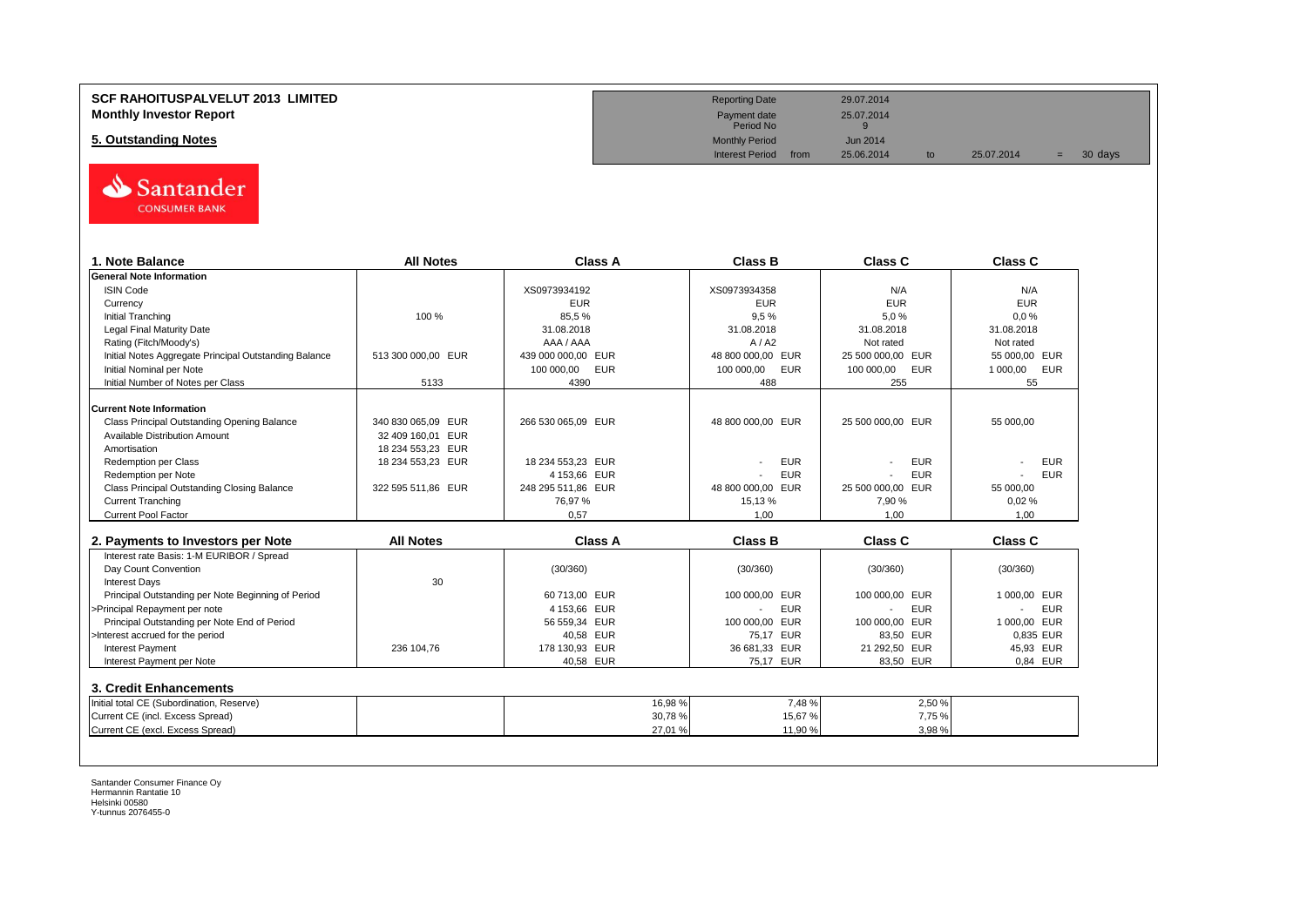## **SCF RAHOITUSPALVELUT 2013 LIMITED**<br>**Monthly Investor Report** Payment date 25.07.2014

**6. Counterparty Ratings, Trigger Levels and Consequences** 

Reporting Date 29.07.2014<br>Payment date 25.07.2014<br>Period No 9<br>Monthly Period Jun 2014

Interest Period:  $25.06.2014$  to  $25.07.2014$  = 30 days

Santander CONSUMER BANK

|                                   |                                           | <b>Rating Triggers</b> |                |                   |                    |                |                        |                  |                        |                   |                                                                                                                                                                                                                                                                                                                                                                                                                                                                                                                                                                                                        |
|-----------------------------------|-------------------------------------------|------------------------|----------------|-------------------|--------------------|----------------|------------------------|------------------|------------------------|-------------------|--------------------------------------------------------------------------------------------------------------------------------------------------------------------------------------------------------------------------------------------------------------------------------------------------------------------------------------------------------------------------------------------------------------------------------------------------------------------------------------------------------------------------------------------------------------------------------------------------------|
|                                   |                                           |                        |                | <b>Short Term</b> |                    |                |                        | <b>Long Term</b> |                        |                   |                                                                                                                                                                                                                                                                                                                                                                                                                                                                                                                                                                                                        |
|                                   |                                           |                        | Fitch          |                   | Moody's            |                | Fitch                  |                  | Moody's                |                   |                                                                                                                                                                                                                                                                                                                                                                                                                                                                                                                                                                                                        |
| <b>Transaction Role</b>           | Counterparty                              | Criteria               | Current        | Criteria          | Current            | Criteria       | Current                | Criteria         | Current                | Trigger breached? | Summary of Contractual Requirements if Rating Trigger Breach                                                                                                                                                                                                                                                                                                                                                                                                                                                                                                                                           |
| Issuer                            | Rahoituspalvelut 2013 Limited             |                        | No rating      |                   | No rating          |                | No rating              |                  | No rating              | N/A               |                                                                                                                                                                                                                                                                                                                                                                                                                                                                                                                                                                                                        |
| Seller                            | Santander Consumer Finance Oy             |                        | No rating      |                   | No rating          |                | No rating              |                  | No rating              | N/A               |                                                                                                                                                                                                                                                                                                                                                                                                                                                                                                                                                                                                        |
| Servicer                          | Santander Consumer Finance Oy             |                        | No rating      |                   | No rating          |                | No rating              |                  | No rating              | N/A               |                                                                                                                                                                                                                                                                                                                                                                                                                                                                                                                                                                                                        |
| Servicer's Owner                  | Santander Consumer Finance                | N/A                    | F <sub>2</sub> | N/A               | P-2 Outlook stable | BBB-           | BBB+<br>Outlook stable | Baa3             | Baa1<br>Outlook stable | No                | Banco Santander S.A. undertakes in the Servicing Agreement to act as Back-Up Servicer Facilitator,<br>which will require it to (i) select a bank or financial institution having the requirements set out in the<br>Servicing Agreement and willing to assume the duties of a successor servicer in the event that a<br>Servicer Termination Notice is delivered, (ii) review the information provided to it by the Servicer<br>under the Servicing Agreement, (iii) enter into appropriate data confidentiality provisions and (iv)<br>notify the Servicer if it requires further assistance.         |
| <b>Transaction Account Bank</b>   | Deutsche Bank AG                          | F1                     | $F1+$          | $P-1$             | $P-1$              | $\overline{A}$ | $A+$                   | A2               | A2                     | <b>No</b>         | The Issuer and the Purchaser shall (with the prior written consent of the Note Trustee) arrange for<br>the transfer (within 30 calendar days) of:<br>(i) in relation to the Issuer, the Issuer Secured Accounts and the Expenses Loan Payment Account and<br>all of the funds standing to the credit of the Issuer Secured Accounts and the Expenses Loan Payment<br>Account: and<br>(ii) in relation to the Purchaser, the Purchaser Transaction Account and all funds standing to the<br>credit of the Purchaser Transaction Account,<br>to another bank that meets the applicable Required Ratings. |
| Paying Agent and related roles    | Deutsche Bank AG                          |                        | $F1+$          |                   | $P-1$              |                | $A+$                   |                  | A2                     |                   |                                                                                                                                                                                                                                                                                                                                                                                                                                                                                                                                                                                                        |
| Corporate Service Provider        | Deutsche International Corporate Services |                        | $F1+$          |                   | $P-1$              |                | $A+$                   |                  | A2                     |                   |                                                                                                                                                                                                                                                                                                                                                                                                                                                                                                                                                                                                        |
| Note Trustee and Security Trustee | Deutsche Trustee Company Limited          |                        | $F1+$          |                   | $P-1$              |                | $A+$                   |                  | A2                     |                   |                                                                                                                                                                                                                                                                                                                                                                                                                                                                                                                                                                                                        |
| <b>Collections Account Bank</b>   | Skandinaviska Enskilda Banken             | F <sub>1</sub>         | F1             | $P-1$             | $P-1$              | $\overline{A}$ | $A+$                   | A2               | A1                     | No                | The Servicer shall (with the prior written consent of the Note Trustee) use reasonable endeavours to<br>arrange for the transfer (within 30 calendar days) of the Issuer Collections Account and all of the<br>funds standing to the credit of the Issuer Collections Account to another bank which meets the<br><b>Required Ratings.</b>                                                                                                                                                                                                                                                              |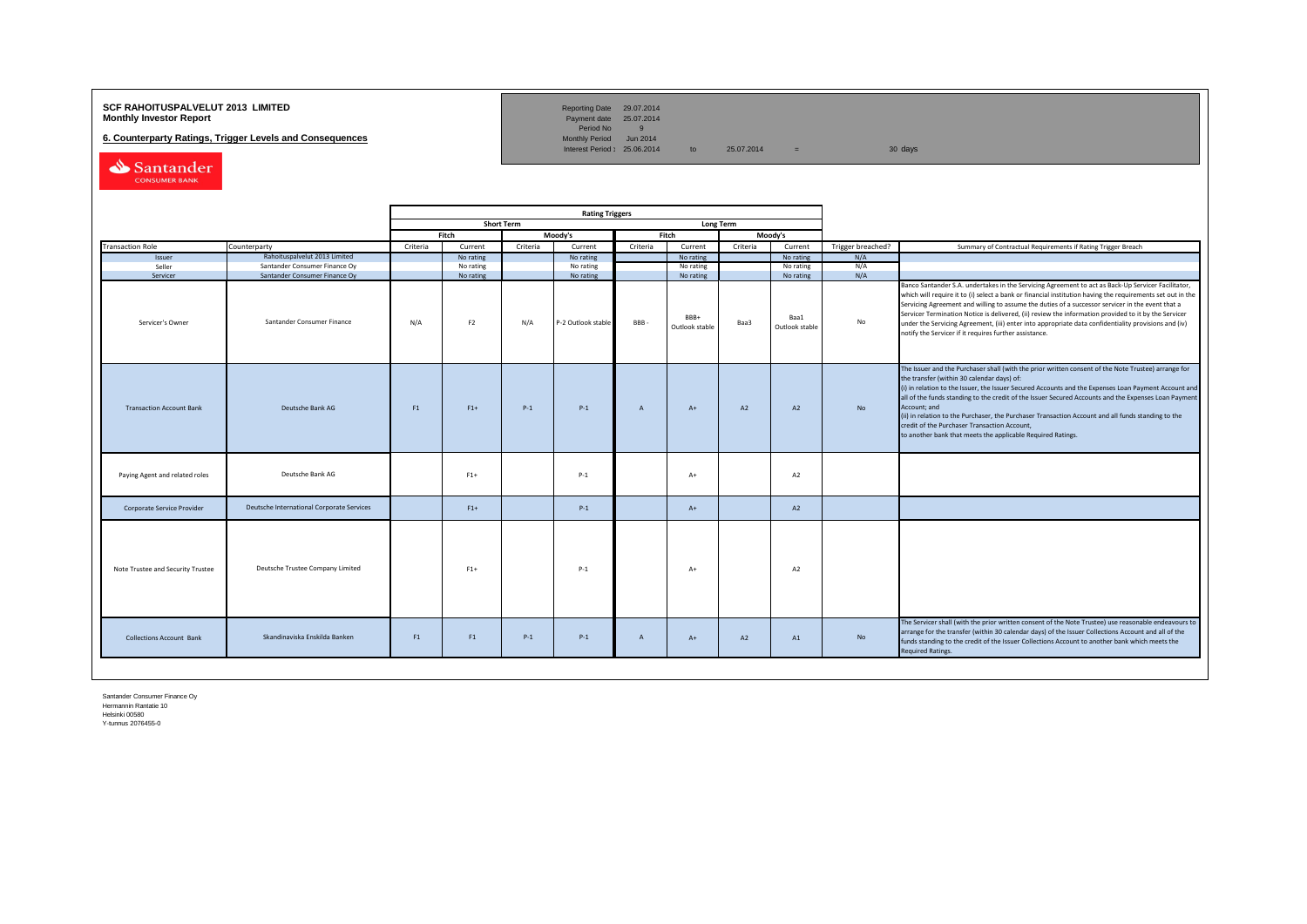## **SCF RAHOITUSPALVELUT 2013 LIMITED** Reporting Date 29.07.2014 **Monthly Investor Report Payment date** Payment date 25.07.2014

| <b>7.a Original Portfolio Principal Balance</b> | <b>Monthly Period</b>  |      | Jun 2014   |
|-------------------------------------------------|------------------------|------|------------|
|                                                 | <b>Interest Period</b> | from | 25.06.2014 |



Average amount - all: 12 666

Period No

Interest Period from 25.06.2014 to 25.07.2014 = 30 days

|                  | <b>Min</b> | <b>Max</b>    | <b>No</b>                                                                                                                                                                                                                                                                                                                                                                                                                                                                                                                         | <b>Original balance</b> | %     | <b>WA mounths to maturity</b> | <b>WA seasoning</b> |
|------------------|------------|---------------|-----------------------------------------------------------------------------------------------------------------------------------------------------------------------------------------------------------------------------------------------------------------------------------------------------------------------------------------------------------------------------------------------------------------------------------------------------------------------------------------------------------------------------------|-------------------------|-------|-------------------------------|---------------------|
|                  |            | 0 5 0 0 0     | <b>TOTAL</b><br>7722<br>25 239 514<br>4,9%<br>19,0<br>90 402 977<br>17,6%<br>12 10 5<br>33,1<br>8965<br>21,5%<br>110 601 458<br>40,4<br>89 340 707<br>17,4%<br>5 1 8 0<br>43,5<br>2882<br>64 224 790<br>12,5 %<br>44,9<br>40 132 379<br>7,8%<br>1476<br>45,1<br>797<br>25 750 357<br>5,0%<br>44,8<br>473<br>17 609 997<br>3,4%<br>44,3<br>294<br>12 468 941<br>2,4 %<br>44,6<br>238<br>2,2%<br>11 245 953<br>45,3<br>6 227 331<br>119<br>1,2%<br>46,6<br>78<br>0,9%<br>4 4 7 0 9 1 2<br>47,1<br>201<br>15 640 043<br>3,0%<br>44,3 | 13,7                    |       |                               |                     |
|                  |            | 5 000 10 000  |                                                                                                                                                                                                                                                                                                                                                                                                                                                                                                                                   |                         |       |                               | 12,1                |
|                  |            | 10 000 15 000 |                                                                                                                                                                                                                                                                                                                                                                                                                                                                                                                                   |                         |       |                               | 10,9                |
|                  |            | 15 000 20 000 |                                                                                                                                                                                                                                                                                                                                                                                                                                                                                                                                   |                         |       |                               | 10,1                |
|                  |            | 20 000 25 000 |                                                                                                                                                                                                                                                                                                                                                                                                                                                                                                                                   |                         |       |                               | 9,8                 |
| Original balance |            | 25 000 30 000 |                                                                                                                                                                                                                                                                                                                                                                                                                                                                                                                                   |                         |       |                               | 9,3                 |
|                  |            | 30 000 35 000 |                                                                                                                                                                                                                                                                                                                                                                                                                                                                                                                                   |                         |       |                               | 9,8                 |
|                  |            | 35 000 40 000 |                                                                                                                                                                                                                                                                                                                                                                                                                                                                                                                                   |                         |       |                               | 9,9                 |
|                  |            | 40 000 45 000 |                                                                                                                                                                                                                                                                                                                                                                                                                                                                                                                                   |                         |       |                               | 9,7                 |
|                  |            | 45 000 50 000 |                                                                                                                                                                                                                                                                                                                                                                                                                                                                                                                                   |                         |       |                               | 10,0                |
|                  |            | 50 000 55 000 |                                                                                                                                                                                                                                                                                                                                                                                                                                                                                                                                   |                         |       |                               | 9,0                 |
|                  |            | 55 000 60 000 |                                                                                                                                                                                                                                                                                                                                                                                                                                                                                                                                   |                         |       |                               | 8,8                 |
|                  | $60000 +$  |               |                                                                                                                                                                                                                                                                                                                                                                                                                                                                                                                                   |                         |       |                               | 8,3                 |
|                  |            |               |                                                                                                                                                                                                                                                                                                                                                                                                                                                                                                                                   |                         |       |                               |                     |
|                  | Total      |               | 40 530                                                                                                                                                                                                                                                                                                                                                                                                                                                                                                                            | 513 355 357             | 100 % |                               |                     |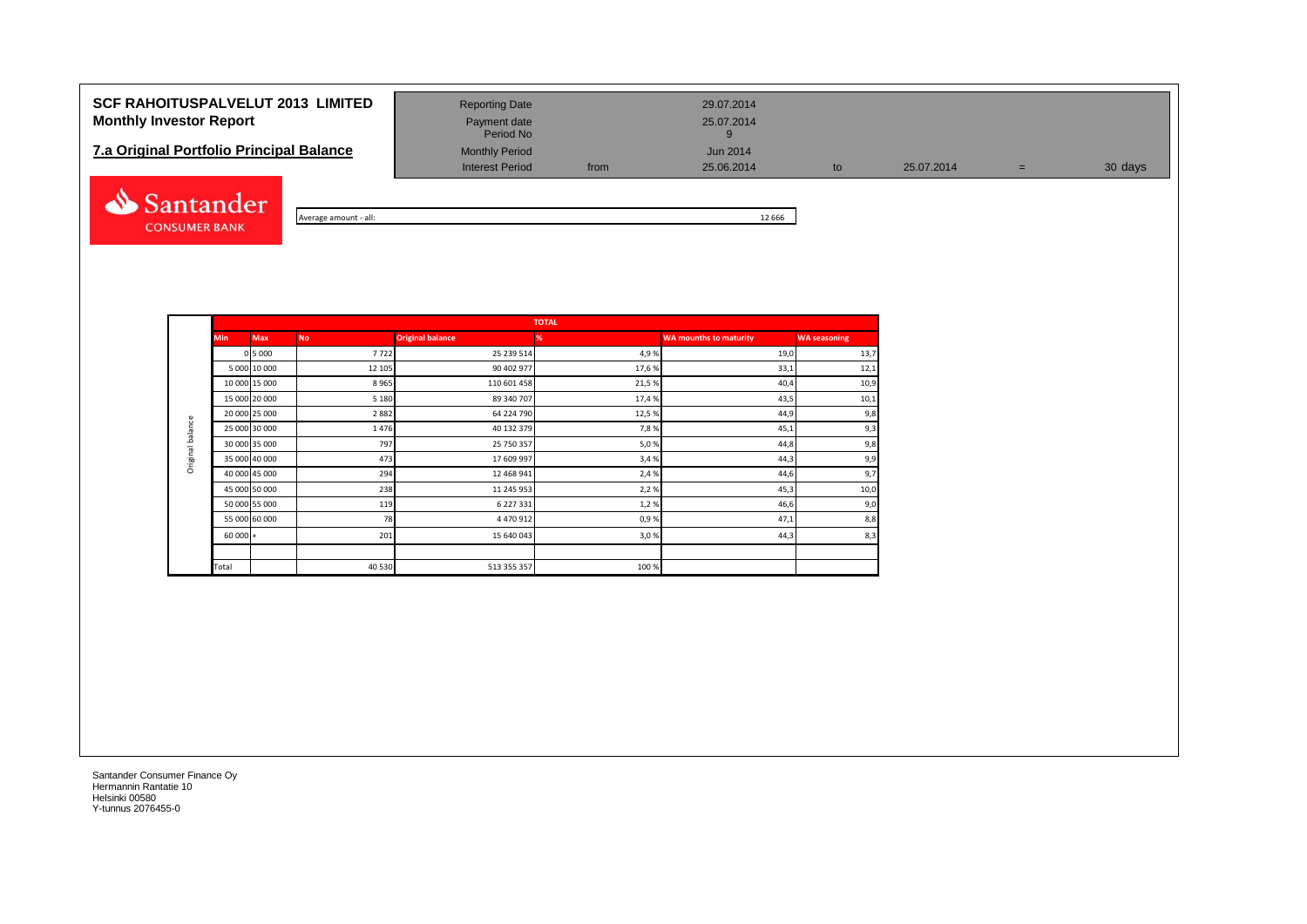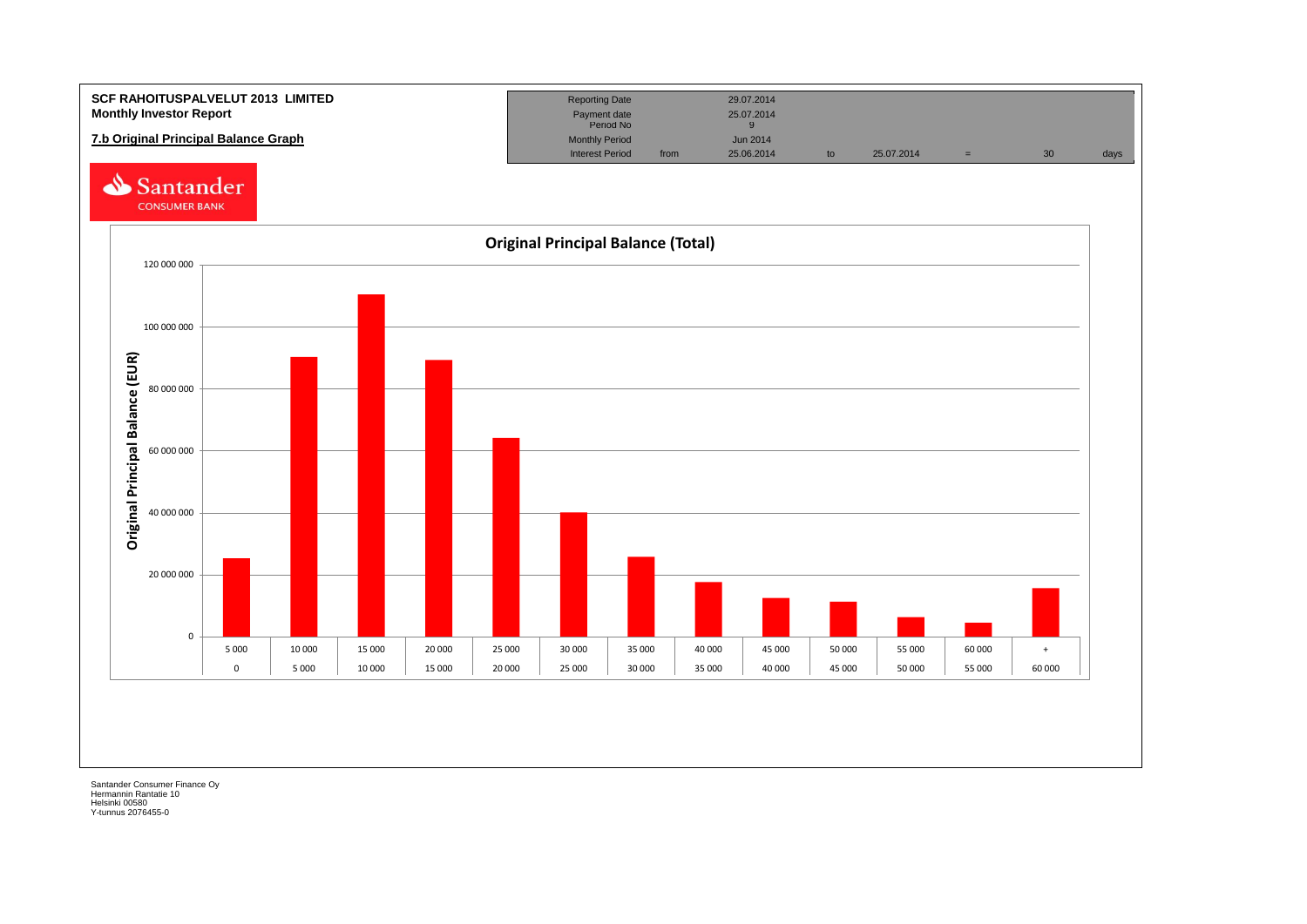| <b>SCF RAHOITUSPALVELUT 2013 LIMITED</b><br><b>Monthly Investor Report</b><br>8.a Outstanding Principal Balance | <b>Reporting Date</b><br>Payment date<br>Period No<br><b>Monthly Period</b><br><b>Interest Period</b> | from | 29.07.2014<br>25.07.2014<br>Jun 2014<br>25.06.2014                         | to | 25.07.2014 | $=$ | 30 days |
|-----------------------------------------------------------------------------------------------------------------|-------------------------------------------------------------------------------------------------------|------|----------------------------------------------------------------------------|----|------------|-----|---------|
| <b>Santander</b>                                                                                                |                                                                                                       |      | $\overline{a}$ $\overline{a}$ $\overline{a}$ $\overline{a}$ $\overline{a}$ |    |            |     |         |



|             | <b>TOTAL</b>  |               |           |                            |        |                              |                     |
|-------------|---------------|---------------|-----------|----------------------------|--------|------------------------------|---------------------|
|             | <b>Min</b>    | <b>Max</b>    | <b>No</b> | <b>Outstanding balance</b> | %      | <b>WA months to maturity</b> | <b>WA seasoning</b> |
|             |               | 0 5 0 0 0     | 8 3 0 8   | 23 987 360                 | 7,43%  | 19,8                         | 22,3                |
|             |               | 5 000 10 000  | 9513      | 70 346 050                 | 21,80% | 32,8                         | 19,9                |
|             | 10 000 15 000 |               | 6 1 0 8   | 74 692 818                 | 23,15% | 38,5                         | 18,5                |
|             |               | 15 000 20 000 | 3 0 6 9   | 52 974 064                 | 16,42% | 40,3                         | 17,9                |
| balance     |               | 20 000 25 000 | 1557      | 34 541 366                 | 10,71% | 41,1                         | 17,2                |
|             |               | 25 000 30 000 | 721       | 19 618 805                 | 6,08%  | 41,0                         | 17,3                |
| Outstanding |               | 30 000 35 000 | 419       | 13 477 697                 | 4,18%  | 40,3                         | 17,8                |
|             |               | 35 000 40 000 | 249       | 9 3 1 3 8 2 1              | 2,89%  | 41,0                         | 17,7                |
|             |               | 40 000 45 000 | 176       | 7403785                    | 2,29%  | 40,2                         | 18,5                |
|             |               | 45 000 50 000 | 94        | 4417082                    | 1,37%  | 40,5                         | 17,4                |
|             |               | 50 000 55 000 | 62        | 3 244 856                  | 1,01%  | 41,9                         | 17,4                |
|             |               | 55 000 60 000 | 35        | 2016612                    | 0,63%  | 40,5                         | 18,1                |
|             | $60000 +$     |               | 87        | 6 6 1 6 1 9 7              | 2,05%  | 41,2                         | 16,7                |
|             |               |               |           |                            |        |                              |                     |
|             | Total         |               | 30 398    | 322 650 512                |        |                              |                     |

**CONSUMER BANK**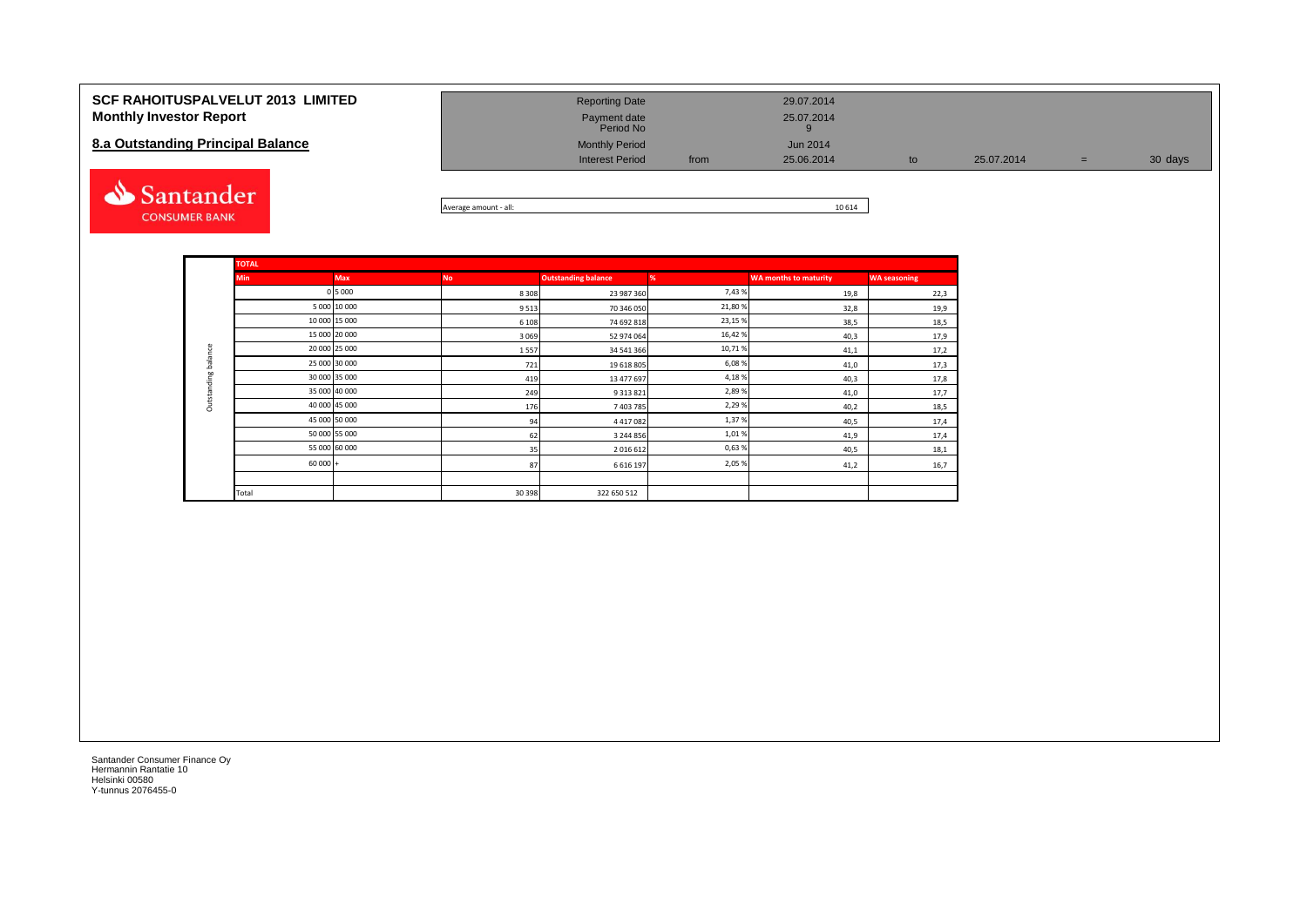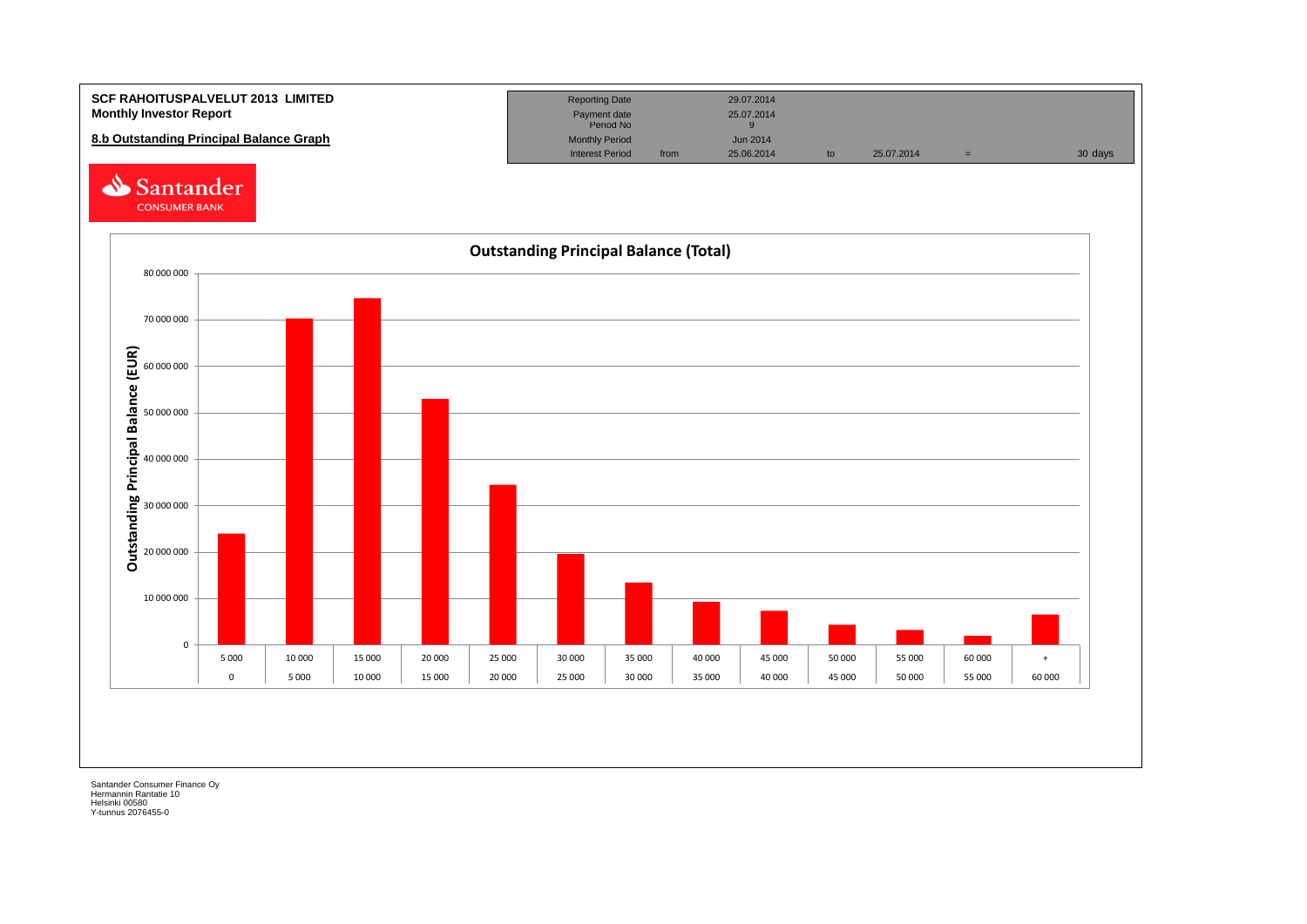| <b>SCF RAHOITUSPALVELUT 2013 LIMITED</b> | <b>Reporting Date</b>     |      | 29.07.2014      |    |            |         |
|------------------------------------------|---------------------------|------|-----------------|----|------------|---------|
| <b>Monthly Investor Report</b>           | Payment date<br>Period No |      | 25.07.2014      |    |            |         |
| 9.a Geographical Distribution            | <b>Monthly Period</b>     |      | <b>Jun 2014</b> |    |            |         |
|                                          | <b>Interest Period</b>    | from | 25.06.2014      | to | 25.07.2014 | 30 days |



Geographic distribution

phic distribution

andei

|                        |           |                            | <b>TOTAL</b>             |            |                              |                     |
|------------------------|-----------|----------------------------|--------------------------|------------|------------------------------|---------------------|
| <b>District</b>        | <b>No</b> | <b>Outstanding balance</b> | % of Outstanding balance | % of Loans | <b>WA months to maturity</b> | <b>WA seasoning</b> |
| <b>Central Finland</b> | 3 2 4 9   | 33 443 759                 | 10,37%                   | 10,69%     | 36,8                         | 18,6                |
| Eastern Finland        | 878       | 8 637 538                  | 2,68%                    | 2,89%      | 37,0                         | 18,5                |
| East Tavastia          | 1771      | 18 514 128                 | 5,74%                    | 5,83%      | 36,8                         | 18,9                |
| Greater Helsinki       | 10678     | 118 671 004                | 36,78%                   | 35,13%     | 37,0                         | 18,6                |
| Northern Finland       | 2935      | 31 474 520                 | 9,75%                    | 9,66%      | 37,5                         | 18,7                |
| Northern Savonia       | 1 2 0 4   | 12 483 365                 | 3,87%                    | 3,96%      | 36,7                         | 18,6                |
| Ostrobothnia           | 1991      | 19 751 151                 | 6,12%                    | 6,55%      | 35,6                         | 18,9                |
| South-Eastern Fi       | 1732      | 17 952 567                 | 5,56%                    | 5,70%      | 37,1                         | 18,6                |
| South-Western Fi       | 3 2 2 5   | 33 375 844                 | 10,34 %                  | 10,61%     | 36,8                         | 18,8                |
| Western Tavastia       | 2735      | 28 346 635                 | 8,79%                    | 9,00%      | 37,0                         | 18,6                |
|                        |           |                            |                          |            |                              |                     |
|                        |           |                            |                          |            |                              |                     |
| Total                  | 30 398    | 322 650 512                | 100 %                    | 100,00%    |                              |                     |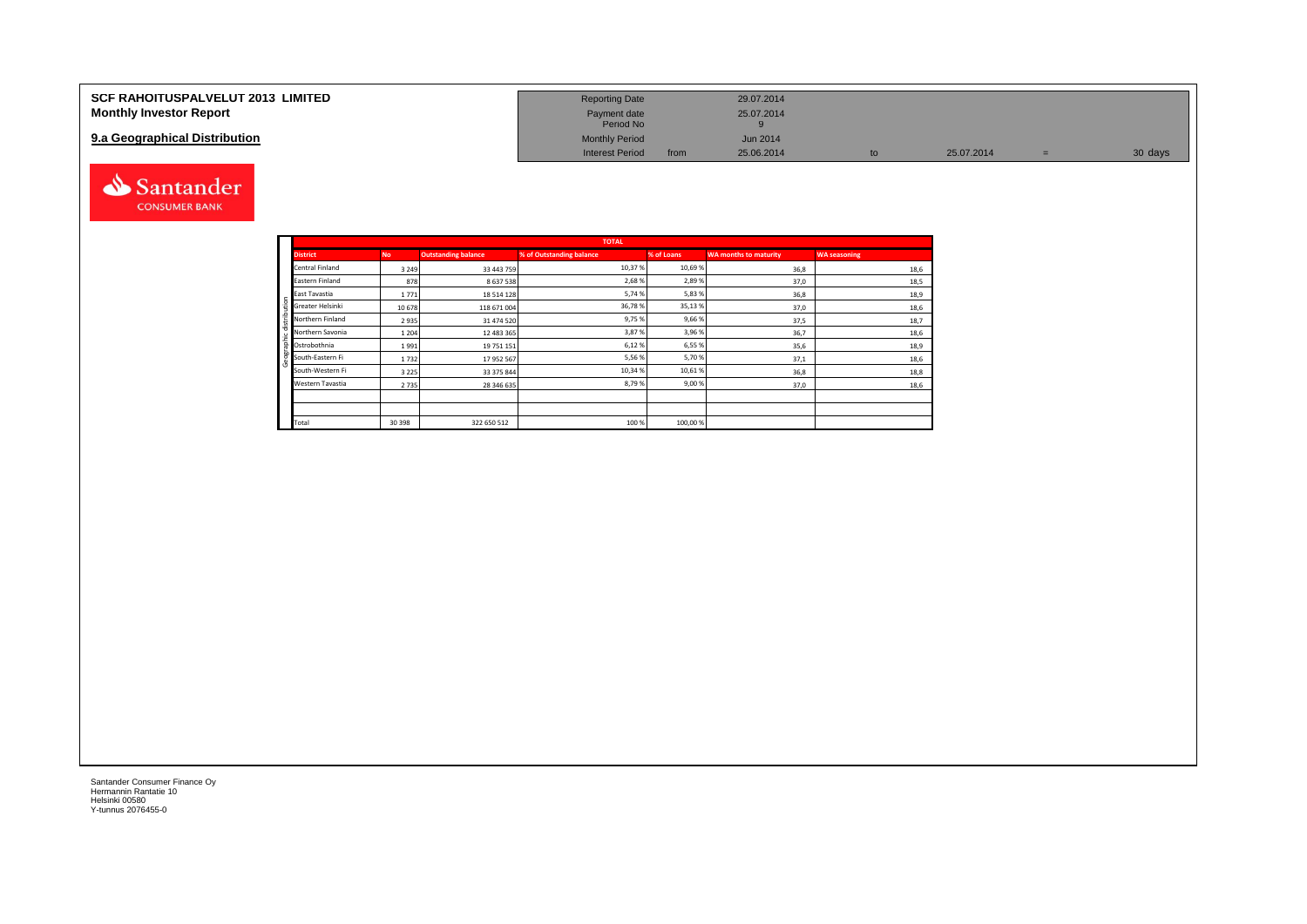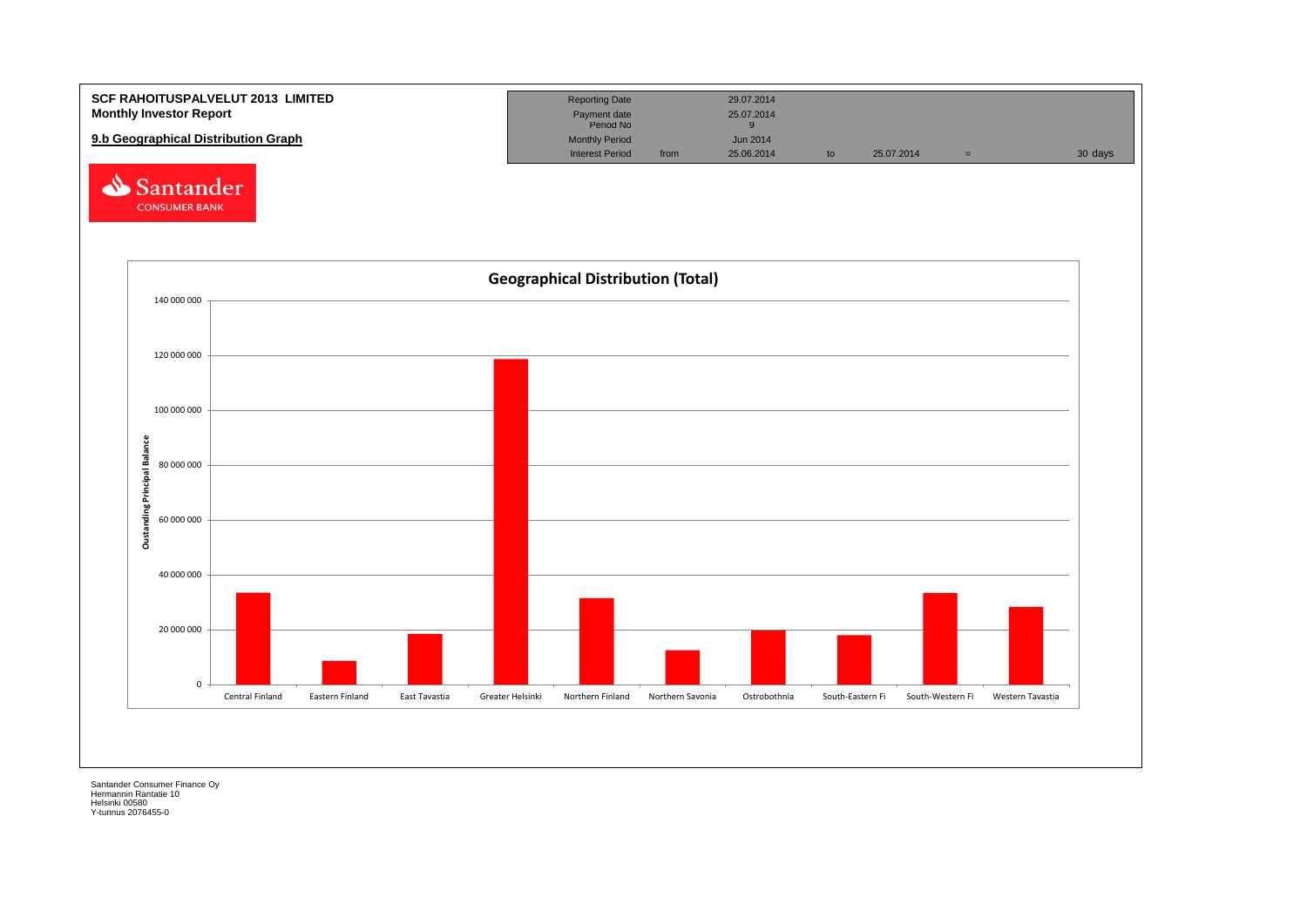#### **SCF RAHOITUSPALVELUT 2013 LIMITED Monthly Investor Report**

### **10.a Interest Rate**



| <b>Reporting Date</b>     |      | 29.07.2014      |    |            |     |         |
|---------------------------|------|-----------------|----|------------|-----|---------|
| Payment date<br>Period No |      | 25.07.2014<br>9 |    |            |     |         |
| <b>Monthly Period</b>     |      | <b>Jun 2014</b> |    |            |     |         |
| <b>Interest Period</b>    | from | 25.06.2014      | to | 25.07.2014 | $=$ | 30 days |

|            |          |         |           |                            | <b>TOTAL</b>                                         |      |                     |
|------------|----------|---------|-----------|----------------------------|------------------------------------------------------|------|---------------------|
|            | $Min (=$ | Max (<) | <b>No</b> | <b>Outstanding balance</b> | % of total Outstanding balance WA months to maturity |      | <b>WA seasoning</b> |
|            |          | 1%      | 908       | 6 863 019                  | 2,13%                                                | 30,4 | 17,4                |
|            | 1 %      | 2 %     | 3045      | 29 295 296                 | 9,08%                                                | 35,6 | 17,0                |
| ution      | 2 %      | 4 %     | 6189      | 81 121 320                 | 25,14 %                                              | 38,8 | 17,4                |
|            | 4 %      | 6 %     | 13674     | 151 330 329                | 46,90%                                               | 36,7 | 19,5                |
| strib<br>岩 | 6 %      | 8%      | 6532      | 53 613 115                 | 16,62%                                               | 35,9 | 19,4                |
| α          | 8 %      | 10%     | 50        | 427433                     | 0,13%                                                | 39,4 | 15,8                |
| ğ<br>Ξ     | 10%      | 12%     |           |                            |                                                      |      |                     |
|            | 12%      | 14 %    |           |                            |                                                      |      |                     |
|            | 14 %     | 16 %    |           |                            |                                                      |      |                     |
|            | 16 %     | 18%     |           |                            |                                                      |      |                     |
|            |          |         |           |                            |                                                      |      |                     |
|            | Total    |         | 30 398    | 322 650 512                | 100 %                                                |      |                     |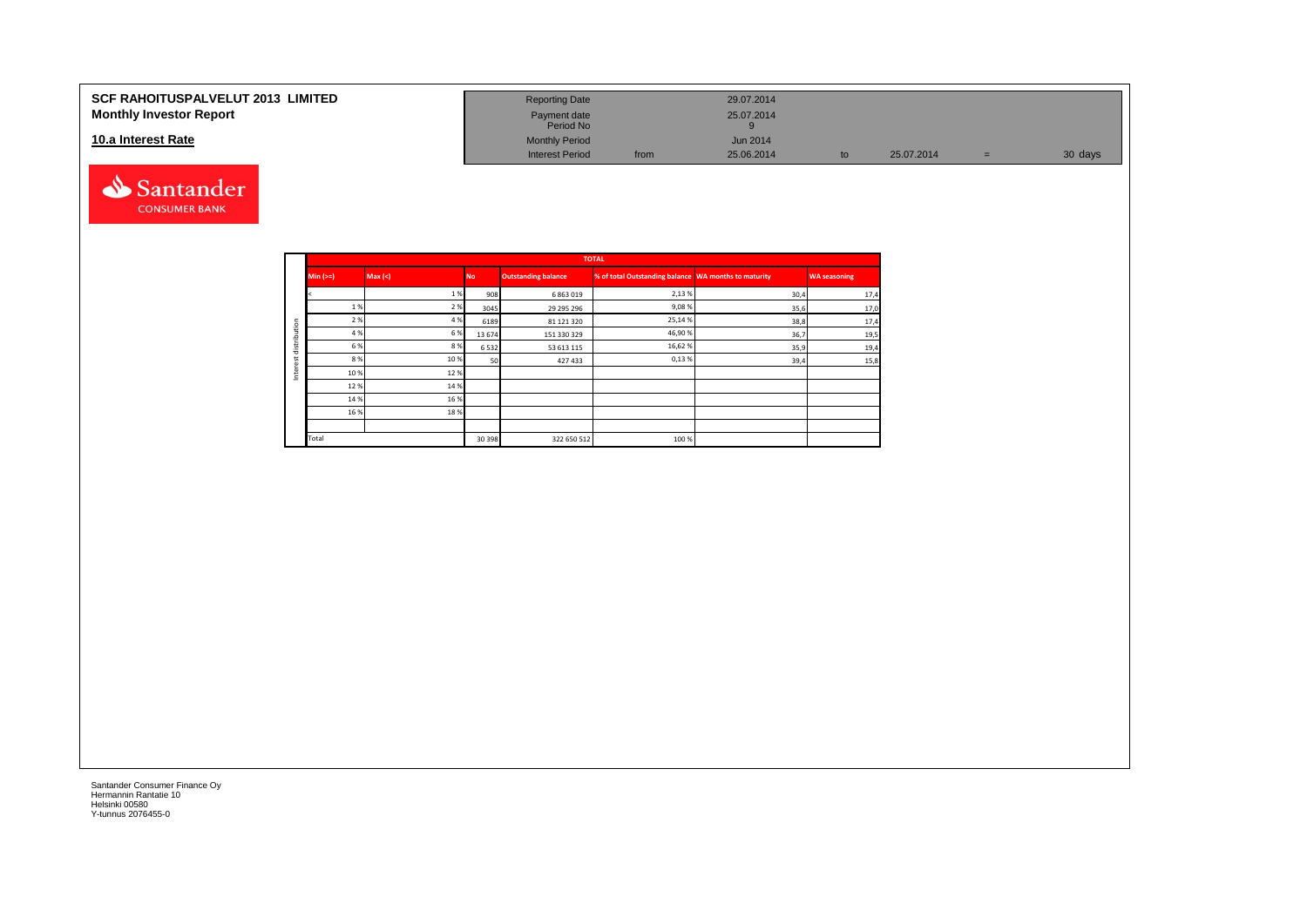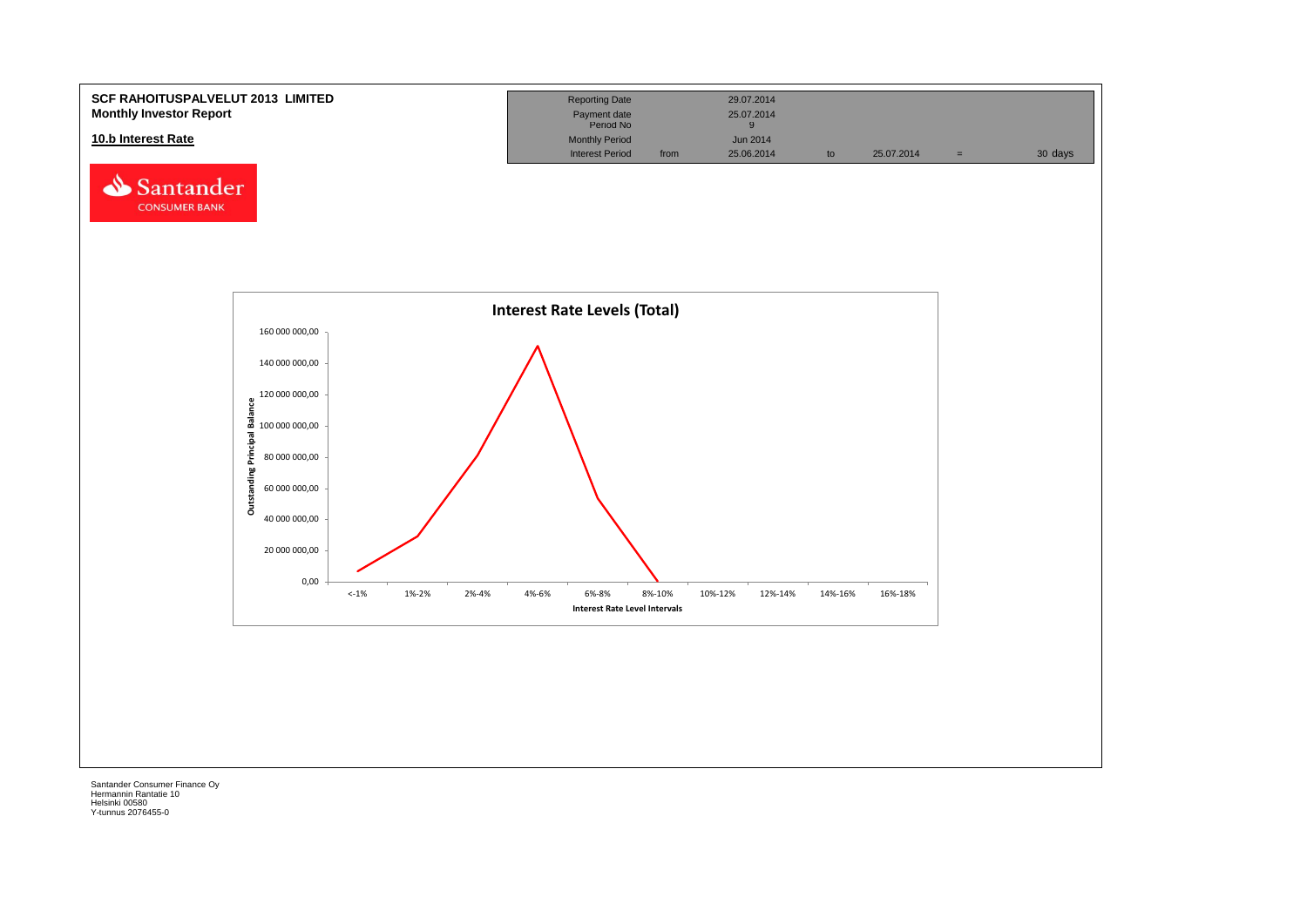### **SCF RAHOITUSPALVELUT 2013 LIMITED Monthly Investor Report**

### **11.a Remaining Terms**



| <b>Reporting Date</b>     |      | 29.07.2014      |    |            |   |         |
|---------------------------|------|-----------------|----|------------|---|---------|
| Payment date<br>Period No |      | 25.07.2014<br>9 |    |            |   |         |
| <b>Monthly Period</b>     |      | Jun 2014        |    |            |   |         |
| Interest Period           | from | 25.06.2014      | to | 25.07.2014 | = | 30 days |

|                     |            |     |           | <b>TOTAL</b>               |        |                              |                     |
|---------------------|------------|-----|-----------|----------------------------|--------|------------------------------|---------------------|
|                     | <b>Min</b> | Max | <b>No</b> | <b>Outstanding balance</b> | %      | <b>WA months to maturity</b> | <b>WA seasoning</b> |
|                     |            |     | 49        | 121 274                    | 0,04%  | 0,0                          | 56,4                |
|                     |            | 12  | 3979      | 12 441 694                 | 3,86%  | 8,7                          | 30,8                |
|                     | 13         | 24  | 6 1 3 1   | 38 969 611                 | 12,08% | 19,6                         | 23,2                |
|                     | 25         | 36  | 7320      | 75 234 789                 | 23,32% | 31,8                         | 22,2                |
| maturity            | 37         | 48  | 11 60 6   | 174 061 500                | 53,95% | 43,5                         | 16,2                |
| 5                   | 49         | 60  | 1 3 1 3   | 21 821 644                 | 6,76%  | 49,1                         | 11,0                |
|                     | 61         | 72  |           |                            |        |                              |                     |
| Months <sub>1</sub> | 73         | 84  |           |                            |        |                              |                     |
|                     | 85         | 96  |           |                            |        |                              |                     |
|                     | 97         | 108 |           |                            |        |                              |                     |
|                     | 109        | 120 |           |                            |        |                              |                     |
|                     | 121        |     |           |                            |        |                              |                     |
|                     |            |     |           |                            |        |                              |                     |
|                     | Total      |     | 30 398    | 322 650 512                | 100 %  |                              |                     |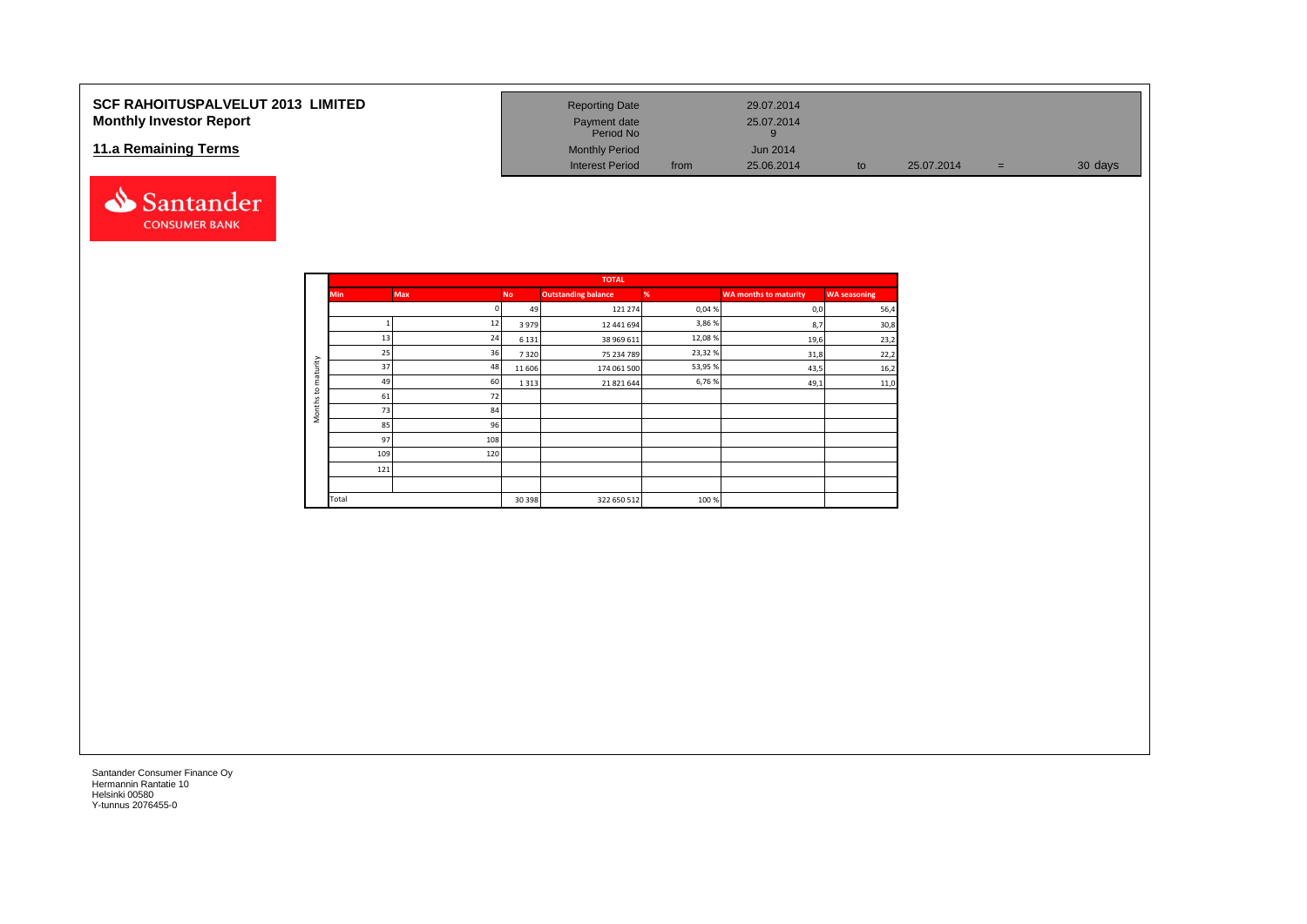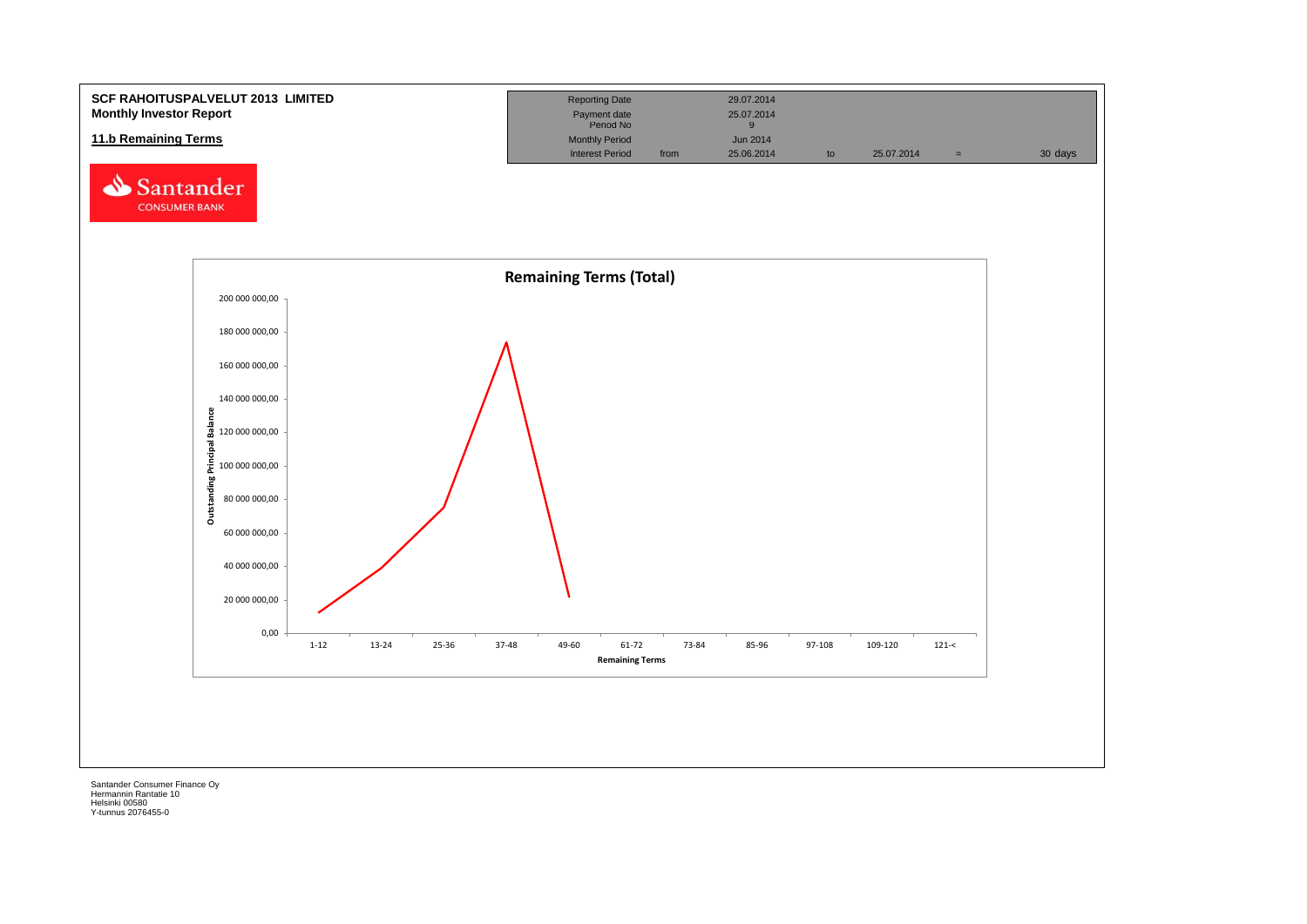| <b>SCF RAHOITUSPALVELUT 2013 LIMITED</b> | <b>Reporting Date</b>     |      | 29.07.2014 |    |            |   |         |
|------------------------------------------|---------------------------|------|------------|----|------------|---|---------|
| <b>Monthly Investor Report</b>           | Payment date<br>Period No |      | 25.07.2014 |    |            |   |         |
| 12.a Seasoning                           | <b>Monthly Period</b>     |      | Jun 2014   |    |            |   |         |
|                                          | <b>Interest Period</b>    | from | 25.06.2014 | to | 25.07.2014 | = | 30 days |



|                       |            |            |           | <b>TOTAL</b>               |                                    |                              |                     |
|-----------------------|------------|------------|-----------|----------------------------|------------------------------------|------------------------------|---------------------|
|                       | <b>Min</b> | <b>Max</b> | <b>No</b> | <b>Outstanding balance</b> | % of Outstanding<br><b>Balance</b> | <b>WA months to maturity</b> | <b>WA seasoning</b> |
|                       |            |            | 4 6 4 0   | 58 712 401                 | 18,20%                             | 43,7                         | 11,4                |
| $\breve{\phantom{a}}$ | 13         | 24         | 18 975    | 208 042 591                | 64,48%                             | 38,0                         | 17,4                |
| c                     | 25         | 36         | 5 1 7 0   | 45 428 186                 | 14,08%                             | 28,2                         | 27,8                |
| $\Omega$              | 37         | 48         | 1096      | 7722280                    | 2,39%                              | 17,4                         | 41,5                |
| £                     | 49         | 60         | 506       | 2 681 928                  | 0,83%                              | 7,6                          | 53,2                |
|                       | 61         | 72         |           | 63 1 26                    | 0,02%                              | 6,6                          | 62,3                |
|                       | 73         | 84         |           |                            |                                    |                              |                     |
|                       | 85         | 96         |           |                            |                                    |                              |                     |
|                       |            |            |           |                            |                                    |                              |                     |
|                       | Total      |            | 30 398    | 322 650 512                | 100 %                              |                              |                     |

Santander Consumer Bank AS Strandveien 18 PO Box 177 N-1325 Lysaker Tel.: +47 21 08 30 00 Fax.: +47 21 08 33 68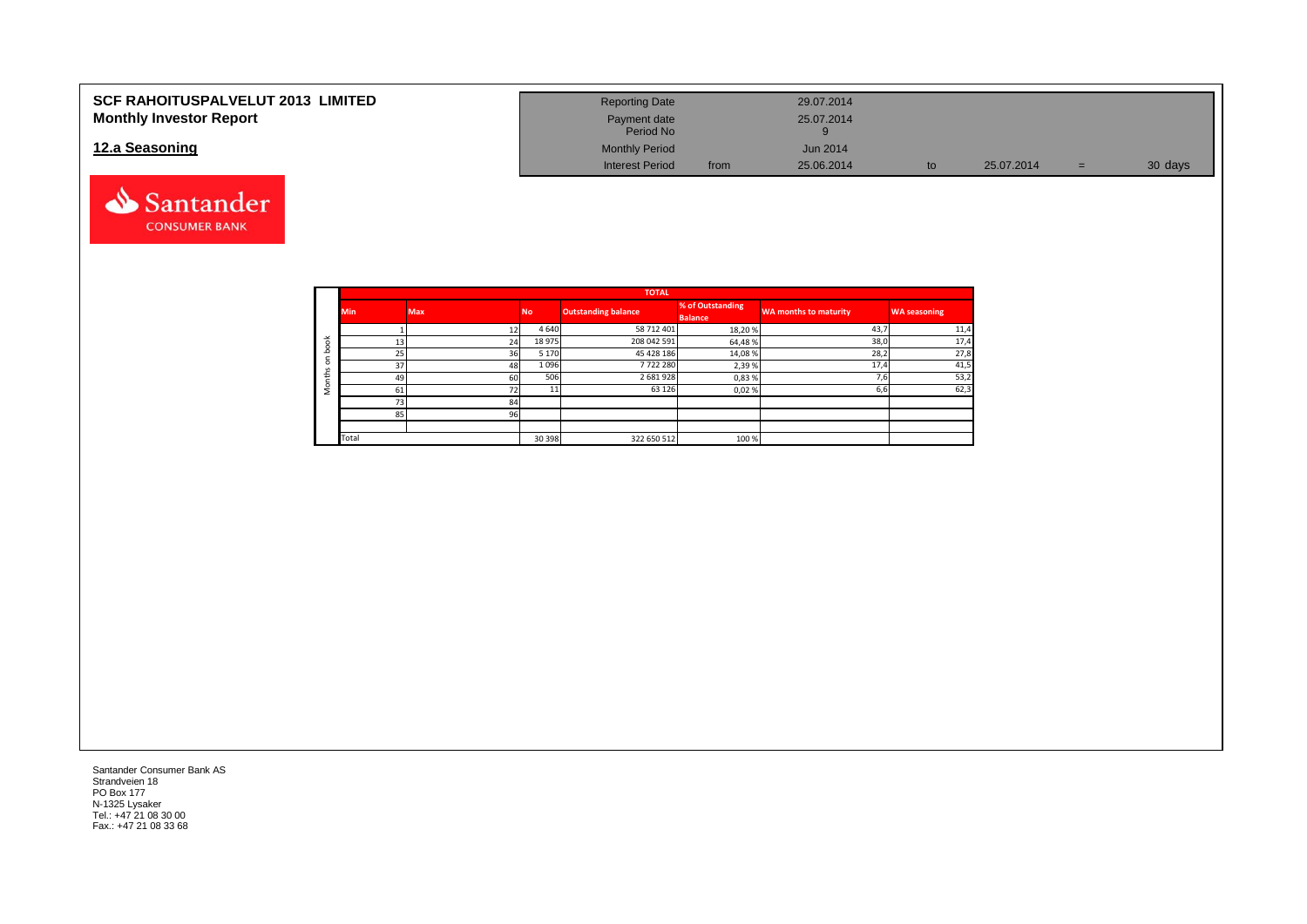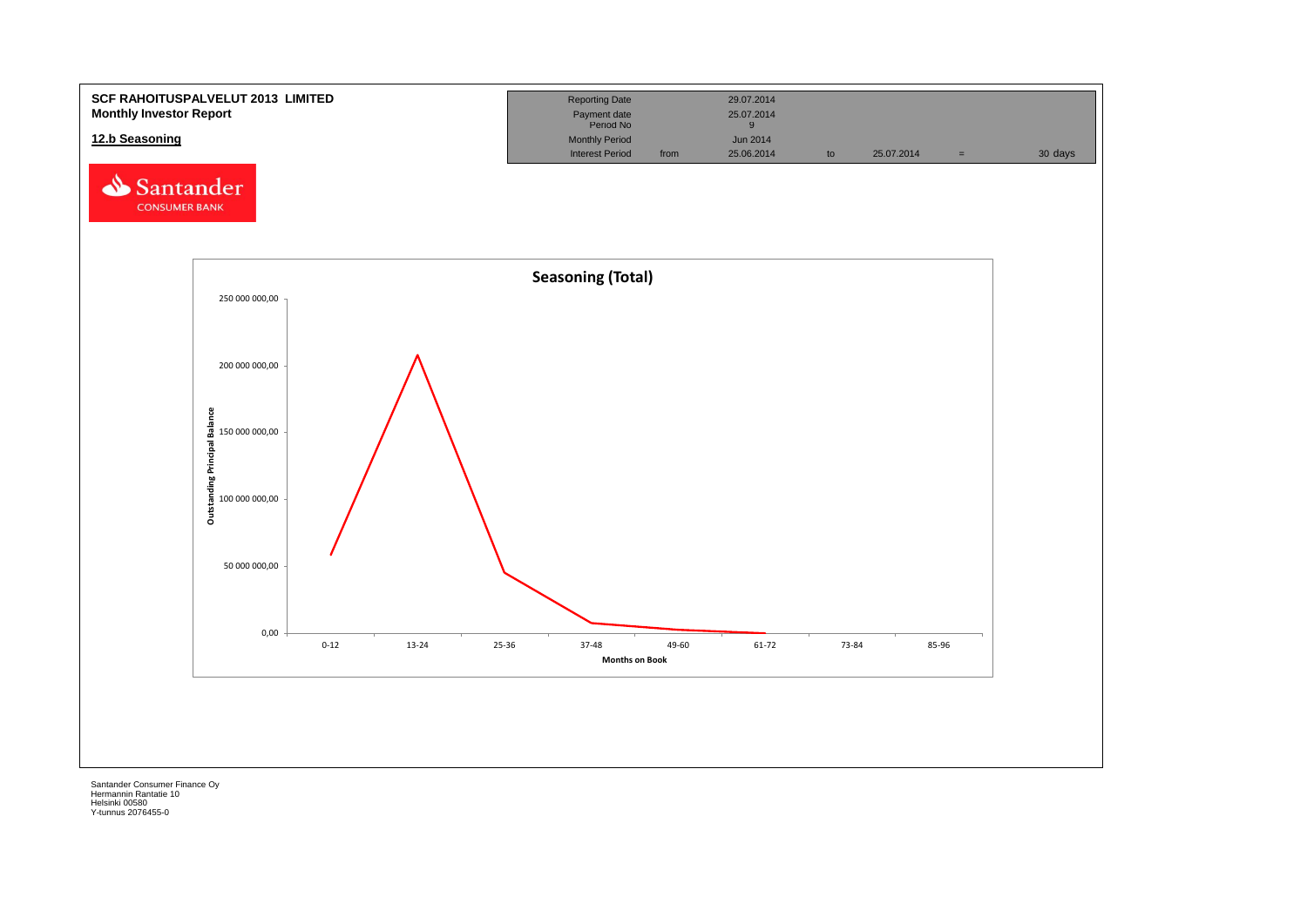| <b>SCF RAHOITUSPALVELUT 2013 LIMITED</b> | <b>Reporting Date</b>     |      | 29.07.2014 |            |     |         |
|------------------------------------------|---------------------------|------|------------|------------|-----|---------|
| <b>Monthly Investor Report</b>           | Payment date<br>Period No |      | 25.07.2014 |            |     |         |
| 13.a Balloon Ioans                       | <b>Monthly Period</b>     |      | Jun 2014   |            |     |         |
|                                          | <b>Interest Period</b>    | from | 25.06.2014 | 25.07.2014 | $=$ | 30 days |

|                        |                     | <b>TOTAL</b> |           |                            |                                    |                       |                          |                          |                     |  |  |  |  |  |  |
|------------------------|---------------------|--------------|-----------|----------------------------|------------------------------------|-----------------------|--------------------------|--------------------------|---------------------|--|--|--|--|--|--|
| ∸<br>$\mathbf{v}$<br>÷ | ৯ৎ                  | Min          | <b>No</b> | <b>Outstanding balance</b> | % of Outstanding<br><b>Balance</b> | <b>Residual Value</b> | <b>Residual of Total</b> | WA months to<br>maturity | <b>WA seasoning</b> |  |  |  |  |  |  |
|                        | $\sigma$<br>$\circ$ | Standard     | 24 259    | 205 212 506                | 63,60 %                            | 2782                  | 0,00%                    | 35,6                     | 18,4                |  |  |  |  |  |  |
|                        | ≗                   | Balloon      | 6 1 3 9   | 117 438 006                | 36,40 %                            | 41 392 349            | 35,25 %                  | 39,1                     | 19,1                |  |  |  |  |  |  |
|                        | ത<br>őñ             |              |           |                            |                                    |                       |                          |                          |                     |  |  |  |  |  |  |
|                        |                     | Total        | 30 398    | 322 650 512                | 100 %                              | 41 395 131            | 12,83 %                  |                          |                     |  |  |  |  |  |  |

┑

Santander Consumer Finance Oy Hermannin Rantatie 10 Helsinki 00580 Y-tunnus 2076455-0

Santander **CONSUMER BANK**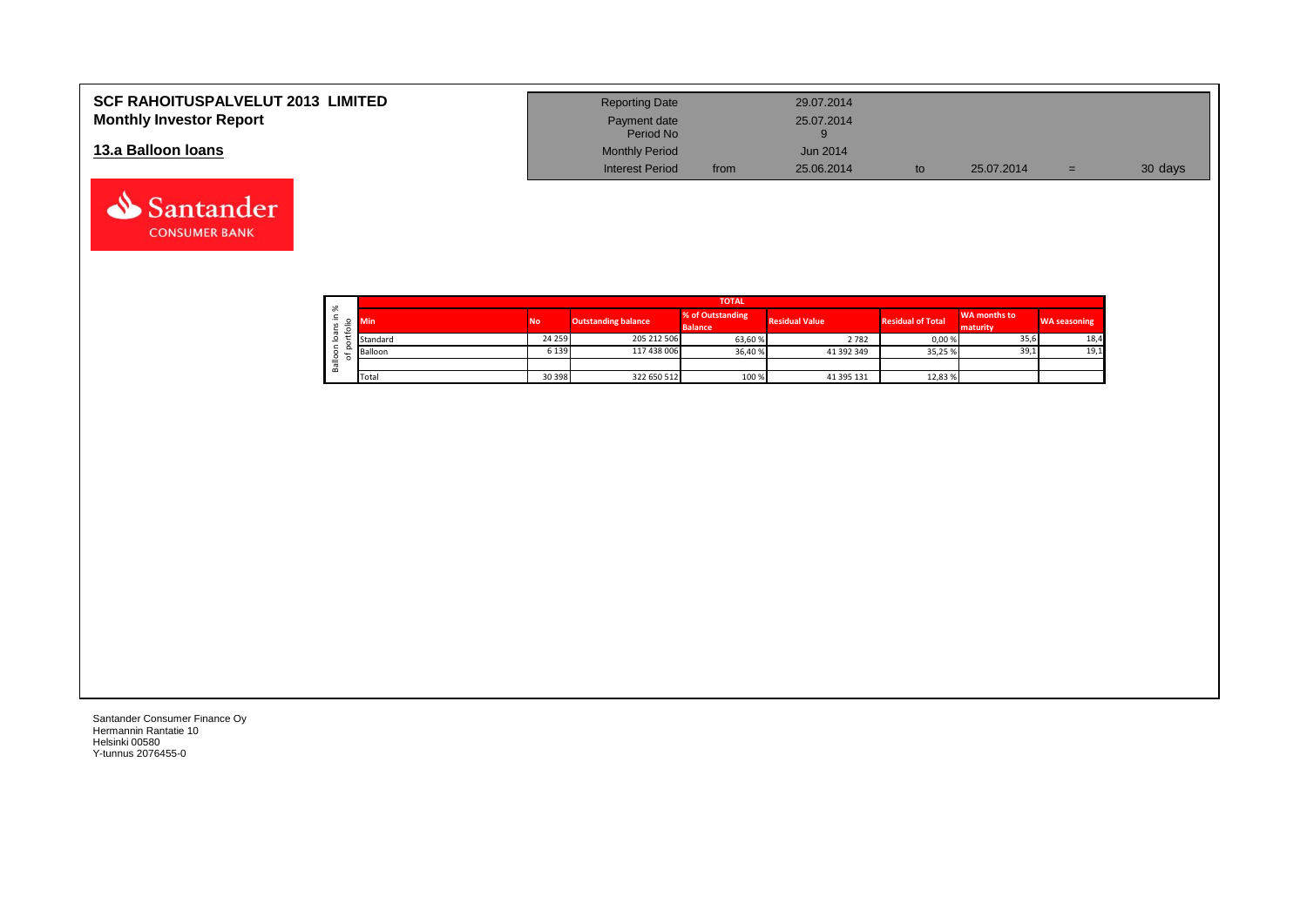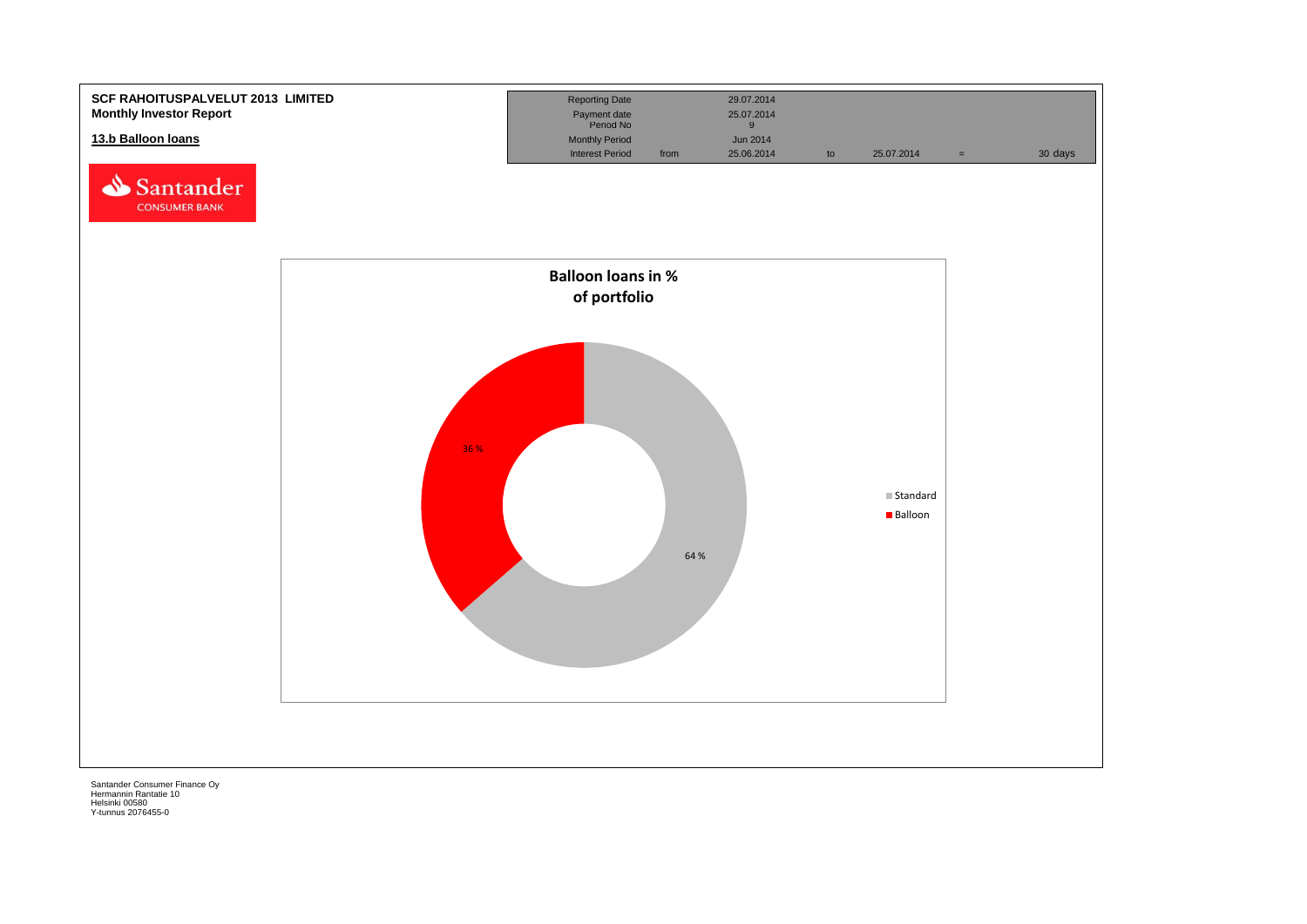| <b>SCF RAHOITUSPALVELUT 2013 LIMITED</b> | <b>Reporting Date</b>     |      | 29.07.2014 |    |            |   |         |
|------------------------------------------|---------------------------|------|------------|----|------------|---|---------|
| <b>Monthly Investor Report</b>           | Payment date<br>Period No |      | 25.07.2014 |    |            |   |         |
| 14.a # loans per borrower                | <b>Monthly Period</b>     |      | Jun 2014   |    |            |   |         |
|                                          | <b>Interest Period</b>    | from | 25.06.2014 | to | 25.07.2014 | = | 30 days |



|                      |                              | <b>TOTAL</b>                   |                            |        |
|----------------------|------------------------------|--------------------------------|----------------------------|--------|
|                      | <b>Total number of loans</b> | <b>Total number of debtors</b> | <b>Outstanding balance</b> | %      |
|                      | $\mathbf{1}$                 | 28 9 83                        | 303 476 141                | 94,06% |
|                      | $\overline{2}$               | 532                            | 14 141 914                 | 4,38%  |
|                      | 3                            | 51                             | 2 3 1 9 0 1 1              | 0,72%  |
|                      | $\overline{4}$               | 20                             | 1 0 9 4 8 2 4              | 0,34 % |
|                      | 5                            | 6                              | 426 918                    | 0,13%  |
|                      | 6                            | 6                              | 554 818                    | 0,17%  |
|                      | $\overline{7}$               | $\overline{2}$                 | 101 675                    | 0,03%  |
|                      | $\bf8$                       | $\mathbf{1}$                   | 211 550                    | 0,07%  |
|                      | $\overline{9}$               | $\mathbf{1}$                   | 50 821                     | 0,02%  |
|                      | 10                           | $\overline{1}$                 | 136 970                    | 0,04 % |
| # loans per borrower | 11                           | $\mathbf{1}$                   | 135 871                    | 0,04 % |
|                      |                              |                                |                            |        |
|                      |                              |                                |                            |        |
|                      |                              |                                |                            |        |
|                      |                              |                                |                            |        |
|                      |                              |                                |                            |        |
|                      |                              |                                |                            |        |
|                      |                              |                                |                            |        |
|                      |                              |                                |                            |        |
|                      |                              |                                |                            |        |
|                      |                              |                                |                            |        |
|                      |                              |                                |                            |        |
|                      |                              |                                |                            |        |
|                      | Total:                       | 29 604                         | 322 650 512                | 100,0% |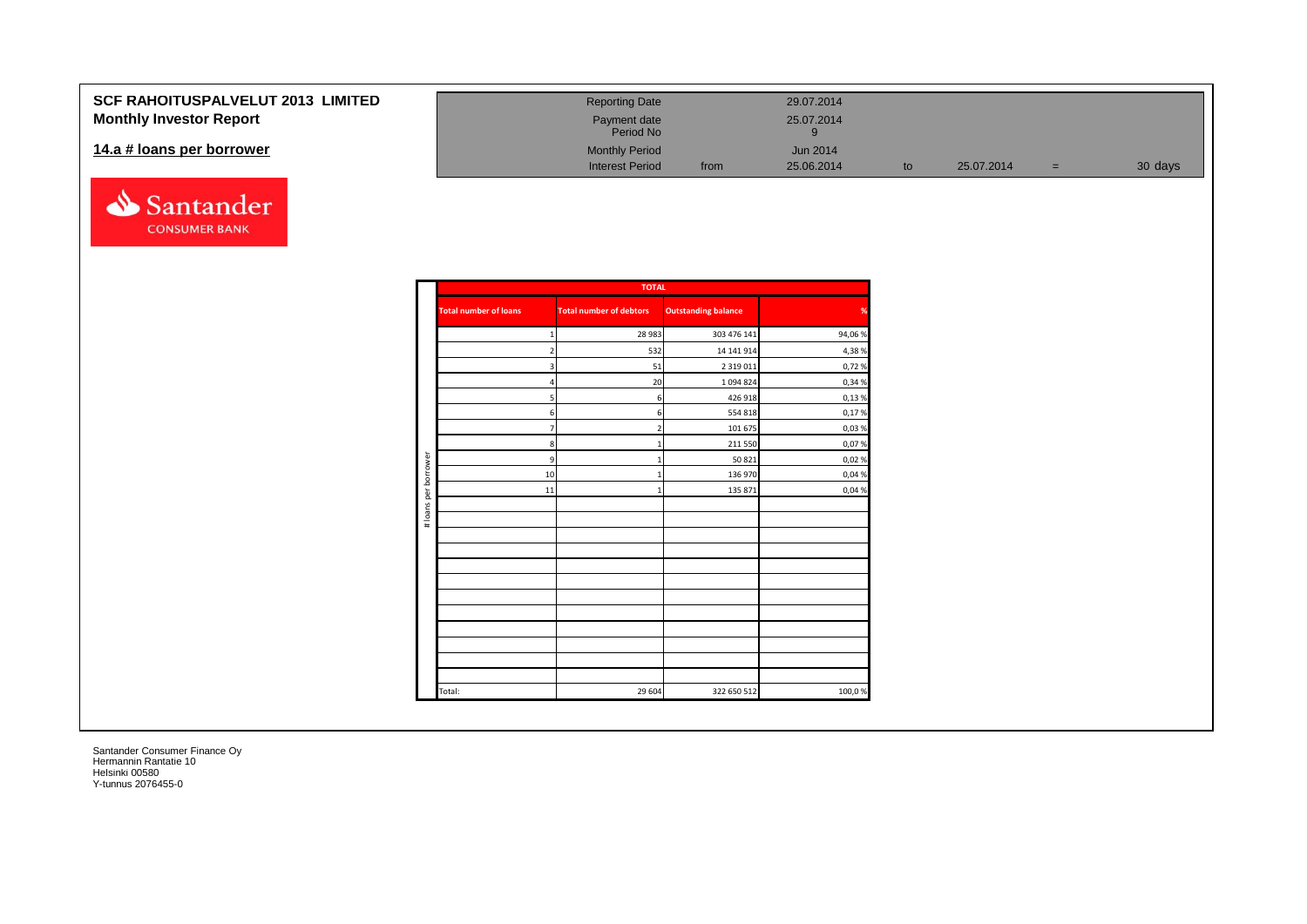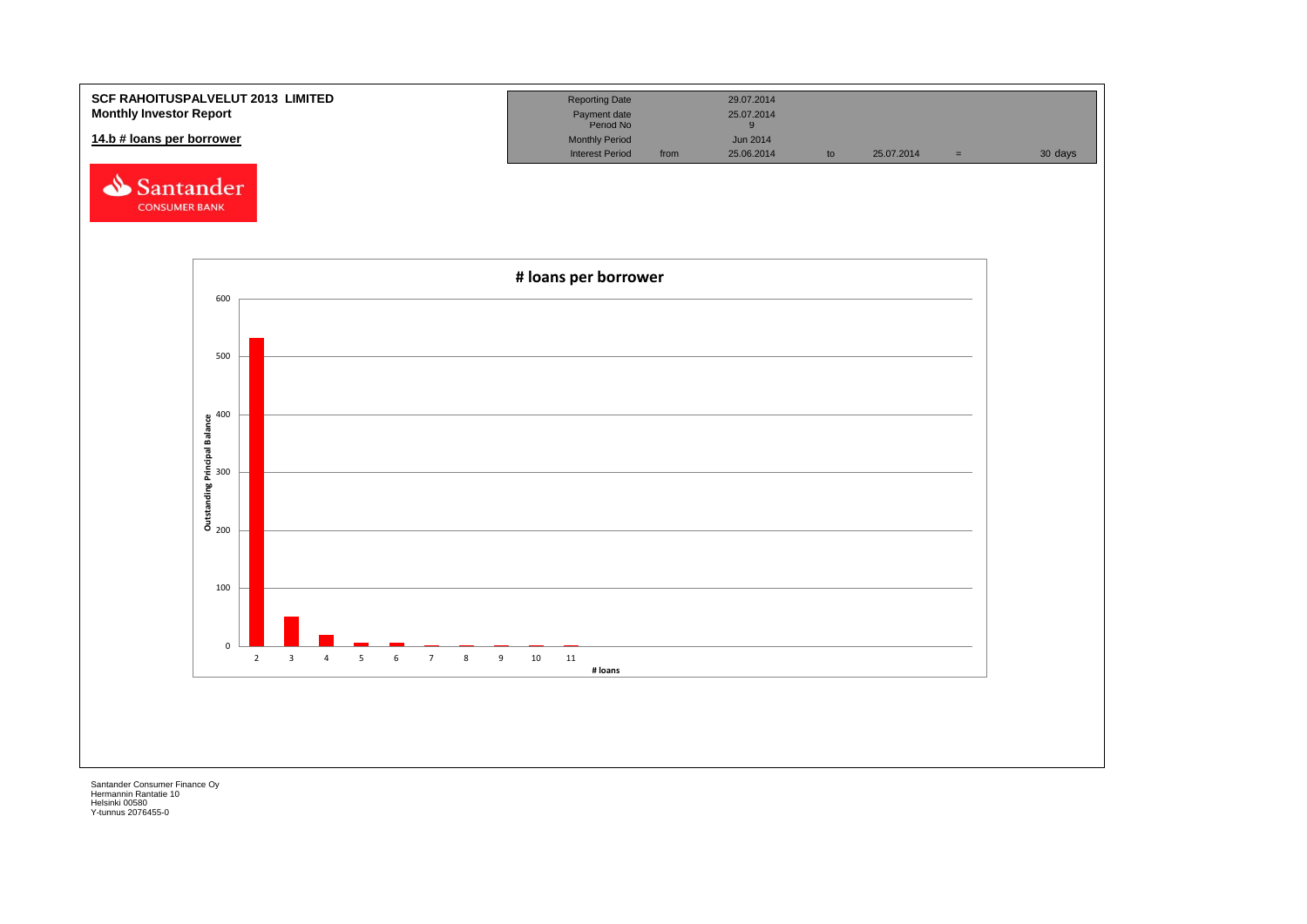# **SCF RAHOITUSPALVELUT 2013 LIMITED**<br> **Monthly Investor Report** 2013 **LIMITED**<br>
Payment date Payment date 25.07.2014<br>
Period No Period No Period No Period No **Monthly Investor Report**

#### **15.a Amortization Profile**



| <b>15.a Amortization Profile</b> |                         |               | <b>Monthly Period</b><br><b>Interest Period</b> | from                       | <b>Jun 2014</b><br>25.06.2014 | to                     | 25.07.2014     | $=$              | 30 days |
|----------------------------------|-------------------------|---------------|-------------------------------------------------|----------------------------|-------------------------------|------------------------|----------------|------------------|---------|
| Santander                        |                         | <b>TOTAL</b>  |                                                 |                            |                               |                        |                |                  |         |
| <b>CONSUMER BANK</b>             |                         | <b>Period</b> | <b>Opening Balance</b>                          | <b>Closing Balance</b>     | <b>Amortization</b>           | <b>Interest</b>        | Yield          | Percentage       |         |
|                                  |                         |               | 322 650 512<br>313 841 467                      | 313 841 467<br>305 221 854 | 8 809 045<br>8 6 1 9 6 1 3    | 1 276 545<br>1 242 087 | 1,98%<br>1,98% | 4,69 %<br>4,56 % |         |
|                                  |                         |               | 305 221 854                                     | 296 539 194                | 8 682 661                     | 1 208 067              | 1,98%          | 4,43%            |         |
|                                  |                         |               | 296 539 194                                     | 287 938 818                | 8 600 376                     | 1 173 870              | 1,98%          | 4,30%            |         |
|                                  |                         |               | 287 938 818                                     | 279 463 926                | 8 474 892                     | 1 140 055              | 1,98%          | 4,18%            |         |
|                                  | ods)                    |               | 279 463 926                                     | 271 102 239                | 8 3 6 1 6 8 7                 | 1 106 719              | 1,98%          | 4,05 %           |         |
|                                  | å                       |               | 271 102 239                                     | 262 698 769                | 8 4 0 3 4 7 0                 | 1073798                | 1,98%          | 3,93%            |         |
|                                  | $\circ$<br>$\bar{\sim}$ |               | 262 698 769                                     | 254 345 897                | 8 3 5 2 8 7 1                 | 1 040 645              | 1,98%          | 3,80%            |         |
|                                  | €                       |               | 254 345 897                                     | 245 578 683                | 8767214                       | 1 007 766              | 1,98%          | 3,67 %           |         |
|                                  | ᅙ                       |               | 245 578 683                                     | 237 188 941                | 8 3 8 7 4 2                   | 973 737                | 1,99%          | 3,55 %           |         |
|                                  | ā                       |               | 11<br>237 188 941                               | 229 017 027                | 8 171 915                     | 940 564                | 1,99%          | 3,42 %           |         |
|                                  |                         |               | 12<br>229 017 027                               | 220 841 661                | 8 175 366                     | 908 210                | 1,99%          | 3,30 %           |         |
|                                  |                         |               | 220 841 661                                     | 212 854 200                | 7987461                       | 875 771                | 1,99%          | 3,18%            |         |
|                                  |                         |               | 14<br>212 854 200                               | 205 023 469                | 7830731                       | 844 082                | 1,99%          | 3,06 %           |         |
|                                  |                         |               | 15<br>205 023 469                               | 197 245 833                | 7777635                       | 813 162                | 1,99%          | 2,95 %           |         |
|                                  |                         |               | 16<br>197 245 833                               | 189 594 831                | 7 651 002                     | 782 330                | 1,99%          | 2,83 %           |         |
|                                  |                         |               | 17<br>189 594 831                               | 181 876 285                | 7718546                       | 752 306                | 1,99%          | 2,72 %           |         |
|                                  |                         |               | 18<br>181 876 285                               | 174 352 482                | 7 5 2 3 8 0 3                 | 722 348                | 1,99%          | 2,61%            |         |
|                                  |                         |               | 1 <sup>c</sup><br>174 352 482                   | 166 953 314                | 7 399 168                     | 692 596                | 1,99%          | 2,50 %           |         |
|                                  |                         |               | 20<br>166 953 314                               | 159 728 504                | 7 224 810                     | 663 202                | 1,99%          | 2,39 %           |         |
|                                  |                         |               |                                                 |                            |                               |                        |                |                  |         |

Payment date<br>Period No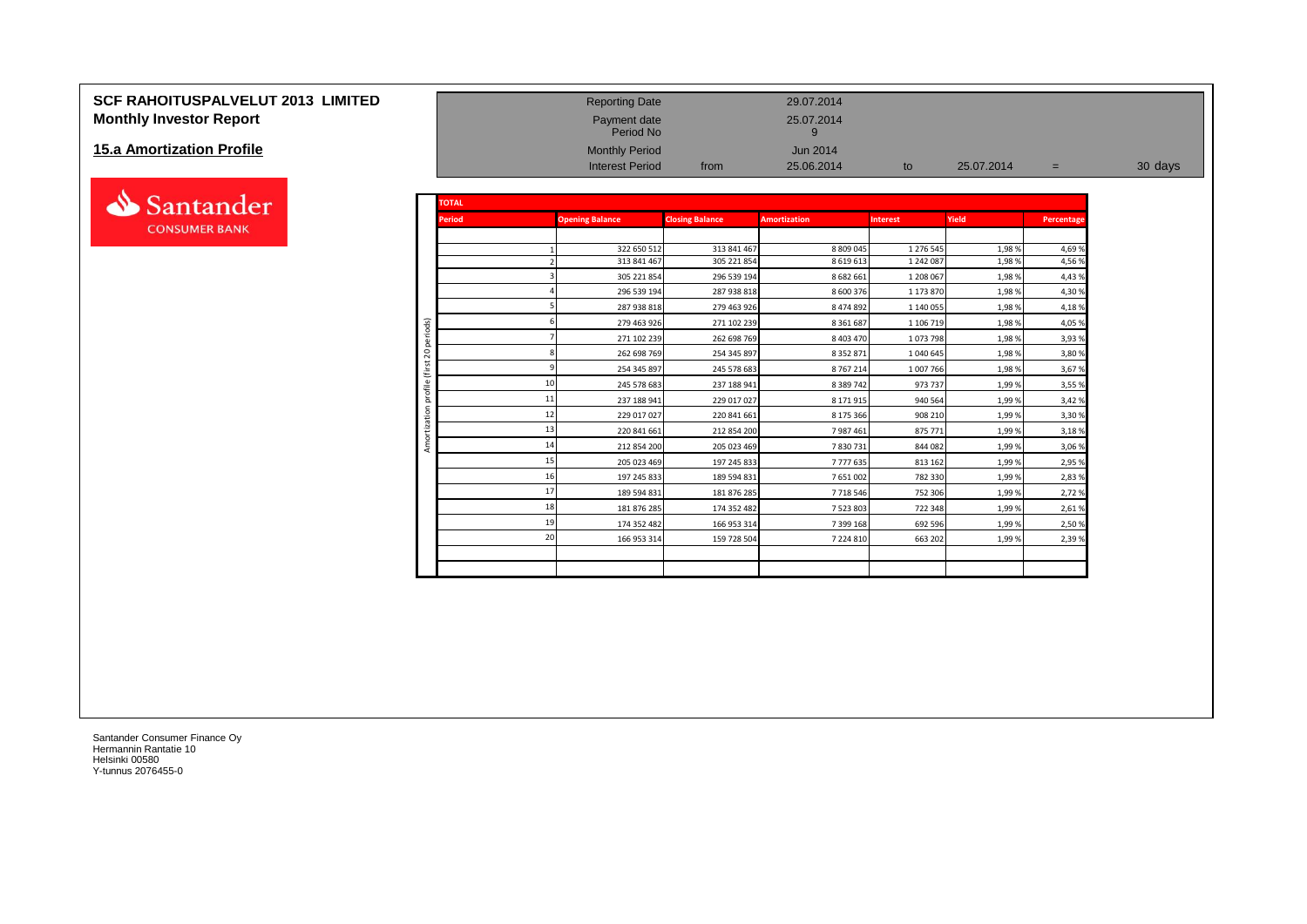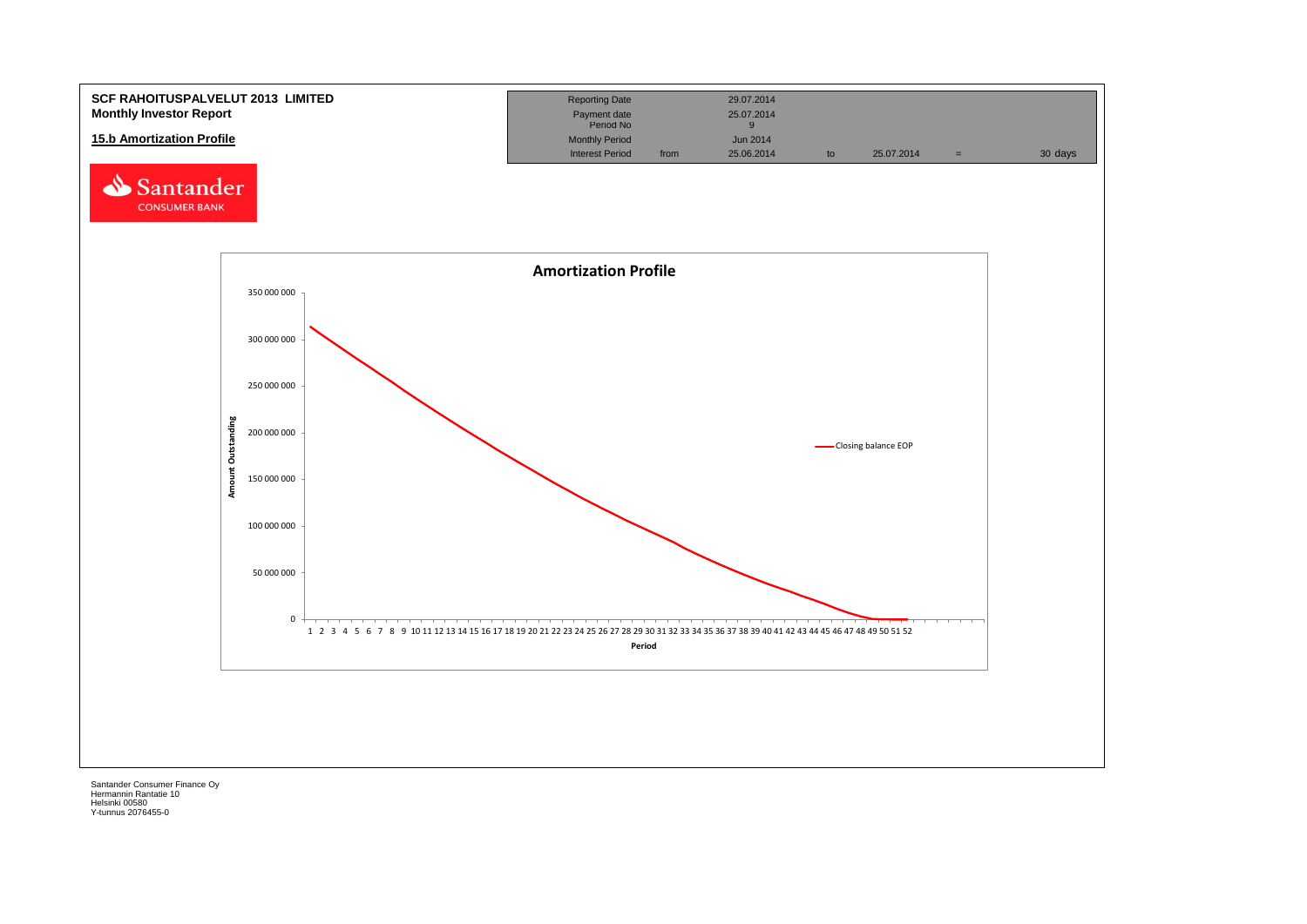| <b>SCF RAHOITUSPALVELUT 2013 LIMITED</b><br><b>Monthly Investor Report</b> | <b>Reporting Date</b><br>Payment date<br>Period No |      | 29.07.2014<br>25.07.2014 |    |            |     |         |
|----------------------------------------------------------------------------|----------------------------------------------------|------|--------------------------|----|------------|-----|---------|
| 16.a Payment Holidays                                                      | <b>Monthly Period</b>                              |      | <b>Jun 2014</b>          |    |            |     |         |
|                                                                            | <b>Interest Period</b>                             | from | 25.06.2014               | to | 25.07.2014 | $=$ | 30 days |



|                | <b>TOTAL</b>  |           |                                  |                        |                        |
|----------------|---------------|-----------|----------------------------------|------------------------|------------------------|
|                | <b>Period</b> | <b>No</b> | <b>Number of periods granted</b> | <b>Sum of Payments</b> | <b>Closing Balance</b> |
|                | 2013 10       | 72        | 107                              | 28 5 15                | 901 468                |
|                | 2013 11       | 94        | 145                              | 41 4 43                | 1 278 284              |
|                | 2013 12       | 144       | 175                              | 51 230                 | 2 2 2 1 3 1 1          |
|                | 2014 01       | 121       | 174                              | 52 332                 | 1706 176               |
|                | 2014 02       | 125       | 185                              | 51 325                 | 1759910                |
|                | 2014 03       | 122       | 186                              | 51 140                 | 1786354                |
|                | 2014 04       | 95        | 139                              | 38 0 74                | 1 266 333              |
|                | 2014 05       | 98        | 128                              | 35 401                 | 1 240 162              |
|                | 2014 06       | 117       | 166                              | 44 3 28                | 1 470 688              |
| Paymet Holiday |               |           |                                  |                        |                        |
|                |               |           |                                  |                        |                        |
|                |               |           |                                  |                        |                        |
|                |               |           |                                  |                        |                        |
|                |               |           |                                  |                        |                        |
|                |               |           |                                  |                        |                        |
|                |               |           |                                  |                        |                        |
|                |               |           |                                  |                        |                        |
|                |               |           |                                  |                        |                        |
|                |               |           |                                  |                        |                        |
|                | Total:        | 988       | 1 4 0 5                          | 393 789                | 13 630 687             |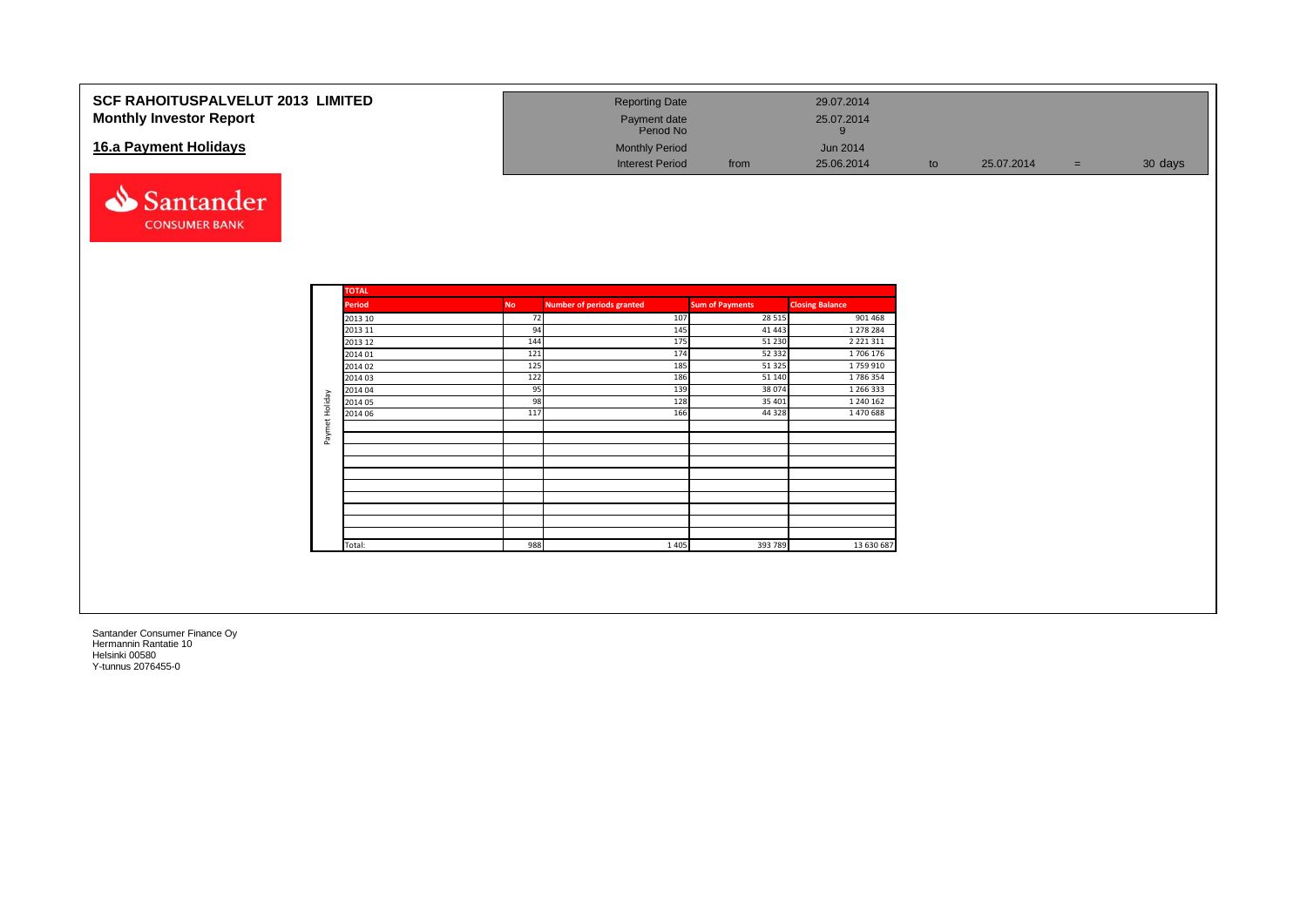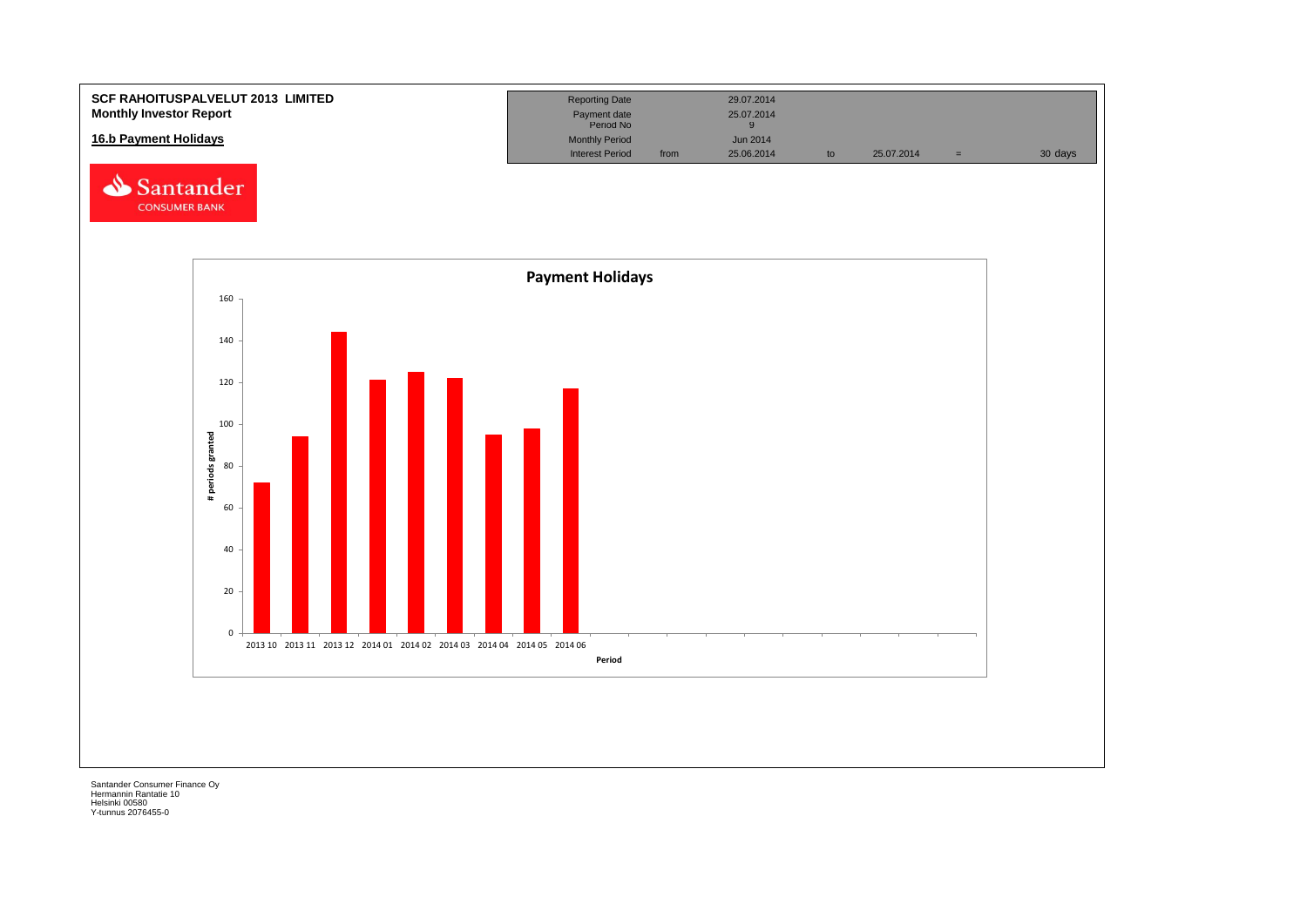| <b>SCF RAHOITUSPALVELUT 2013 LIMITED</b><br><b>Monthly Investor Report</b> | <b>Reporting Date</b><br>Payment date<br>Period No |      | 29.07.2014<br>25.07.2014 |            |         |
|----------------------------------------------------------------------------|----------------------------------------------------|------|--------------------------|------------|---------|
| 17.a Downpayment                                                           | <b>Monthly Period</b>                              |      | <b>Jun 2014</b>          |            |         |
|                                                                            | <b>Interest Period</b>                             | from | 25.06.2014               | 25.07.2014 | 30 days |

|          |            |        |           | <b>TOTAL</b>               |       |                              |                     |
|----------|------------|--------|-----------|----------------------------|-------|------------------------------|---------------------|
|          | $Min (==)$ | Max(<) | <b>No</b> | <b>Outstanding balance</b> |       | <b>WA months to maturity</b> | <b>WA seasoning</b> |
|          | 0%         | 5%     | 2 1 2 5   | 30 646 358                 | 9,5%  | 41,6                         | 16,8                |
|          | 5 %        | 10%    | 2 607     | 35 906 620                 | 11,1% | 40,6                         | 17,6                |
| $\aleph$ | 10%        | 15%    | 4 9 0 1   | 59 676 077                 | 18,5% | 38,6                         | 18,7                |
|          | 15 %       | 20%    | 4 0 3 4   | 47 469 638                 | 14,7% | 37,2                         | 19,4                |
|          | 20%        | 25%    | 4 1 5 4   | 43 931 548                 | 13,6% | 35,9                         | 19,4                |
| ۵        | 25 %       | 30%    | 2 6 9 7   | 29 053 862                 | 9,0%  | 36,0                         | 18,9                |
|          | 30%        | 35%    | 2 100     | 20 415 260                 | 6,3%  | 34,5                         | 19,6                |
|          | 35%        |        | 7780      | 55 551 150                 | 17,2% | 31,8                         | 18,7                |
|          |            |        |           |                            |       |                              |                     |
|          | Total      |        | 30 398    | 322 650 512                | 100 % |                              |                     |

Santander **CONSUMER BANK**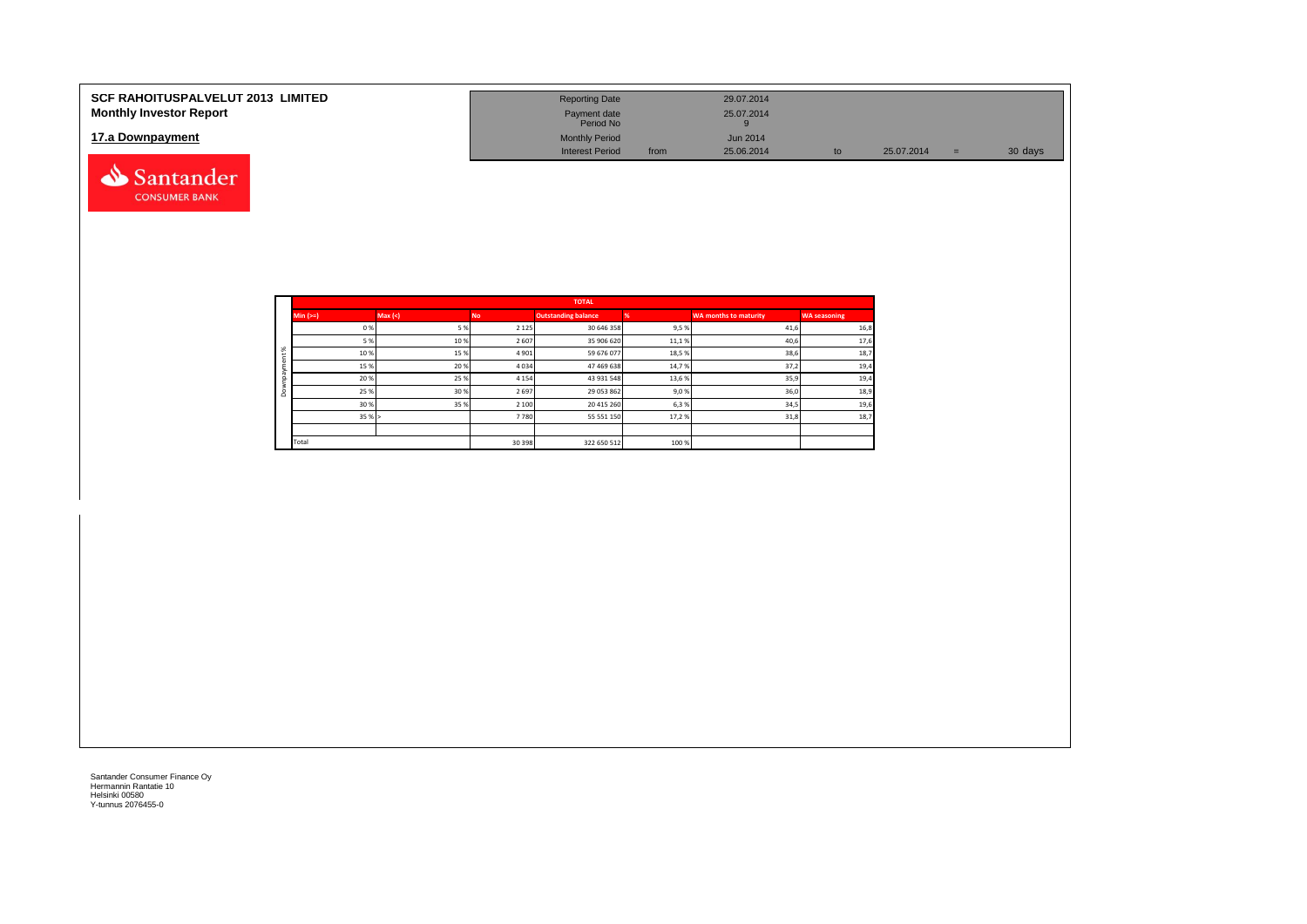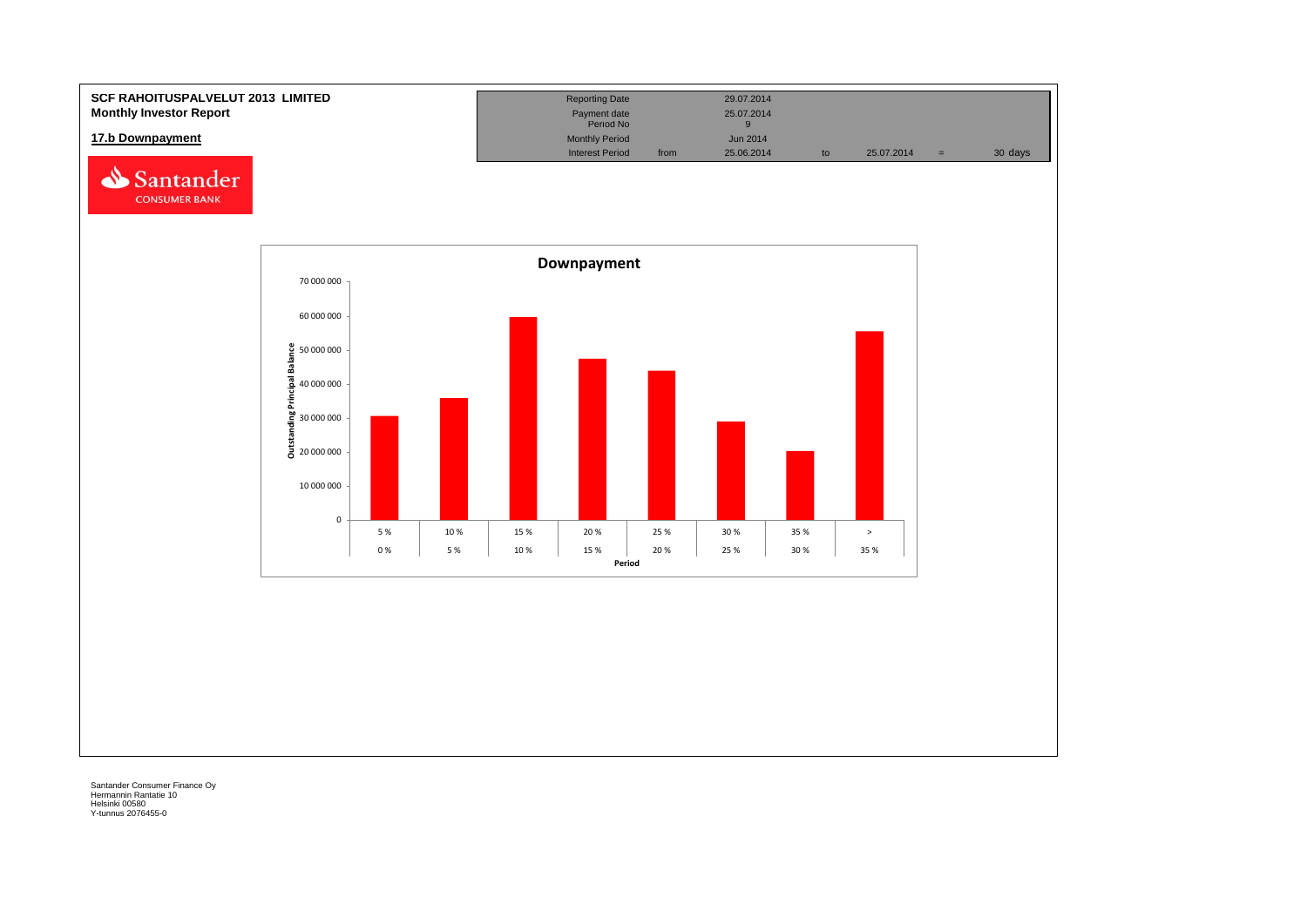| <b>SCF RAHOITUSPALVELUT 2013 LIMITED</b><br><b>Monthly Investor Report</b> | <b>Reporting Date</b><br>Payment date<br>Period No |      | 29.07.2014<br>25.07.2014 |    |            |     |         |
|----------------------------------------------------------------------------|----------------------------------------------------|------|--------------------------|----|------------|-----|---------|
| 18.a Vehicle Condtion                                                      | <b>Monthly Period</b><br><b>Interest Period</b>    | from | Jun 2014<br>25.06.2014   | to | 25.07.2014 | $=$ | 30 days |

|  |                          |           | <b>TOTAL</b>               |       |                              |                     |  |  |  |  |
|--|--------------------------|-----------|----------------------------|-------|------------------------------|---------------------|--|--|--|--|
|  | <b>Vehicle condition</b> | <b>No</b> | <b>Outstanding balance</b> |       | <b>WA months to maturity</b> | <b>WA seasoning</b> |  |  |  |  |
|  | <b>INew</b>              | 7406      | 106 272 893                | 32.9% | 37.                          | 18,6                |  |  |  |  |
|  | lused                    | 22 992    | 216 377 619                | 67.1% | 36.8                         | 18,7                |  |  |  |  |
|  |                          |           |                            |       |                              |                     |  |  |  |  |
|  | <b>T</b> otal            | 30 398    | 322 650 512                | 100 % |                              |                     |  |  |  |  |

Santander **CONSUMER BANK**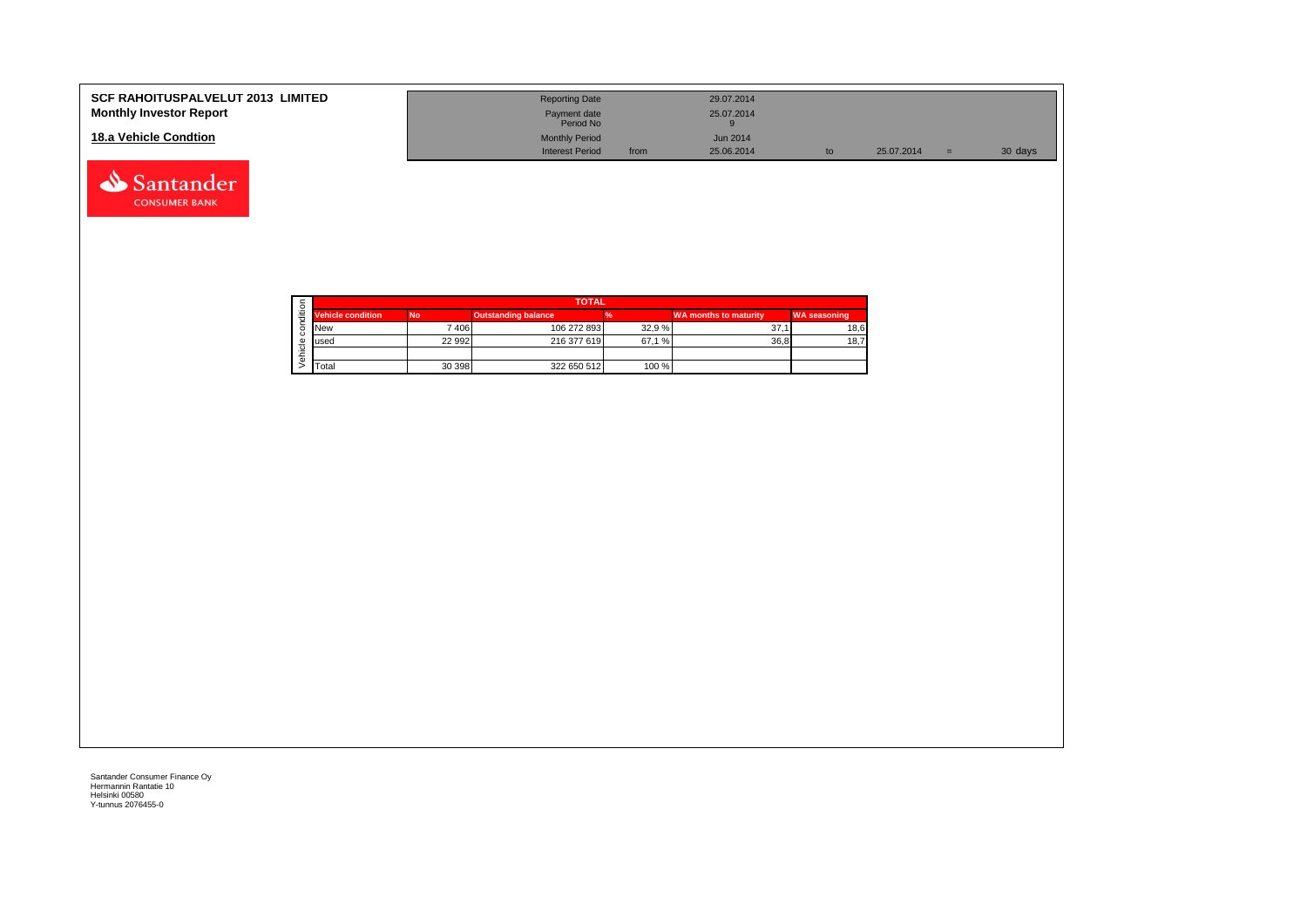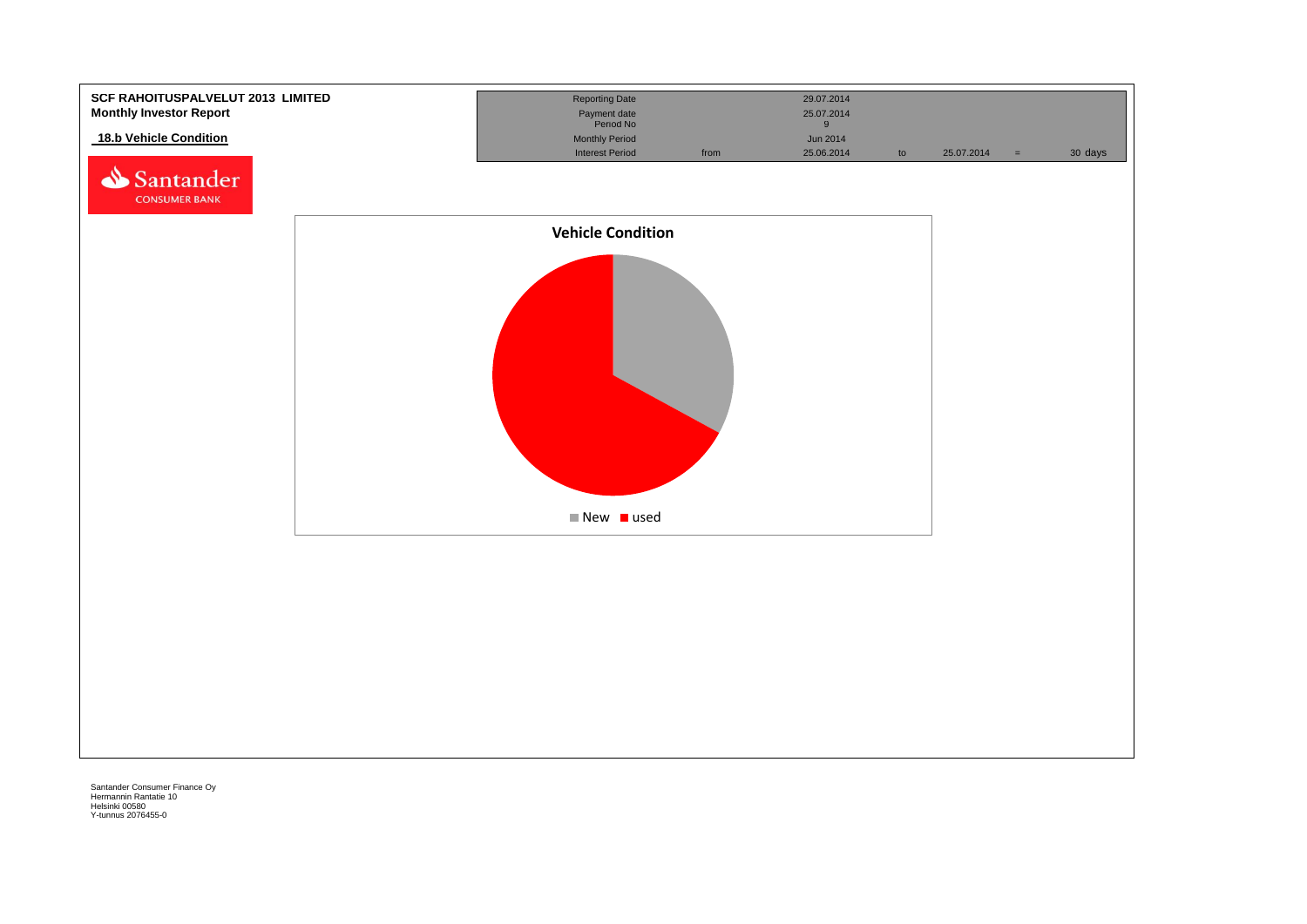| <b>SCF RAHOITUSPALVELUT 2013 LIMITED</b> | <b>Reporting Date</b>     |      | 29.07.2014      |    |            |         |
|------------------------------------------|---------------------------|------|-----------------|----|------------|---------|
| <b>Monthly Investor Report</b>           | Payment date<br>Period No |      | 25.07.2014      |    |            |         |
| 19.a Borrower Type                       | <b>Monthly Period</b>     |      | <b>Jun 2014</b> |    |            |         |
|                                          | <b>Interest Period</b>    | from | 25.06.2014      | to | 25.07.2014 | 30 days |



Santander **CONSUMER BANK**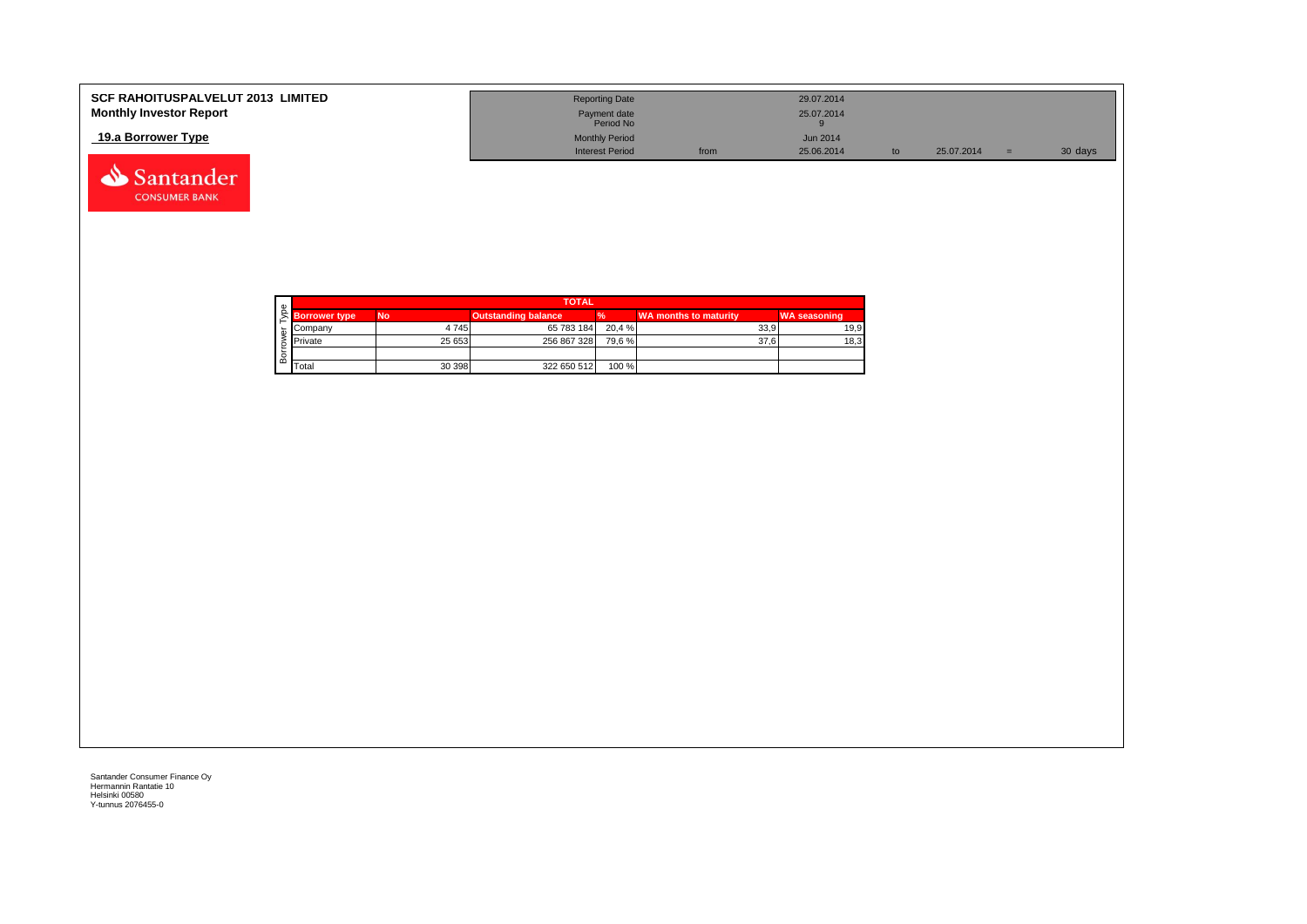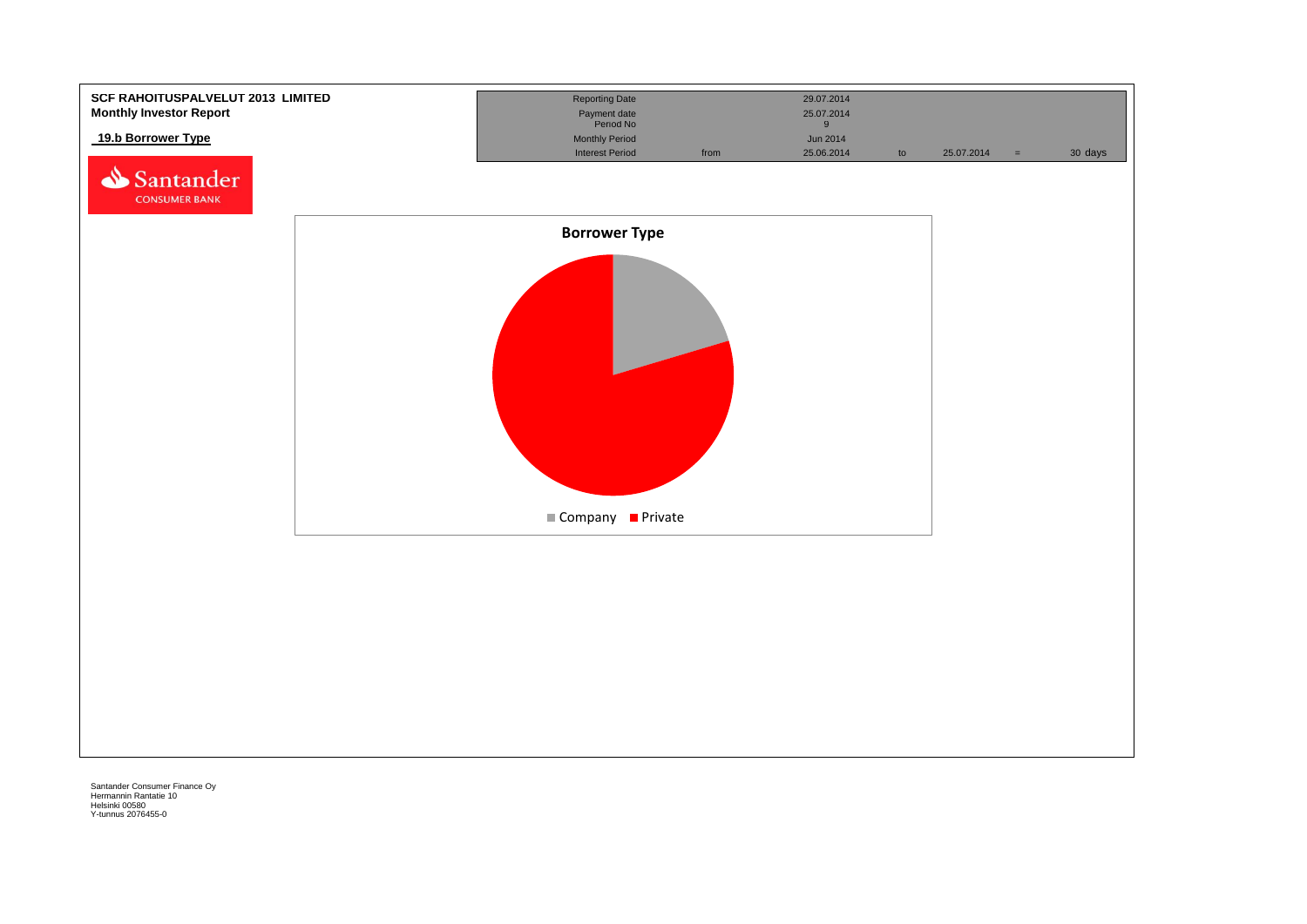| <b>SCF RAHOITUSPALVELUT 2013 LIMITED</b> | <b>Reporting Date</b>     |      | 29.07.2014      |    |            |     |         |
|------------------------------------------|---------------------------|------|-----------------|----|------------|-----|---------|
| <b>Monthly Investor Report</b>           | Payment date<br>Period No |      | 25.07.2014      |    |            |     |         |
| 20.a Vehicle type                        | <b>Monthly Period</b>     |      | <b>Jun 2014</b> |    |            |     |         |
|                                          | <b>Interest Period</b>    | from | 25.06.2014      | to | 25.07.2014 | $=$ | 30 days |



Santander **CONSUMER BANK**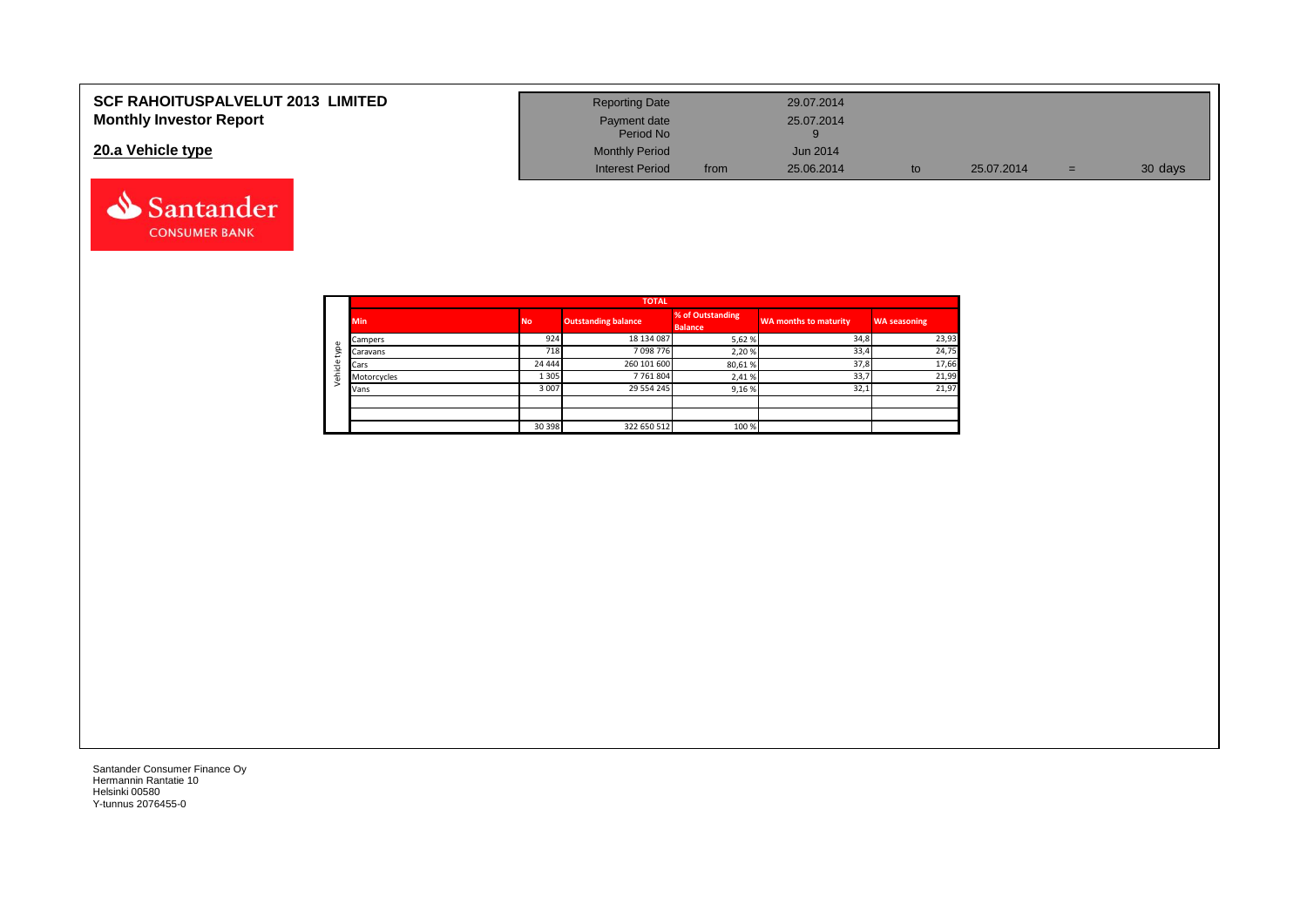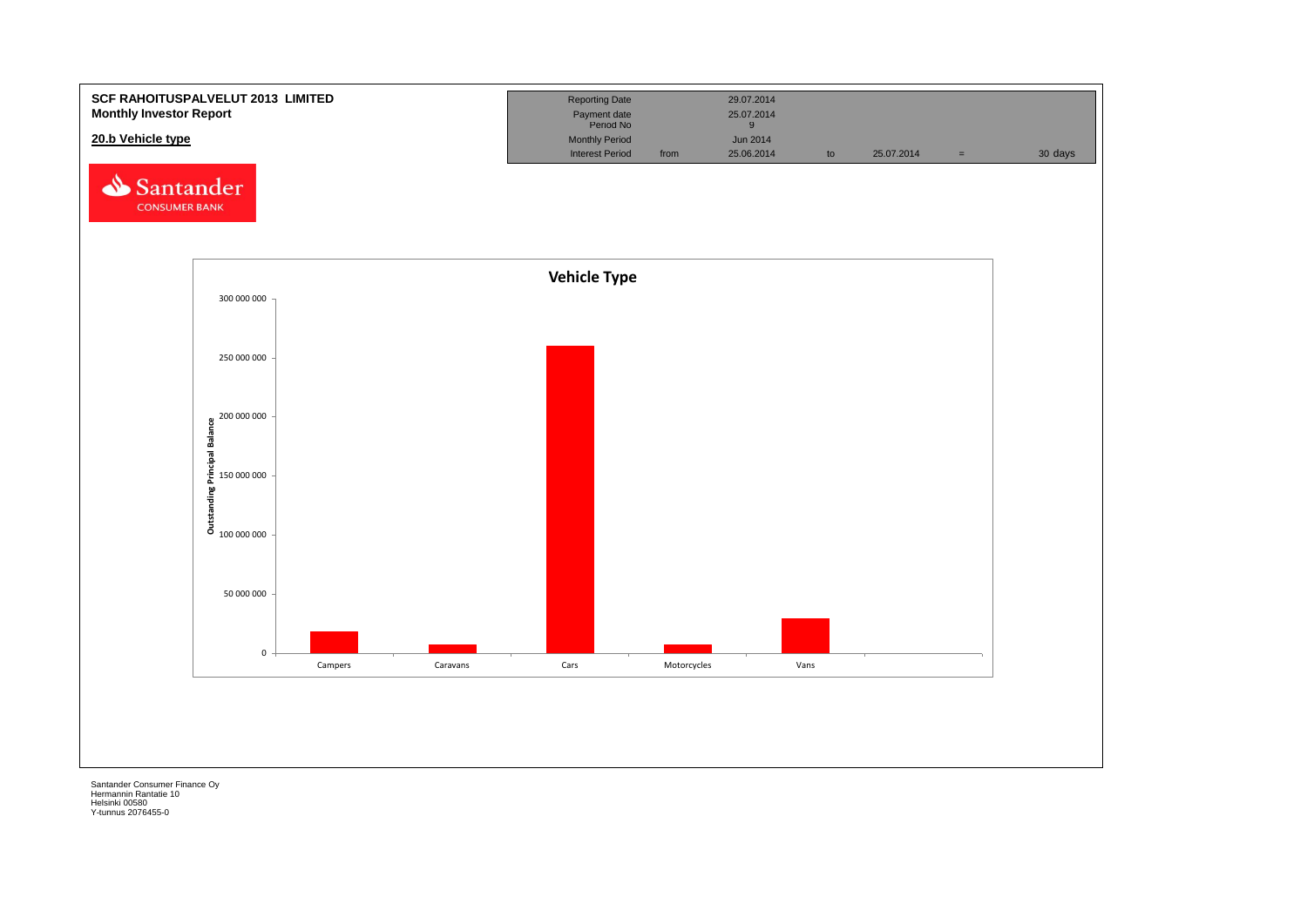| SCF RAHOITUSPALVELUT 2013 LIMITED<br><b>Monthly Investor Report</b> |              |                    |              | <b>Reporting Date</b><br>Payment date<br>Period No |      | 29.07.2014<br>25.07.2014<br>$9\,$ |    |            |       |         |
|---------------------------------------------------------------------|--------------|--------------------|--------------|----------------------------------------------------|------|-----------------------------------|----|------------|-------|---------|
| 21.a Restructured Loans                                             |              |                    |              | <b>Monthly Period</b><br><b>Interest Period</b>    | from | Jun 2014<br>25.06.2014            | to | 25.07.2014 | $=$ . | 30 days |
| Santander<br><b>CONSUMER BANK</b>                                   |              |                    |              |                                                    |      |                                   |    |            |       |         |
|                                                                     |              |                    | <b>TOTAL</b> |                                                    |      |                                   |    |            |       |         |
|                                                                     |              | <b>Period</b>      | <b>No</b>    | <b>Outstanding balance</b>                         |      |                                   |    |            |       |         |
|                                                                     |              | 2013 10            |              | 6896                                               |      |                                   |    |            |       |         |
|                                                                     |              | 2013 11            |              | 22 012                                             |      |                                   |    |            |       |         |
|                                                                     |              | 2013 12            |              | 11 0 89                                            |      |                                   |    |            |       |         |
|                                                                     |              | 2014 01            |              | 11 6 29                                            |      |                                   |    |            |       |         |
|                                                                     |              | 2014 02            |              |                                                    |      |                                   |    |            |       |         |
|                                                                     |              | 2014 03            |              |                                                    |      |                                   |    |            |       |         |
|                                                                     |              | 2014 04<br>2014 05 | $\Omega$     |                                                    |      |                                   |    |            |       |         |
|                                                                     |              | 2014 06            |              | 83                                                 |      |                                   |    |            |       |         |
|                                                                     |              |                    |              |                                                    |      |                                   |    |            |       |         |
|                                                                     | Restructured |                    |              |                                                    |      |                                   |    |            |       |         |
|                                                                     |              |                    |              |                                                    |      |                                   |    |            |       |         |
|                                                                     |              |                    |              |                                                    |      |                                   |    |            |       |         |
|                                                                     |              |                    |              |                                                    |      |                                   |    |            |       |         |
|                                                                     |              |                    |              |                                                    |      |                                   |    |            |       |         |
|                                                                     |              |                    |              |                                                    |      |                                   |    |            |       |         |
|                                                                     |              |                    |              |                                                    |      |                                   |    |            |       |         |
|                                                                     |              |                    |              |                                                    |      |                                   |    |            |       |         |
|                                                                     |              |                    |              |                                                    |      |                                   |    |            |       |         |
|                                                                     |              |                    |              | 51708<br>9                                         |      |                                   |    |            |       |         |
|                                                                     |              |                    |              |                                                    |      |                                   |    |            |       |         |
|                                                                     |              |                    |              |                                                    |      |                                   |    |            |       |         |
|                                                                     |              |                    |              |                                                    |      |                                   |    |            |       |         |
|                                                                     |              |                    |              |                                                    |      |                                   |    |            |       |         |
|                                                                     |              |                    |              |                                                    |      |                                   |    |            |       |         |
|                                                                     |              |                    |              |                                                    |      |                                   |    |            |       |         |
|                                                                     |              |                    |              |                                                    |      |                                   |    |            |       |         |
|                                                                     |              |                    |              |                                                    |      |                                   |    |            |       |         |
|                                                                     |              |                    |              |                                                    |      |                                   |    |            |       |         |
|                                                                     |              |                    |              |                                                    |      |                                   |    |            |       |         |
|                                                                     |              |                    |              |                                                    |      |                                   |    |            |       |         |
|                                                                     |              |                    |              |                                                    |      |                                   |    |            |       |         |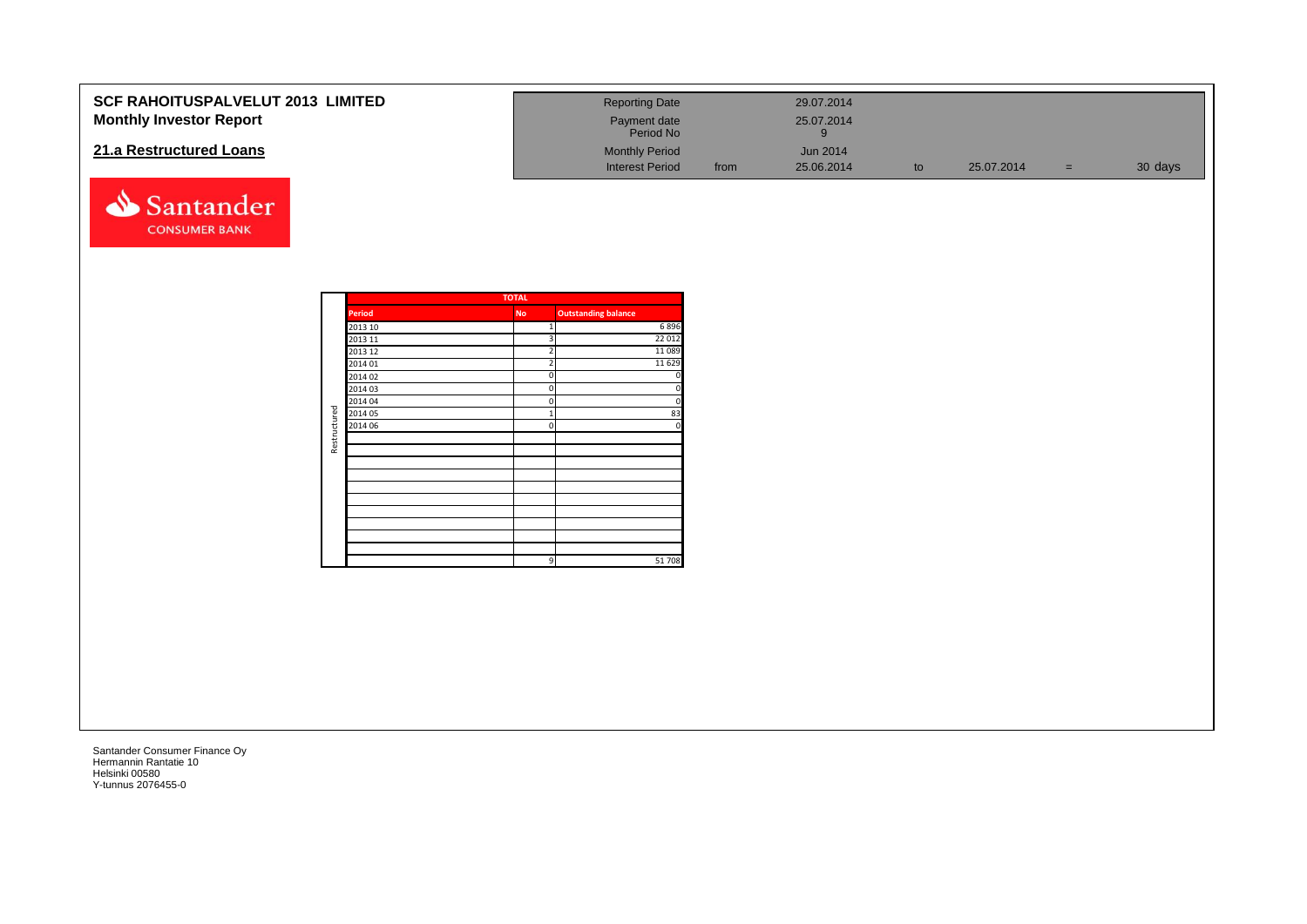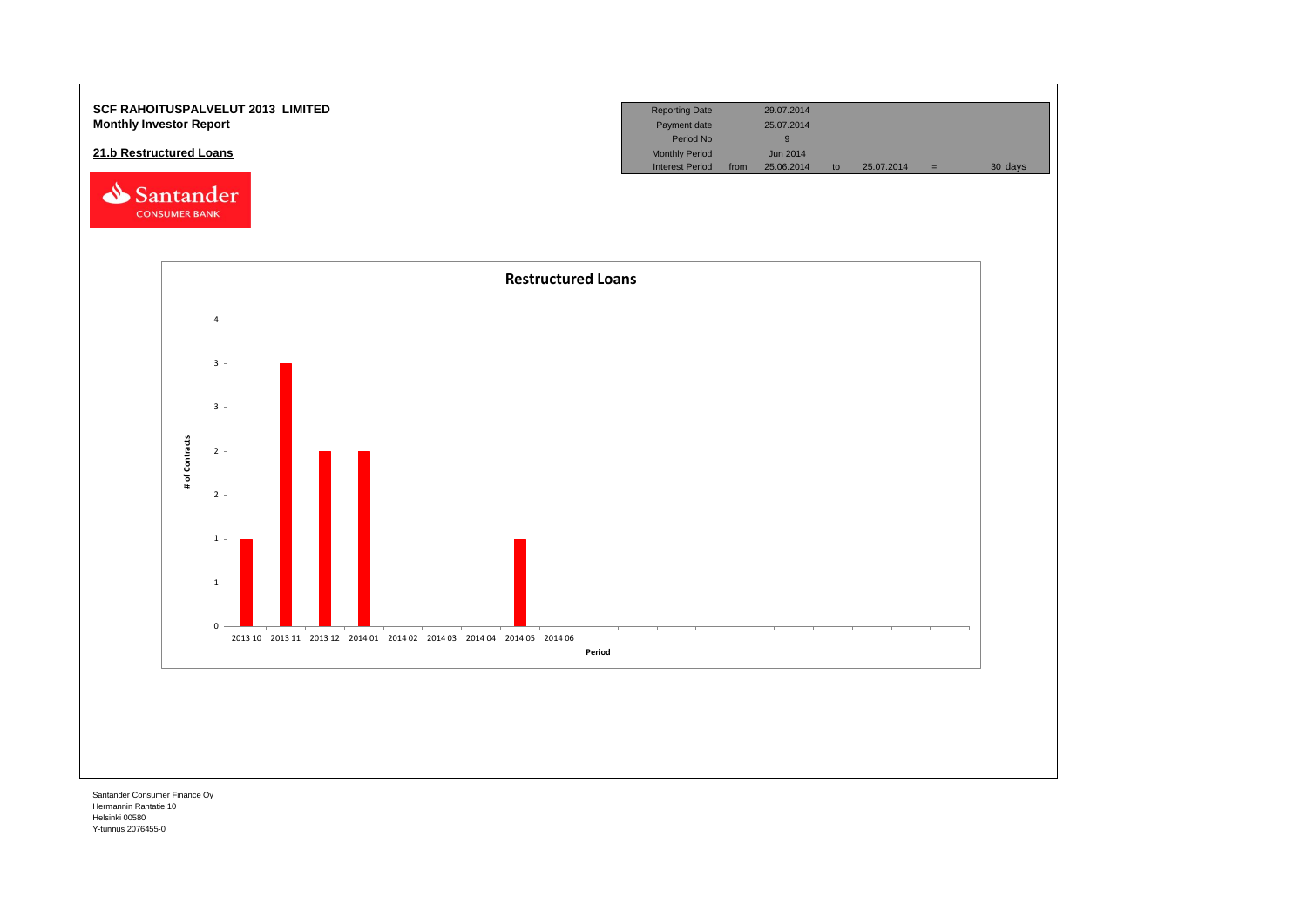### **SCF RAHOITUSPALVELUT 2013 Monthly Investor Report**

### **22.a Dynamic Interest rate**



| <b>LIMITED</b> | <b>Reporting Date</b><br>Payment date<br>Period No |      | 29.07.2014<br>25.07.2014 |    |            |     |         |
|----------------|----------------------------------------------------|------|--------------------------|----|------------|-----|---------|
|                | <b>Monthly Period</b><br><b>Interest Period</b>    | from | Jun 2014<br>25.06.2014   | to | 25.07.2014 | $=$ | 30 days |

|                         | TOTAL         |                        |                         |
|-------------------------|---------------|------------------------|-------------------------|
|                         | <b>Period</b> | <b>Closing balance</b> | <b>WA Interest rate</b> |
|                         | 2013 10       | 479 099 092            | 4,768%                  |
|                         | 2013 11       | 458 398 637            | 4,770 %                 |
|                         | 2013 12       | 439 817 265            | 4,768%                  |
|                         | 2014 01       | 418 143 705            | 4,768%                  |
|                         | 2014 02       | 398 902 873            | 4,764 %                 |
|                         | 2014 03       | 379 213 871            | 4,761%                  |
|                         | 2014 04       | 359 234 654            | 4,759 %                 |
|                         | 2014 05       | 340 885 065            | 4,754 %                 |
|                         | 2014 06       | 322 650 512            | 4,749 %                 |
| Interest rate evolution |               |                        |                         |
|                         |               |                        |                         |
|                         |               |                        |                         |
|                         |               |                        |                         |
|                         |               |                        |                         |
|                         |               |                        |                         |
|                         |               |                        |                         |
|                         |               |                        |                         |
|                         |               |                        |                         |
|                         |               |                        |                         |
|                         |               |                        |                         |
|                         |               |                        |                         |
|                         |               |                        |                         |
|                         |               |                        |                         |
|                         |               |                        |                         |
|                         |               |                        |                         |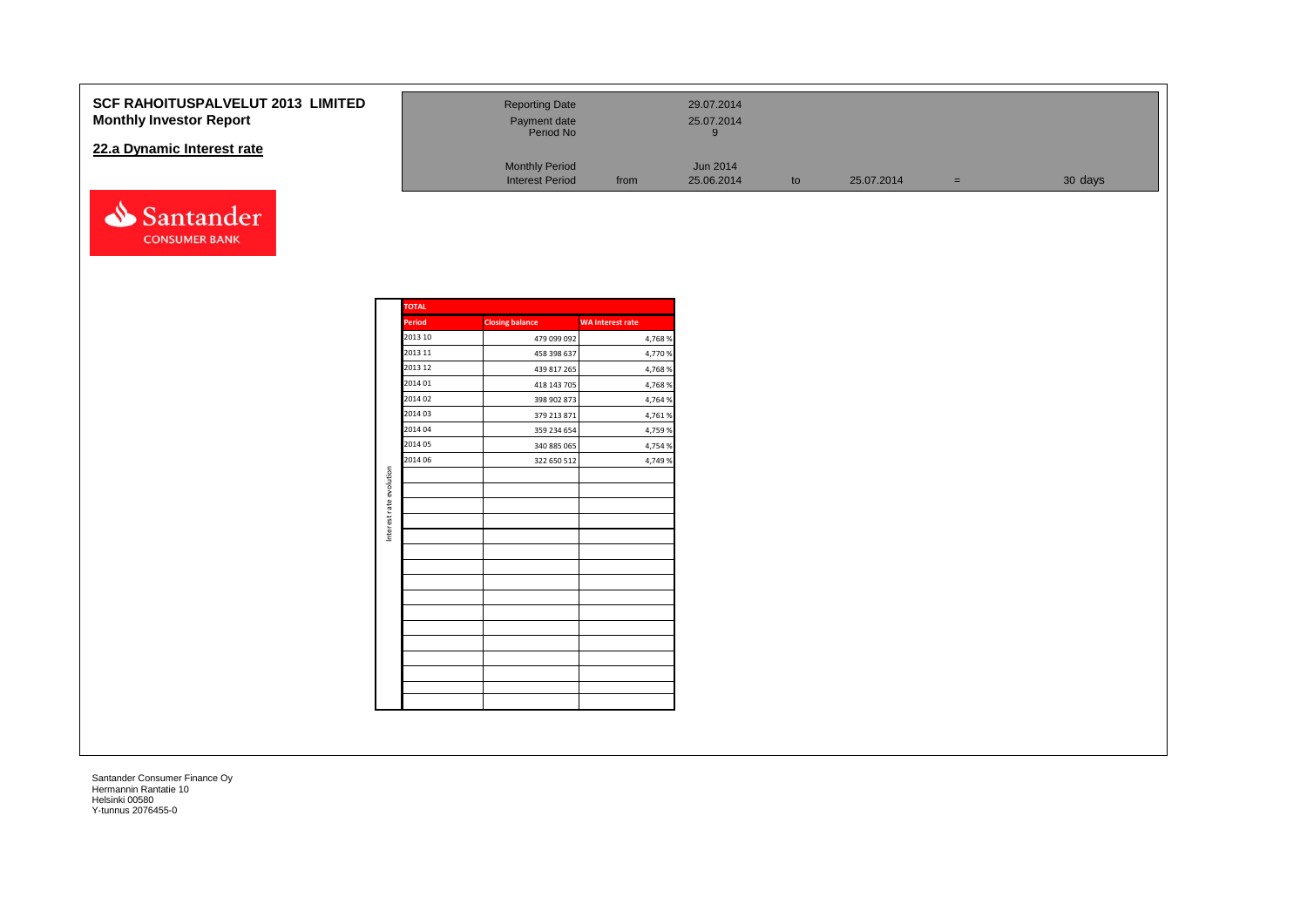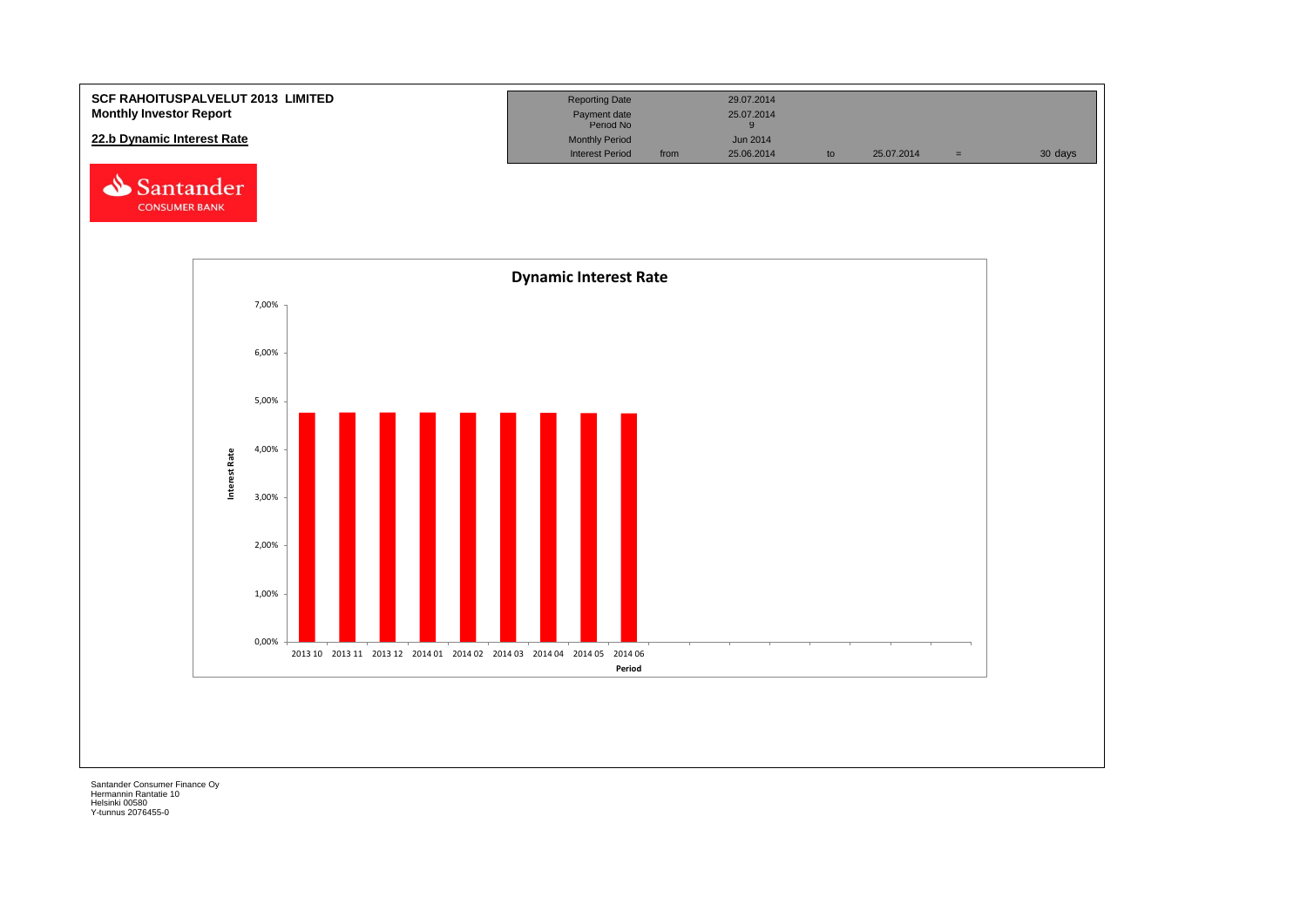| <b>SCF RAHOITUSPALVELUT 2013 LIMITED</b><br><b>Monthly Investor Report</b> |                    |                            |                            | <b>Reporting Date</b><br>Payment date<br>Period No |      | 29.07.2014<br>25.07.2014<br>9 |    |            |     |         |
|----------------------------------------------------------------------------|--------------------|----------------------------|----------------------------|----------------------------------------------------|------|-------------------------------|----|------------|-----|---------|
| 23.a Dynamic Pre-Payments                                                  |                    |                            |                            | <b>Monthly Period</b><br><b>Interest Period</b>    | from | Jun 2014<br>25.06.2014        | to | 25.07.2014 | $=$ | 30 days |
| Santander<br><b>CONSUMER BANK</b>                                          |                    |                            |                            |                                                    |      |                               |    |            |     |         |
|                                                                            | <b>TOTAL</b>       |                            |                            |                                                    |      |                               |    |            |     |         |
|                                                                            | Period             | <b>Sum of Pre-Payments</b> | <b>Closing Balance</b>     | <b>CPR Annual</b>                                  |      |                               |    |            |     |         |
|                                                                            | 2013 10            | 17 039 534                 | 479 099 092                | 35,25 %                                            |      |                               |    |            |     |         |
|                                                                            | 2013 11            | 10 397 072                 | 458 398 637                | 24,07%                                             |      |                               |    |            |     |         |
|                                                                            | 2013 12            | 8 341 808                  | 439 817 265                | 20,53%                                             |      |                               |    |            |     |         |
|                                                                            | 2014 01            | 10 880 470                 | 418 143 705                | 27,12%                                             |      |                               |    |            |     |         |
|                                                                            | 2014 02            | 9 647 459                  | 398 902 873                | 25,46%                                             |      |                               |    |            |     |         |
|                                                                            | 2014 03            | 9 774 133                  | 379 213 871                | 26,90 %                                            |      |                               |    |            |     |         |
|                                                                            | 2014 04            | 10 423 036                 | 359 234 654                | 29,77%                                             |      |                               |    |            |     |         |
|                                                                            | 2014 05<br>2014 06 | 9 3 63 7 65<br>9 161 543   | 340 885 065<br>322 650 512 | 28,41%<br>29,23%                                   |      |                               |    |            |     |         |
|                                                                            | Dynamic Prepayment |                            |                            |                                                    |      |                               |    |            |     |         |
|                                                                            |                    |                            |                            |                                                    |      |                               |    |            |     |         |
|                                                                            |                    |                            |                            |                                                    |      |                               |    |            |     |         |
|                                                                            |                    |                            |                            |                                                    |      |                               |    |            |     |         |
|                                                                            |                    |                            |                            |                                                    |      |                               |    |            |     |         |
|                                                                            |                    |                            |                            |                                                    |      |                               |    |            |     |         |
|                                                                            |                    |                            |                            |                                                    |      |                               |    |            |     |         |
|                                                                            |                    |                            |                            |                                                    |      |                               |    |            |     |         |
|                                                                            |                    |                            |                            |                                                    |      |                               |    |            |     |         |
|                                                                            |                    |                            |                            |                                                    |      |                               |    |            |     |         |
|                                                                            |                    |                            |                            |                                                    |      |                               |    |            |     |         |
|                                                                            |                    |                            |                            |                                                    |      |                               |    |            |     |         |
|                                                                            |                    |                            |                            |                                                    |      |                               |    |            |     |         |
|                                                                            |                    |                            |                            |                                                    |      |                               |    |            |     |         |
|                                                                            |                    |                            |                            |                                                    |      |                               |    |            |     |         |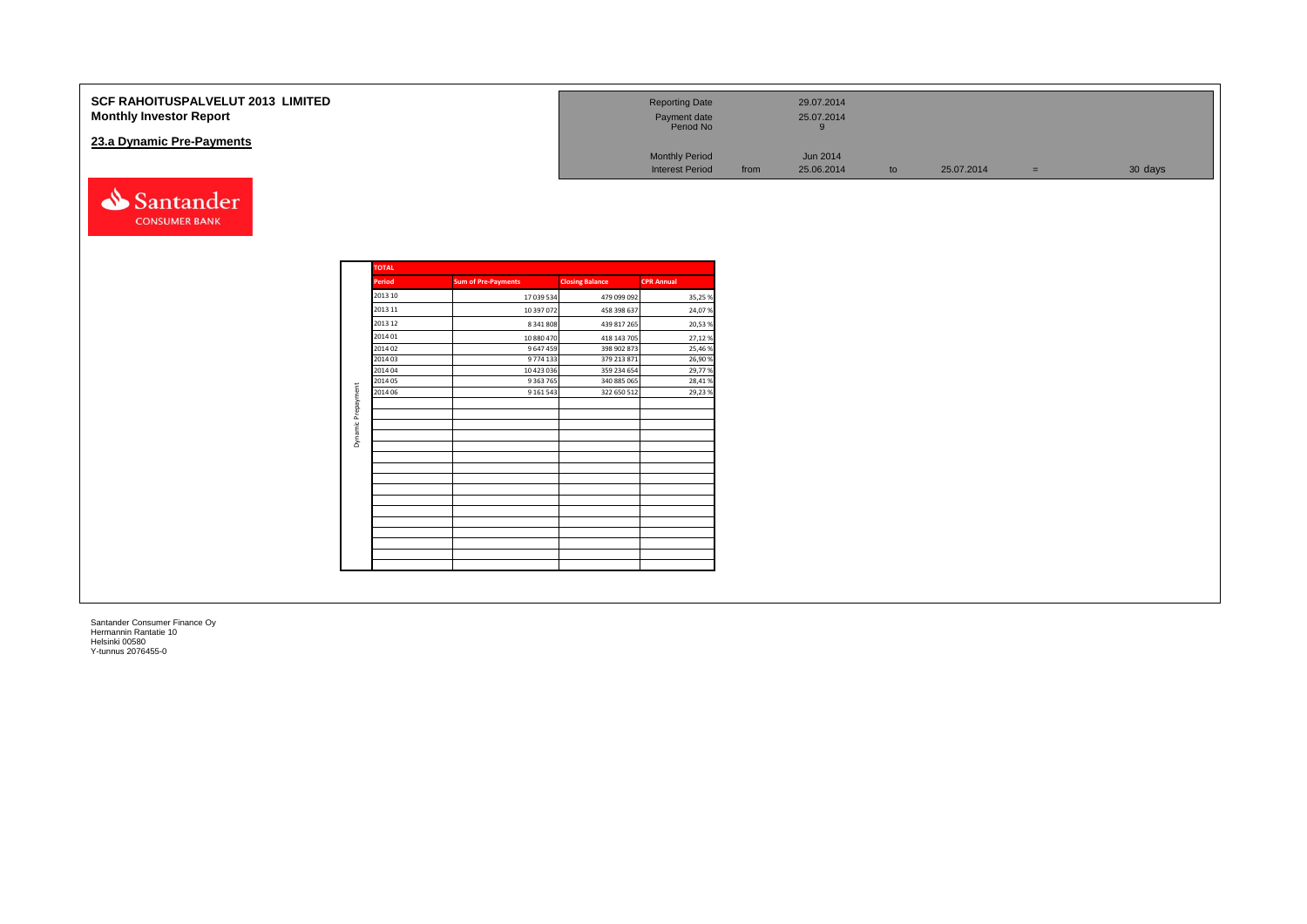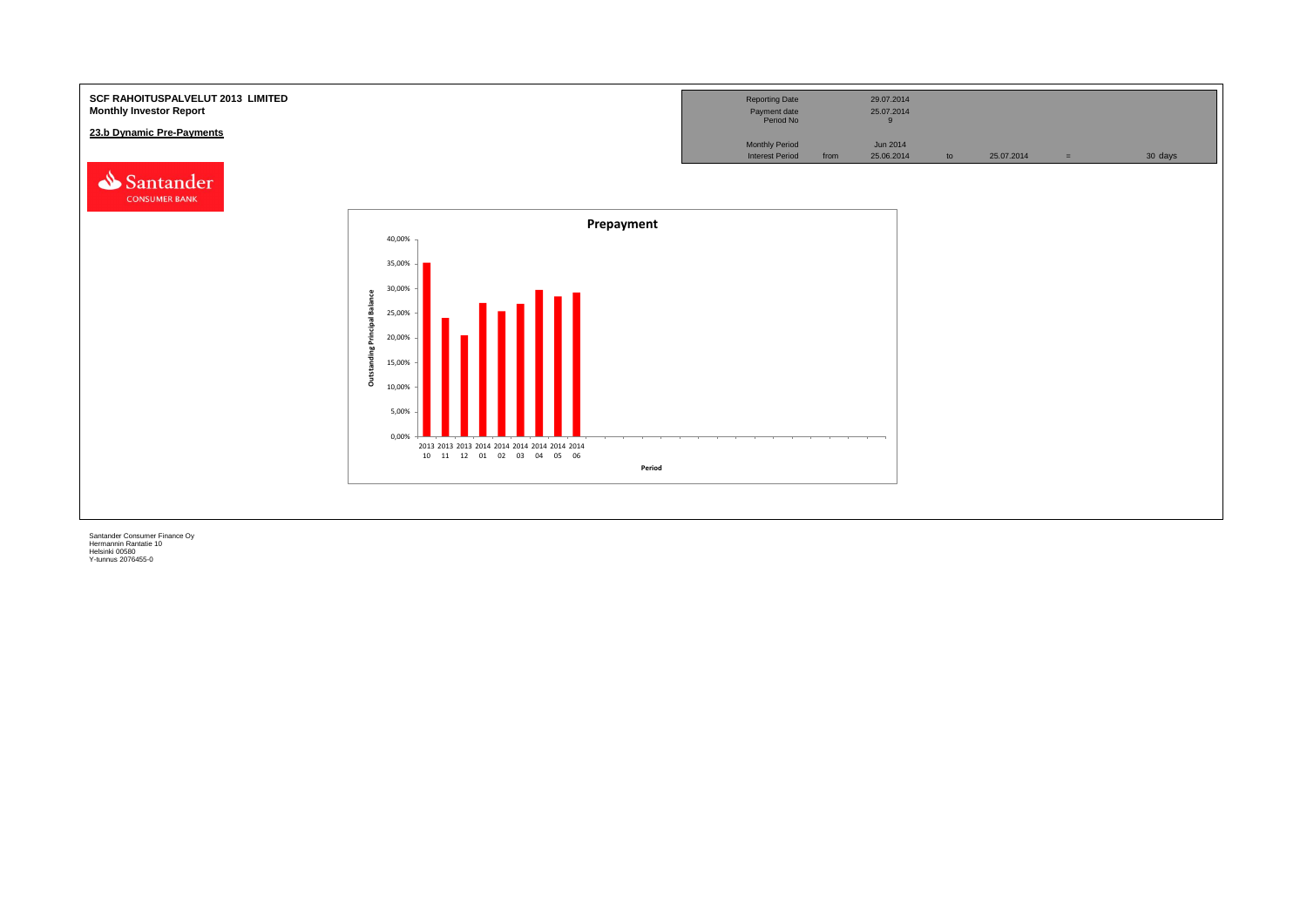|                 | SCF RAHOITUSPALVELUT 2013 LIMITED<br><b>Monthly Investor Report</b> |                  |                            |               |                          |                |                        |                |                      | <b>Reporting Date</b><br>Payment date<br>Period No |                    | 29.07.2014<br>25.07.2014<br>9                                                    |                    |                |                   |                                    |                 |
|-----------------|---------------------------------------------------------------------|------------------|----------------------------|---------------|--------------------------|----------------|------------------------|----------------|----------------------|----------------------------------------------------|--------------------|----------------------------------------------------------------------------------|--------------------|----------------|-------------------|------------------------------------|-----------------|
| 24. Delinquency |                                                                     |                  |                            |               |                          |                |                        |                |                      | <b>Monthly Period</b><br><b>Interest Period</b>    | from               | Jun 2014<br>25.06.2014                                                           | to                 | 25.07.2014     | $=$               |                                    | 30 days         |
|                 | Santander<br><b>CONSUMER BANK</b>                                   |                  |                            |               |                          |                |                        |                |                      |                                                    |                    |                                                                                  |                    |                |                   |                                    |                 |
|                 | year mth Total outstanding                                          | accounts current | palance current            | accounts 1-30 | balance 1-30             | accounts 30-60 | alance 30-60           | accounts 60-90 | palance 60-90        | ccounts 90-120                                     |                    | balance 90-120 accounts 120-150 balance 120-150 accounts 150-180 balance 150-180 |                    |                |                   | New defaults New defaults<br>Count | <b>Balance</b>  |
| 10              | 479 099 092                                                         | 36 474           | 446 596 917                | 2 2 2 0       | 28 822 032               | 261            | 3 285 113              | 38             | 395 030              |                                                    |                    |                                                                                  |                    |                |                   |                                    |                 |
| 2013 11         | 458 398 637                                                         | 35 686           | 428 532 436                | 2 0 0 2       | 25 230 809               | 288            | 3 566 770              | 71             | 894 089              | 17                                                 | 174 532            |                                                                                  |                    |                |                   |                                    | 310             |
| 12              | 439 817 265                                                         | 34 122           | 400 832 160                | 2679          | 33 548 784               | 290            | 3 836 015              | 83<br>62       | 986 724              | 32                                                 | 443 473            | 17                                                                               | 170 109            | $\mathbf{R}$   |                   |                                    | 16898<br>58 536 |
|                 | 418 143 705<br>398 902 873                                          | 33 673<br>32744  | 387 318 836<br>370 253 584 | 2000<br>1938  | 24 880 198<br>23 496 506 | 358<br>288     | 4 382 442<br>3 305 482 | 101            | 823 214<br>1 090 147 | 33<br>28                                           | 390 625<br>438 130 | 18<br>17                                                                         | 264 163<br>197 118 | $\mathbf{q}$   | 84 227<br>121 907 | 6<br>23                            | 241 923         |
|                 | 379 213 871                                                         | 31 004           | 344 081 075                | 2511          | 30 152 795               | 313            | 3 199 380              | 86             | 1 012 242            | 42                                                 | 507 155            | 12                                                                               | 171 908            | 11             | 89 316            | 21                                 | 260 419         |
|                 | 359 234 654                                                         | 29 943           | 326 705 871                | 2 2 7 9       | 26 863 412               | 352            | 4 188 370              | 86             | 911 772              | 24                                                 | 279 680            | 26                                                                               | 229 577            | $\overline{4}$ | 55 972            | 23                                 | 232 960         |
|                 | 340 885 065                                                         | 28 870           | 310 356 736                | 2 1 6 0       | 24 800 443               | 371            | 4 101 643              | 92             | 964 305              | 35                                                 | 369 470            | 13                                                                               | 138 534            | 16             | 153 935           | 19                                 | 180 368         |
| 2014            | 322 650 512                                                         | 27 706           | 292 465 617                | 2 2 1 6       | 25 004 361               | 325            | 3 633 923              | 94             | 965 651              | 35                                                 | 353 168            | 18                                                                               | 200 365            | $\mathbf{A}$   | 27 4 28           | 32                                 | 357 222         |
|                 |                                                                     |                  |                            |               |                          |                |                        |                |                      |                                                    |                    |                                                                                  |                    |                |                   |                                    |                 |
|                 |                                                                     |                  |                            |               |                          |                |                        |                |                      |                                                    |                    |                                                                                  |                    |                |                   |                                    |                 |
| 10              |                                                                     |                  |                            |               |                          |                |                        |                |                      |                                                    |                    |                                                                                  |                    |                |                   |                                    |                 |
| 11              |                                                                     |                  |                            |               |                          |                |                        |                |                      |                                                    |                    |                                                                                  |                    |                |                   |                                    |                 |
| 12              |                                                                     |                  |                            |               |                          |                |                        |                |                      |                                                    |                    |                                                                                  |                    |                |                   |                                    |                 |
|                 |                                                                     |                  |                            |               |                          |                |                        |                |                      |                                                    |                    |                                                                                  |                    |                |                   |                                    |                 |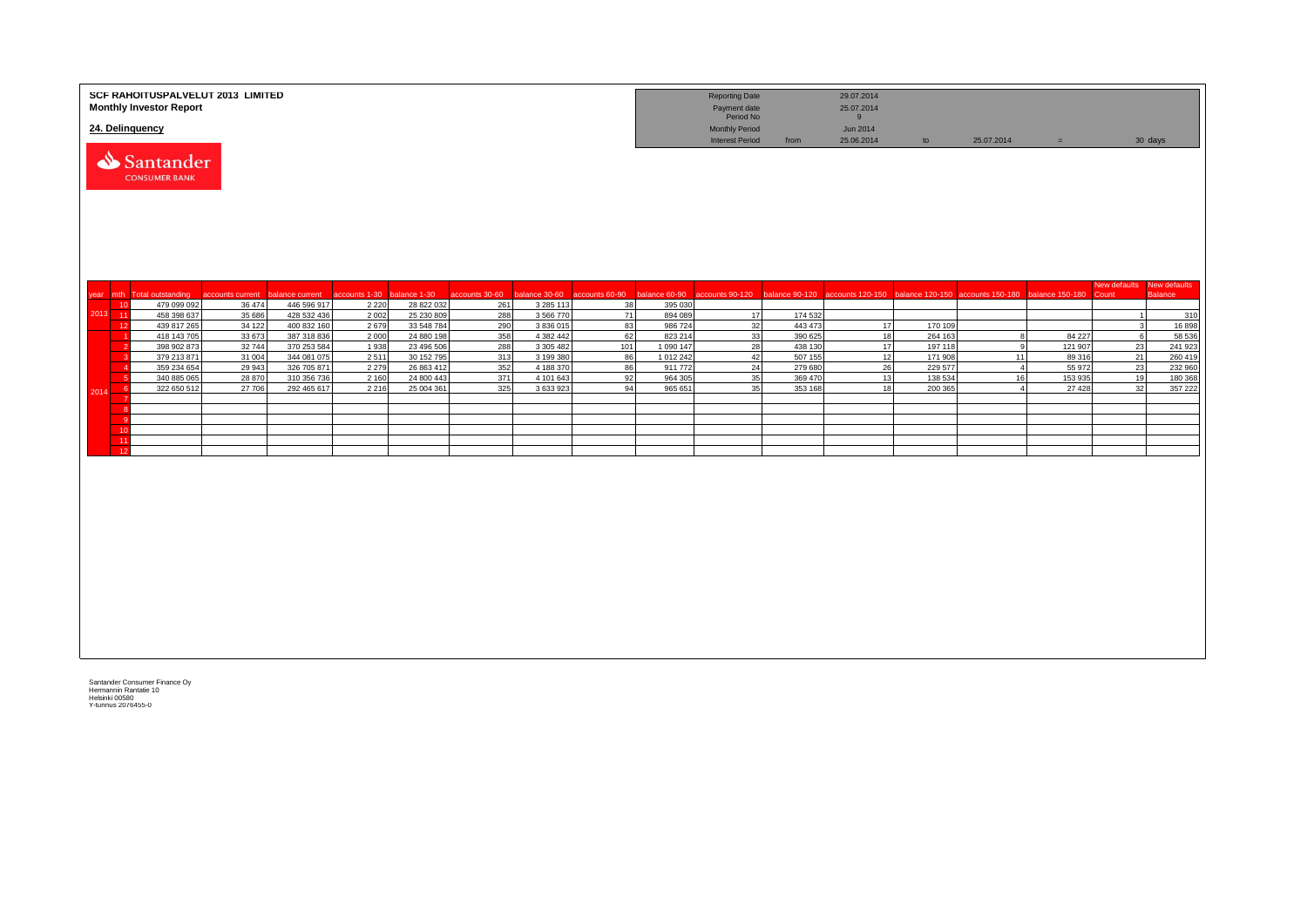| <b>SCF RAHOITUSPALVELUT 2013 LIMITED</b><br><b>Monthly Investor Report</b> | <b>Reporting Date</b><br>Payment date<br>Period No |      | 29.07.2014<br>25.07.2014 |  |            |         |
|----------------------------------------------------------------------------|----------------------------------------------------|------|--------------------------|--|------------|---------|
| 25. Defaults, Recoveries and Losses by Quarter of Default                  |                                                    |      |                          |  |            |         |
|                                                                            | <b>Monthly Period</b>                              |      | Jun 2014                 |  |            |         |
|                                                                            | <b>Interest Period</b>                             | from | 25.06.2014               |  | 25.07.2014 | 30 days |

Santander **CONSUMER BANK** 

|        |                                | <b>Recovery Quarter</b> | 20134             |                           |       | 20141             |                           |         |                   | 20142                     |         | 2014 3            |                           |      |  |
|--------|--------------------------------|-------------------------|-------------------|---------------------------|-------|-------------------|---------------------------|---------|-------------------|---------------------------|---------|-------------------|---------------------------|------|--|
|        | Default Quarter Default Amount | No Of Loans             | <b>Recoveries</b> | Cum.<br><b>Recoveries</b> | Loss  | <b>Recoveries</b> | Cum.<br><b>Recoveries</b> | Loss    | <b>Recoveries</b> | Cum.<br><b>Recoveries</b> | Loss    | <b>Recoveries</b> | Cum.<br><b>Recoveries</b> | Loss |  |
| 20134  | 17 208                         |                         | 310               | 241                       | 16898 | 14 4 5 2          | 14 762                    | 2 4 4 6 | 778               | 15 540                    | 1 6 6 8 |                   |                           |      |  |
| 2014 1 | 560 879                        |                         |                   |                           |       | 141 225           | 141 225                   | 419 654 | 194 983           | 336 208                   | 224 671 |                   |                           |      |  |
| 2014 2 | 770 550                        |                         |                   |                           |       |                   |                           |         | 272 315           | 272 315                   | 498 235 |                   |                           |      |  |
| 20143  |                                |                         |                   |                           |       |                   |                           |         |                   |                           |         |                   |                           |      |  |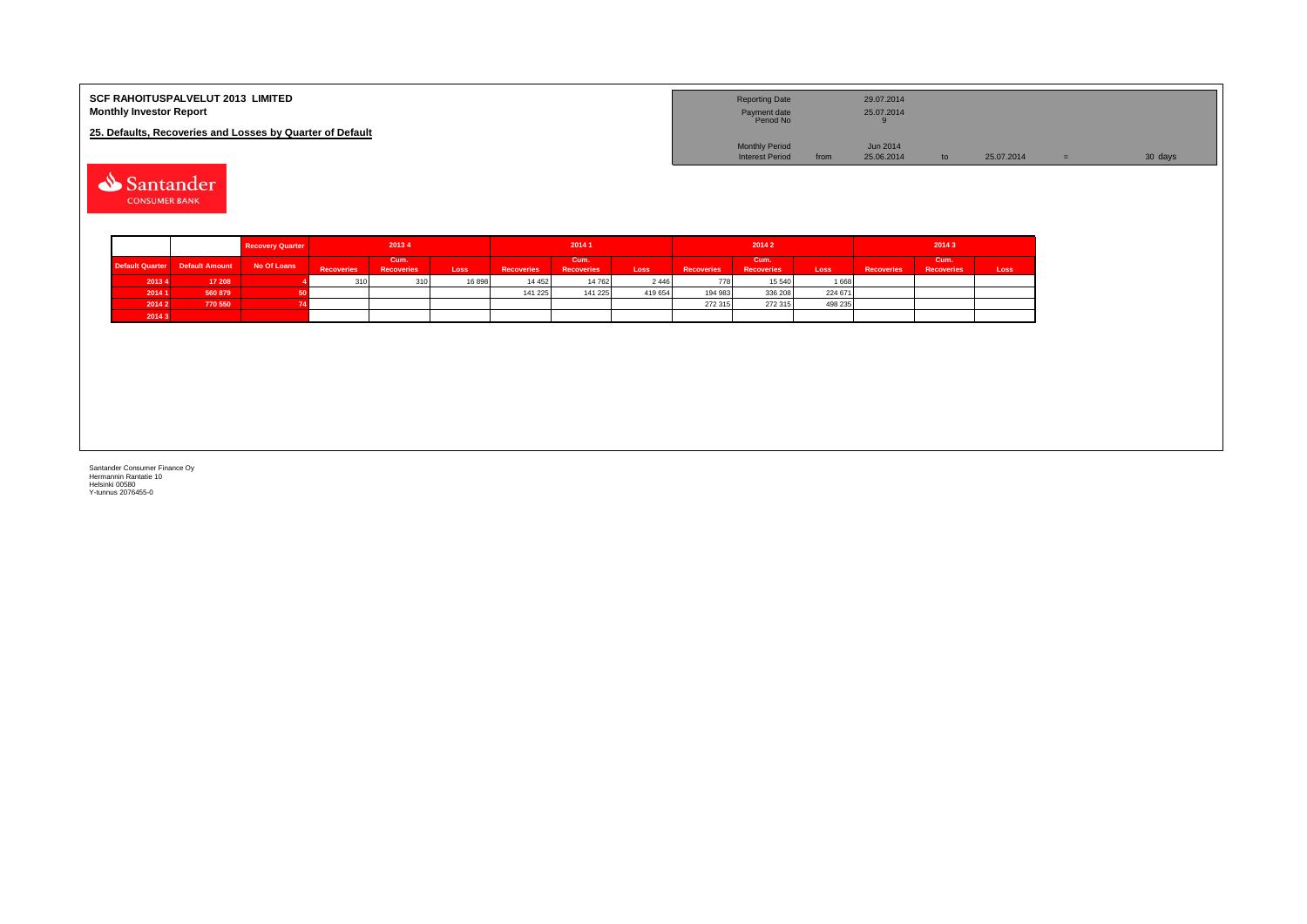| <b>SCF RAHOITUSPALVELUT 2013 LIMITED</b><br><b>Monthly Investor Report</b> |                          | <b>Reporting Date</b><br>Payment date<br>Period No |      | 29.07.2014<br>25.07.2014<br>9 |    |            |     |         |
|----------------------------------------------------------------------------|--------------------------|----------------------------------------------------|------|-------------------------------|----|------------|-----|---------|
| 26. Priority of Payments                                                   |                          | <b>Monthly Period</b><br><b>Interest Period</b>    | from | Jun 2014<br>25.06.2014        | to | 25.07.2014 | $=$ | 30 days |
| Santander<br><b>CONSUMER BANK</b>                                          |                          |                                                    |      |                               |    |            |     |         |
| <b>Purchaser Priority of Payments</b>                                      |                          |                                                    |      |                               |    |            |     |         |
| Purchaser Available Distribution Amount<br>$+$                             |                          | 19 749 770,75 EUR                                  |      |                               |    |            |     |         |
| Senior Expenses                                                            |                          | 1 208,33 EUR                                       |      |                               |    |            |     |         |
| Servicing Fee                                                              |                          | 174 769,03 EUR                                     |      |                               |    |            |     |         |
| Interest on Loan to Issuer                                                 | ٠                        | 1 339 240,16 EUR                                   |      |                               |    |            |     |         |
| Principal on Loan to Issuer                                                | $\overline{\phantom{a}}$ | 18 234 553,23 EUR                                  |      |                               |    |            |     |         |
|                                                                            |                          | $\overline{\phantom{a}}$                           |      |                               |    |            |     |         |
| <b>Issuer Priority of Payments</b>                                         |                          |                                                    |      |                               |    |            |     |         |
| <b>Issuer Available Distribution Amount</b><br>$+$                         |                          | 32 409 160,01 EUR                                  |      |                               |    |            |     |         |
| Senior Expenses                                                            |                          | 1 000,00 EUR                                       |      |                               |    |            |     |         |
| Interest Class A                                                           | ٠                        | 178 131,00 EUR                                     |      |                               |    |            |     |         |
| Prior to a PDTE - Interest Class B                                         |                          | 36 681,00 EUR                                      |      |                               |    |            |     |         |
| Credit the Reserve Account up to the requirred Liquidity Reserve Amount    |                          | 5 133 550,00 EUR                                   |      |                               |    |            |     |         |
| Principal Payments on Class A                                              |                          | 18 234 553,23 EUR                                  |      |                               |    |            |     |         |
| Following a PDTE - Interest Class B                                        | ٠                        | N/A EUR                                            |      |                               |    |            |     |         |
| Principal Payments Class B                                                 |                          | <b>EUR</b><br>$\sim$                               |      |                               |    |            |     |         |
| Credit Reserve Account up tp Required Reserve Amount<br>Interest Class C   | ٠                        | 7 700 325,00 EUR<br>21 338,00 EUR                  |      |                               |    |            |     |         |
| Principal Payments on Class C                                              | ٠                        | - EUR                                              |      |                               |    |            |     |         |
| Interest Issuer Subordinated Loan                                          |                          | 33 207,65 EUR                                      |      |                               |    |            |     |         |
| Principal Issuer Subordinated Loan                                         | ٠                        | - EUR                                              |      |                               |    |            |     |         |
| Payment to Purchaser<br>$\sim$                                             |                          | 1 070 374,13 EUR                                   |      |                               |    |            |     |         |
|                                                                            |                          |                                                    |      |                               |    |            |     |         |
| <b>Purchaser Priority of Payments: Second Pass</b>                         |                          |                                                    |      |                               |    |            |     |         |
| Available Distribution Amount<br>$+$                                       |                          | 1 070 374,13 EUR                                   |      |                               |    |            |     |         |
| Servicer Advance Reserve Fund Replenishment                                | $\overline{\phantom{a}}$ | - EUR                                              |      |                               |    |            |     |         |
| Interest on Purchaser Subordinated Loan (SAF)                              | $\overline{\phantom{a}}$ | 258,75 EUR                                         |      |                               |    |            |     |         |
| Principal on Purchaser Subordinated Loan (SAF)                             | $\overline{\phantom{a}}$ | <b>EUR</b><br>$\overline{\phantom{a}}$             |      |                               |    |            |     |         |
| Payment of residual funds to Seller<br>$=$                                 |                          | 1 070 115,38 EUR                                   |      |                               |    |            |     |         |
|                                                                            |                          |                                                    |      |                               |    |            |     |         |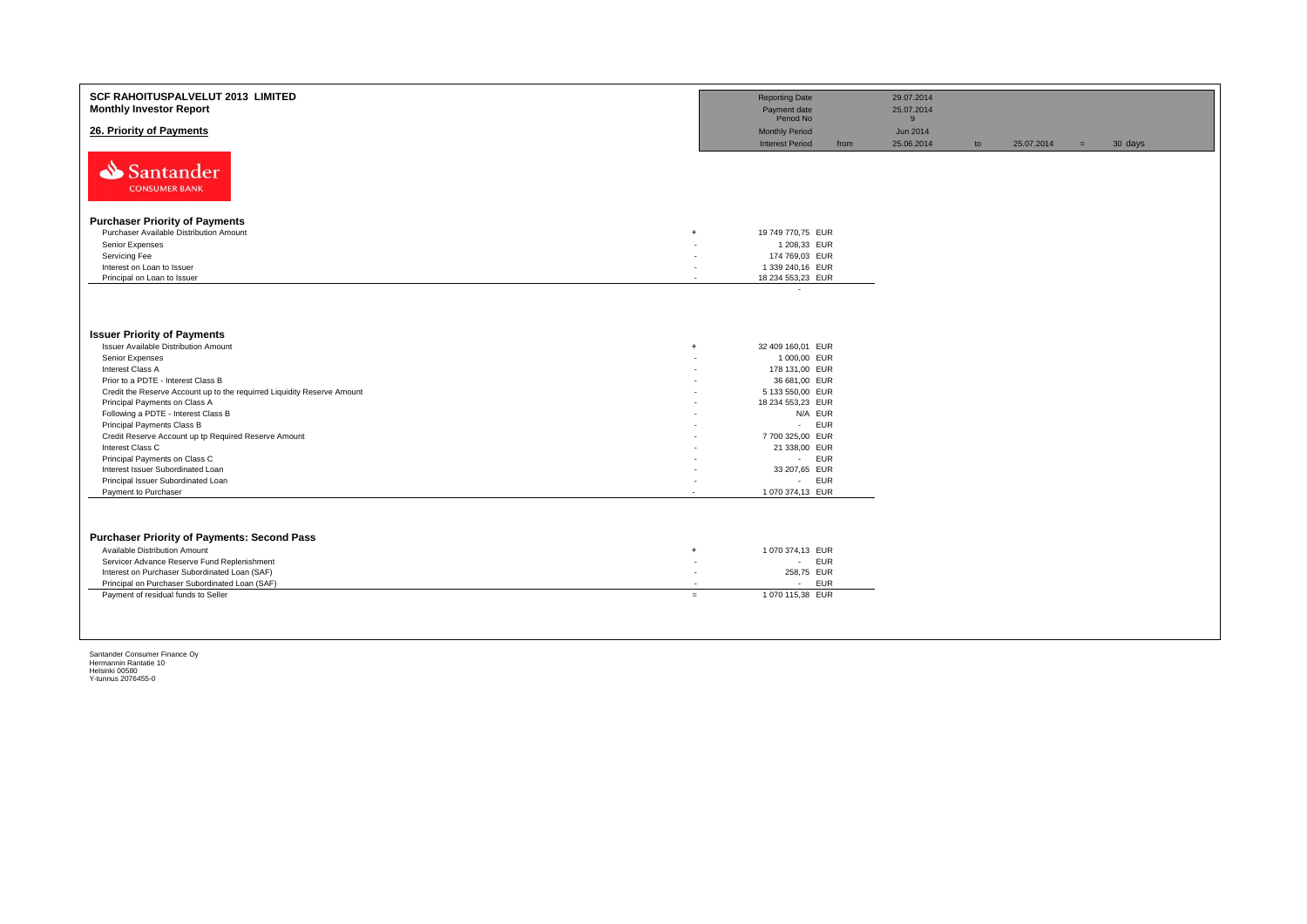| <b>SCF RAHOITUSPALVELUT 2013 LIMITED</b><br><b>Monthly Investor Report</b><br>27. Transaction Costs<br>Santander<br><b>CONSUMER BANK</b> |                                        | <b>Reporting Date</b><br>Payment date<br>Period No<br><b>Monthly Period</b><br><b>Interest Period</b><br>from | 29.07.2014<br>25.07.2014<br>9<br>Jun 2014<br>25.06.2014<br>to | 25.07.2014<br>$=$ | 30 days |
|------------------------------------------------------------------------------------------------------------------------------------------|----------------------------------------|---------------------------------------------------------------------------------------------------------------|---------------------------------------------------------------|-------------------|---------|
| Transaction Costs                                                                                                                        | <b>All Notes</b>                       | <b>Class A</b>                                                                                                | <b>Class B</b>                                                | <b>Class C</b>    |         |
| Senior Expenses                                                                                                                          | 1 208,33 EUR                           |                                                                                                               |                                                               |                   |         |
| Interest accrued for the Period                                                                                                          | 236 150,00 EUR                         | 178 131,00 EUR                                                                                                | 36 681,00 EUR                                                 | 21 338,00 EUR     |         |
| Cumulative Interest accrued                                                                                                              | 2 806 253,00 EUR                       | 2 250 945,00 EUR                                                                                              | 350 870,00 EUR                                                | 204 438,00 EUR    |         |
| <b>Interest Payments</b>                                                                                                                 | 236 150,00 EUR                         | 178 131,00 EUR                                                                                                | 36 681,00 EUR                                                 | 21 338,00 EUR     |         |
| <b>Cumulative Interest Payments</b>                                                                                                      | 2 806 253,00 EUR                       | 2 250 945,00 EUR                                                                                              | 350 870,00 EUR                                                | 204 438,00 EUR    |         |
| Interest accrued on Subordinated Loan for the Period                                                                                     | 33 207,65 EUR                          |                                                                                                               |                                                               |                   |         |
| Cumulative Interest accrued on Subordinated Loan                                                                                         | 327 436,87 EUR                         |                                                                                                               |                                                               |                   |         |
| Interest Payments on Subordinated Loan                                                                                                   | 33 207,65 EUR                          |                                                                                                               |                                                               |                   |         |
| Cumulative Interest Payments on Subordinated Loan                                                                                        | 327 436,87 EUR                         |                                                                                                               |                                                               |                   |         |
| Unpaid Interest for the Period                                                                                                           | <b>EUR</b><br>$\overline{\phantom{a}}$ |                                                                                                               |                                                               |                   |         |
| <b>Cumulative Unpaid Interest</b>                                                                                                        | <b>EUR</b><br>$\overline{\phantom{a}}$ |                                                                                                               |                                                               |                   |         |